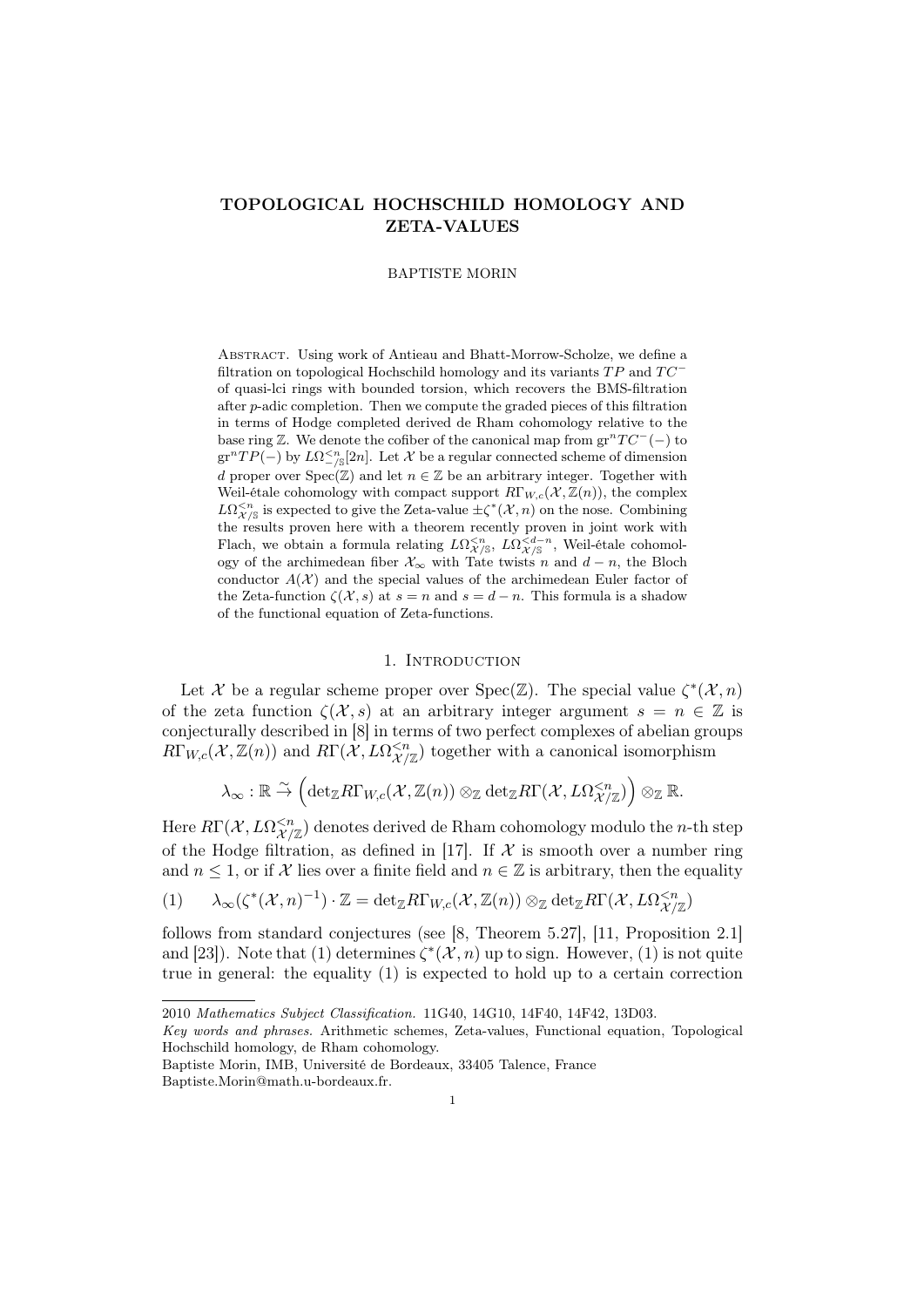factor  $C(\mathcal{X}, n)$ . For example, if F is an abelian number field,  $\mathcal{X} = \text{Spec}(\mathcal{O}_F)$ and  $n \geq 2$ , then we have [8, Proposition 5.34]

(2) 
$$
C(\operatorname{Spec}(\mathcal{O}_F), n) = (n-1)!^{-[F:\mathbb{Q}]}.
$$

The motivation for this paper was to show that the equality (1) should hold for arbitrary X and arbitrary  $n \in \mathbb{Z}$ , provided one replaces in some sense the base ring  $\mathbb Z$  by the sphere spectrum  $\mathbb S$  in the definition of  $R\Gamma(\mathcal X, L\Omega^{. We$ realized that this philosophy might be true when we saw the computation of  $\pi_*THH(\mathcal{O}_F)$  in [18].

1.1. The motivic filtration on topological Hochschild homology and its **variants.** In order to define a complex which would play the role of  $R\Gamma(\mathcal{X}, L\Omega_{\mathcal{X}/S}^{< n})$ , recall from [1] that negative cyclic homology  $HC^{-}(\mathcal{X})$  and periodic cyclic homology  $HP(X)$  have natural filtrations  $\text{Fil}_{B}^{*}HC^{-}(\mathcal{X})$  and  $\text{Fil}_{B}^{*}HP(\mathcal{X})$  respectively, such that the cofiber of the canonical map

(3) 
$$
\mathrm{gr}^n_BHC^-(\mathcal{X})[-2n] \to \mathrm{gr}^n_BHP(\mathcal{X})[-2n]
$$

is equivalent to  $R\Gamma(\mathcal{X}, L\Omega_{\mathcal{X}/\mathbb{Z}}^{. Hence we may redefine$ 

$$
R\Gamma(\mathcal{X}, L\Omega^{
$$

Here, for any commutative ring A, we denote Hochschild homology of  $A/\mathbb{Z}$  by

$$
HH(A) := HH(A/\mathbb{Z}) := A^{\otimes_{\mathbb{Z}} \mathbb{T}}
$$

where T is the circle group, and we set  $HC^{-}(A) := HH(A)^{hT}$ ,  $HP(A) :=$  $HH(A)^{t\mathbb{T}}$  and  $HC(A) := HH(A)_{h\mathbb{T}}$ .

Replacing Z by the sphere spectrum S, one obtains topological Hochschild homology  $THH(A) := A^{\otimes_{\mathbb{S}} \mathbb{T}}$ , negative topological cyclic homology  $TC^{-}(A/\mathbb{Z}) :=$  $THH(A)^{h\mathbb{T}}$  and periodic topological cyclic homology  $TP(A) := THH(A)^{t\mathbb{T}}$ . We also consider "positive topological cyclic homology"  $TC^+(A) := THH(A)_{h\mathbb{T}},$ and we refer to [24] for these constructions (see also [15] for a survey). Therefore, we need to define a filtration on topological Hochschild homology and its variants, which is in some sense similar to the filtration  $\mathrm{Fil}^*_B$  mentioned above. Recall from [3] that such a filtration does exist, after p-adic completion, for p-adically complete quasi-syntomic rings. We denote by  $\text{Fil}_{BMS}^*$  the filtrations defined in  $[3]$ . We say that a commutative ring A has bounded torsion if A has bounded  $p^{\infty}$ -torsion for any prime p. Finally, we denote by  $(-)_{p}^{\wedge}$  the p-adic completion functor, by  $DF(R) := \text{Fun}(\mathbb{Z}^{\text{op}}, D(R))$  the filtered derived  $\infty$ -category of some  $\mathbb{E}_{\infty}$ -ring R, and by  $\widehat{DF}(R)$  the full subcategory of  $DF(R)$  spanned by the complete filtrations.

Definition 1.1. Let A be a commutative ring with bounded torsion such that  $L_{A/\mathbb{Z}}$  has Tor-amplitude in  $[-1,0]$ . We define  $F^*THH(A)$  by the pull-back square

$$
\Pi_p \text{Fil}_{BMS}^* THH(A) \longrightarrow \text{Fil}_{HKR}^* HH(A)
$$
\n
$$
\downarrow \qquad \qquad \downarrow
$$
\n
$$
\Pi_p \text{Fil}_{BMS}^* THH(A_p^{\wedge}, \mathbb{Z}_p) \longrightarrow \Pi_p \text{Fil}_{BMS}^* HH(A_p^{\wedge}/\mathbb{Z}_p, \mathbb{Z}_p)
$$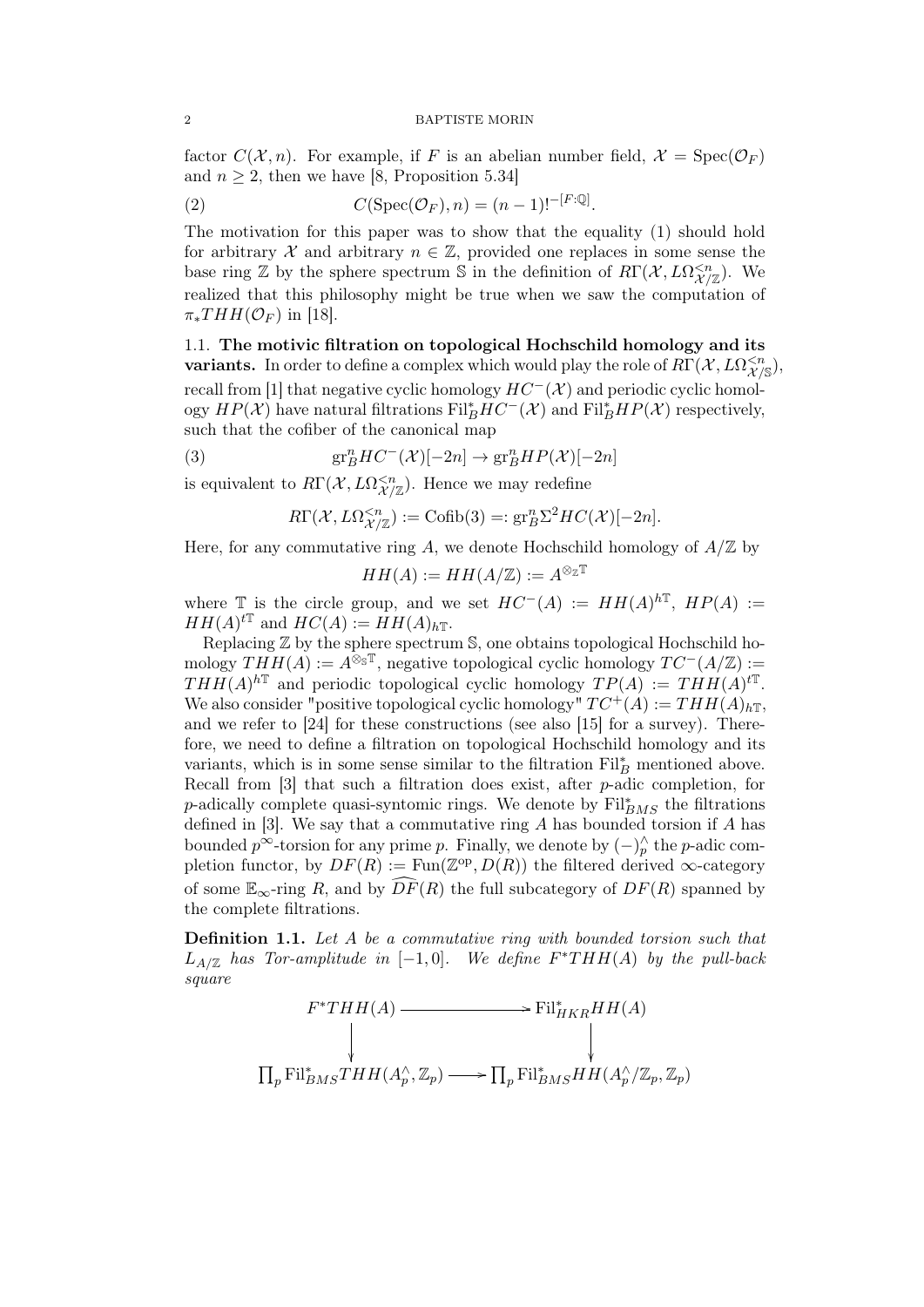of  $\mathbb{E}_{\infty}$ -algebra objects in the symmetric monoidal stable  $\infty$ -category  $\widehat{DF}(\mathbb{S}[\mathbb{T}]).$ Similarly, for  $? = P, C^-$ , we define  $F^*T? (A)$  by the pull-back square



of  $\mathbb{E}_{\infty}$ -algebra objects in the symmetric monoidal stable  $\infty$ -category  $\widehat{DF}(\mathbb{S})$ .

There is a morphism  $F^*TC^-(A) \to F^*TP(A)$  of  $\mathbb{E}_{\infty}$ -algebra objects, and we define  $F^*\Sigma^2TC^+(A) \in \widehat{DF}(\mathbb{S})$  as the cofiber

$$
F^*\Sigma^2TC^+(A) := \text{Cofib}(F^*TC^-(A) \to F^*TP(A))
$$

computed in the stable  $\infty$ -category  $\widehat{DF}(\mathbb{S})$ .

The filtrations of Definition 1.1 are functorial, multiplicative and complete by definition, and  $F^*THH(A)$  is T-equivariant. We show that these filtrations are moreover exhaustive, and that  $gr_F^{\bar{0}}TC^{-}(\mathbb{Z})$  is an  $\mathbb{E}_{\infty}$ -Z-algebra. It follows that the graded pieces of these filtrations are all  $H\mathbb{Z}$ -modules. Moreover, for any prime  $p$ , we have a canonical equivalence

$$
(F^*T? (A))_p^\wedge \simeq \text{Fil}_{BMS}^* T? (A_p^\wedge, \mathbb{Z}_p)
$$

for ? = HH, P, C<sup>-</sup>. For any commutative ring A, we denote by  $L_{A/\mathbb{Z}}$  the cotangent complex, by  $L\Omega_{A/\mathbb{Z}}$  the Hodge completion of the derived de Rham complex [17], by  $L\Omega_{A/\mathbb{Z}}^{\geq n}$  the *n*-step of the Hodge filtration and by  $L\Omega_{A/\mathbb{Z}}^{< n}$  the cofiber of the map  $L\widehat{\Omega}_{A/\mathbb{Z}}^{2n} \to L\widehat{\Omega}_{A/\mathbb{Z}}$ . A bicomplete multiplicative bifiltration is a complete multiplicative filtration in  $\overline{DF}(R)$ . The essential ingredients of the proof of the following result are the known computation [6] of  $\pi_*THH(\mathbb{Z})$  and the fact  $[3]$  that the key players are, after p-adic completion, concentrated in even degrees locally for the quasisyntomic topology.

**Theorem 1.2.** (cf. Section 4.3). Let A be a ring with bounded torsion such that  $L_{A/\mathbb{Z}}$  has Tor-amplitude in  $[-1,0]$ . For

$$
? = HH, P, C^-,
$$

there exists a functorial,  $(N^{op} \times \mathbb{Z}^{op})$ -indexed, multiplicative, bicomplete, biexhaustive bifiltration  $\mathcal{Z}_{\mathbb{Z}}^*F^*T?(A)$  on  $T?(A)$  such that we have canonical equivalences

$$
\mathcal{Z}_{\mathbb{Z}}^{0} F^* T? (A) \simeq F^* T? (A)
$$
  
\n
$$
gr^j_{\mathcal{Z}_{\mathbb{Z}}} gr^n_F THH(A) \simeq L\Lambda^{n-j} L_{A/\mathbb{Z}} \otimes_{\mathbb{Z}}^L \mathbb{Z}/j[n+j-\epsilon_j]
$$
  
\n
$$
gr^j_{\mathcal{Z}_{\mathbb{Z}}} gr^n_F TP(A) \simeq L\widehat{\Omega}_{A/\mathbb{Z}} \otimes_{\mathbb{Z}}^L \mathbb{Z}/j[2n-\epsilon_j]
$$
  
\n
$$
gr^j_{\mathcal{Z}_{\mathbb{Z}}} gr^n_F TC^-(A) \simeq L\widehat{\Omega}_{A/\mathbb{Z}}^{>n-j} \otimes_{\mathbb{Z}}^L \mathbb{Z}/j[2n-\epsilon_j]
$$
  
\n
$$
gr^j_{\mathcal{Z}_{\mathbb{Z}}} gr^n_F \Sigma^2 TC^+(A) \simeq L\Omega_{A/\mathbb{Z}}^{
$$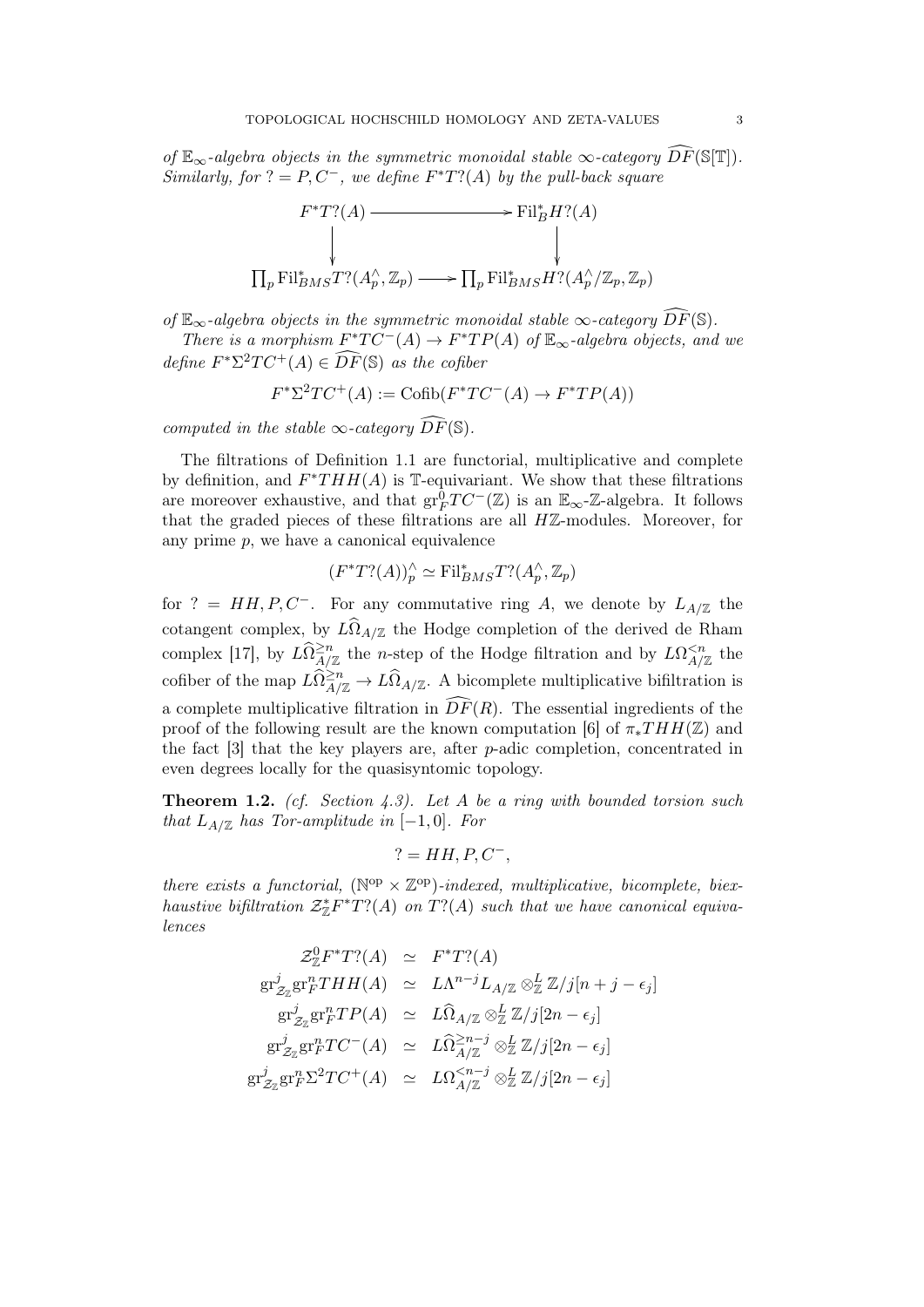#### 4 BAPTISTE MORIN

for any  $j \in \mathbb{N}$  and any  $n \in \mathbb{Z}$ . Here  $\epsilon_j := \text{Min}(1, j)$  and  $\mathcal{Z}_{\mathbb{Z}}^* F^* \Sigma^2 T C^+(A)$  is defined as the cofiber of the multiplicative map

$$
\mathcal{Z}_{\mathbb{Z}}^* F^* T C^-(A) \to \mathcal{Z}_{\mathbb{Z}}^* F^* T P(A).
$$

In order to prove Theorem 1.2, we first show its  $p$ -adic version, in which case we allow more general base rings. We refer to [3, Section 4] (or to Section 2 below) for unexplained notation and terminology.

**Theorem 1.3.** (cf. Section 4.2). Let  $R \in \text{QSyn}_{\mathbb{Z}_p}$  such that  $(L\Lambda^j L_{R/\mathbb{Z}_p})^\wedge_p$  is a perfect complex of R-modules for all  $j \geq 0$ , and let  $A \in \mathrm{qSyn}_R$ . If R is perfectoid or  $R = \mathbb{Z}_p$ , we allow more generally  $A \in \text{QSyn}_R$ .

Then for ? =  $P, C^-$ , there are  $\mathbb{N}^{\text{op}}$ -indexed, functorial, multiplicative, complete and exhaustive filtrations  $\mathcal{Z}_R^* \text{Fil}_{BMS}^* THH(A,\mathbb{Z}_p)$  and  $\mathcal{Z}_R^* \text{Fil}_{BMS}^* T? (A,\mathbb{Z}_p)$ on  $\text{Fil}_{BMS}^*THH(A,\mathbb{Z}_p)$  and  $\text{Fil}_{BMS}^*T?(-,\mathbb{Z}_p)$  respectively, endowed with canonical equivalences of filtrations

$$
\begin{array}{rcl}\n\operatorname{gr}_{\mathcal{Z}_R}^j \operatorname{Fil}_{BMS}^* THH(A,\mathbb{Z}_p) & \simeq & \operatorname{Fil}_{BMS}^{*-j}HH(A/R,\mathbb{Z}_p) \widehat{\otimes}_R \operatorname{gr}_{BMS}^jTHH(R,\mathbb{Z}_p) \\
\operatorname{gr}_{\mathcal{Z}_R}^j \operatorname{Fil}_{BMS}^* T? (A,\mathbb{Z}_p) & \simeq & \operatorname{Fil}_{BMS}^{*-j}H? (A/R,\mathbb{Z}_p) \widehat{\otimes}_R \operatorname{gr}_{BMS}^jTHH(R,\mathbb{Z}_p)\n\end{array}
$$

for any  $j \in \mathbb{N}$ , where the first equivalence is moreover  $\mathbb{T}$ -equivariant.

The equivalences of Theorem 1.3 are multiplicative in the obvious sense. Now we go back to global rings. We mention the following result since it gives what was expected in view of [18] and (2).

**Corollary 1.4.** Let  $F$  be a number field. Then we have

$$
F^*THH(\mathcal{O}_F) \simeq \tau_{\geq 2*-1}THH(\mathcal{O}_F)
$$

and

$$
F^*\Sigma^2TC^+(\mathcal{O}_F)\simeq \tau_{\geq 2*-1}\Sigma^2TC^+(\mathcal{O}_F).
$$

It follows from Theorem 1.2 that  $\mathcal{Z}_{\mathbb{Z}}^{j}F^{n}\Sigma^{2}TC^{+}(A) \in \text{Sp}_{\geq n+j}$  hence that the DBF(S)-valued functor  $A \mapsto \mathcal{Z}_{\mathbb{Z}}^* F^* \Sigma^2 T C^+(A)$  is left Kan extended from finitely generated polynomial Z-algebras, see Corollary 4.16, where  $DBF(\mathbb{S}) =$ Fun( $\mathbb{Z}^{op} \times \mathbb{Z}^{op}$ , Sp) denotes the  $\infty$ -category of bifiltered spectra. By left Kan extension we obtain a bicomplete biexhaustive bifiltration  $\mathcal{Z}_{\mathbb{Z}}^*F^*\Sigma^2TC^+(A)$  for any commutative ring  $A$ , which moreover satisfies fpqc-descent, see Corollary 4.17.

Definition 1.5. We consider the fpqc-sheaf

$$
A \mapsto L\Omega_{A/\mathbb{S}}^{
$$

and we define  $R\Gamma(\mathcal{X}, L\Omega_{\mathcal{X}/\mathbb{S}}^{< n}) := R\Gamma(\mathcal{X}, L\Omega_{-\mathcal{/S}}^{< n})$  by Zariski descent, for any scheme X and any  $n \in \mathbb{Z}$ .

We have an equivalence

$$
R\Gamma(\mathcal{X},L\Omega^{
$$

Moreover, for any prime number  $p$ , we have an equivalence

$$
R\Gamma(\mathcal{X}, L\Omega^{
$$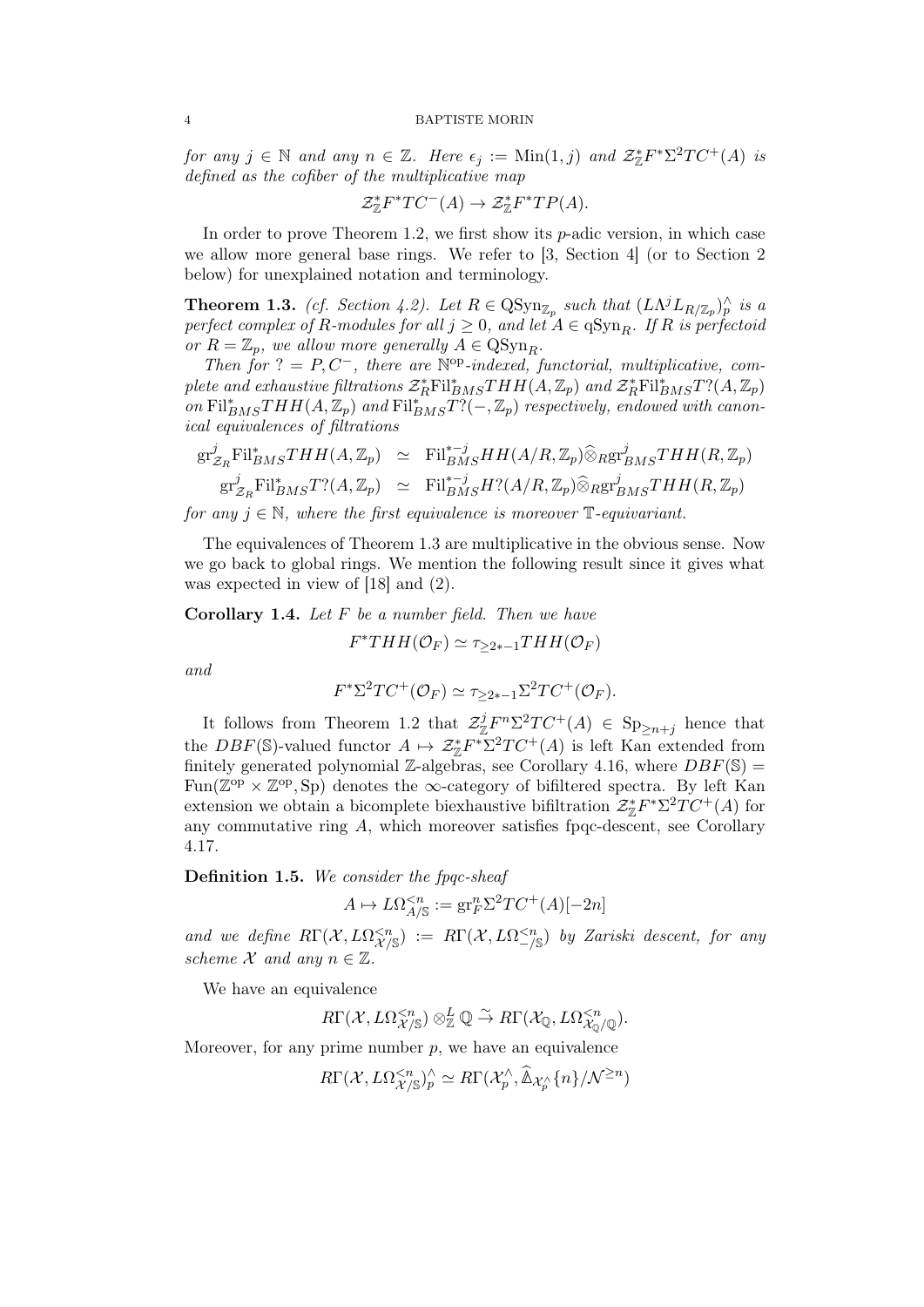where  $\mathcal{X}_p^{\wedge}$  is the formal *p*-adic completion of  $\mathcal{X}, \widehat{\mathbb{A}}_{\mathcal{X}_p^{\wedge}}\{n\}$  is the complex defined in [3] and  $\mathcal{N}^{\geq n}$  denotes its Nygaard filtration.

1.2. The correcting factor and Zeta-values. The Zeta-value conjecture formulated in [8] involves  $R\Gamma_{W,c}(\mathcal{X}, \mathbb{Z}(n)), R\Gamma(\mathcal{X}, L\Omega_{\mathcal{X}/\mathbb{Z}}^{< n}),$  the trivialization  $\lambda_{\infty}$ , and a correction factor

$$
C(\mathcal{X}, n) := \prod_{p < \infty} C_p(\mathcal{X}, n) \in \mathbb{Q}^{\times}
$$

which is defined using *p*-adic Hodge theory. The corresponding Zeta-value conjecture [8, Conjecture 5.12] is compatible with the Tamagawa number conjecture of Bloch-Kato and Fontaine-Perrin-Riou by [8, Theorem 5.27]. On the other hand, the Zeta-value conjecture formulated in [9, Remark 5.4] and [10] involves  $R\Gamma_{W,c}(\mathcal{X}, \mathbb{Z}(n)), R\Gamma(\mathcal{X}, L\Omega^{, the trivialization  $\lambda_{\infty}$ , and the following$ explicit correction factor

$$
C_{\infty}(\mathcal{X}, n) := \prod_{i < n; j} (n - 1 - i)!^{(-1)^{i + j} \dim_{\mathbb{Q}} H^j(\mathcal{X}_{\mathbb{Q}}, \Omega^i)}
$$

which we denote here by  $C_{\infty}(\mathcal{X}, n)$  in order to distinguish it from  $C(\mathcal{X}, n)^{-1}$ . The corresponding Zeta-value conjecture [10, Conjecture 1.1] is compatible with the functional equation of Zeta-functions by [10, Theorem 1.3]. We expect that the rational numbers  $C_{\infty}(\mathcal{X}, n)$  and  $C(\mathcal{X}, n)^{-1}$  agree for arbitrary  $\mathcal X$  and arbitrary  $n$ , but we do not address this question in the present paper, although we hope to return to it in future work.

Using Theorem 1.2, we obtain the following result.

**Corollary 1.6.** (cf. Section 5). Let  $\mathcal{X}/\mathbb{Z}$  be a regular proper scheme over  $Spec(\mathbb{Z})$ . Then  $R\Gamma(\mathcal{X}, L\Omega^{ is a perfect complex of abelian groups given with$ a fiber sequence

$$
R\Gamma(\mathcal{X},\mathcal{Z}^1L\Omega^{
$$

where  $R\Gamma(\mathcal{X}, \mathcal{Z}^1L\Omega^{ has finite cohomology groups such that$ 

$$
\prod_{i\in\mathbb{Z}}\mid H^i(\mathcal{X},\mathcal{Z}^1L\Omega^{
$$

Corollary 1.6 and [23] immediately give the following

**Corollary 1.7.** Let X be a smooth proper scheme over the finite field  $\mathbb{F}_q$ . Then  $R\Gamma(\mathcal{X},L\Omega^{ is a perfect complex with finite cohomology groups and we have$ 

$$
\prod_{i\in\mathbb{Z}}\mid H^{i}(\mathcal{X},L\Omega^{
$$

where the right hand side is Milne's correcting factor [22].

We now recall some constructions from [8]. Let  $\mathcal X$  be a regular proper scheme over Spec( $\mathbb{Z}$ ). We denote by  $\mathcal{X}_{\infty}$  the quotient topological space  $\mathcal{X}(\mathbb{C})/G_{\mathbb{R}}$ , where  $\mathcal{X}(\mathbb{C})$  is endowed with the complex topology and  $G_{\mathbb{R}}$  is the Galois group of  $\mathbb{C}/\mathbb{R}$ . The space  $\mathcal{X}_{\infty}$  is the fiber of the Artin-Verdier compactification  $\overline{\mathcal{X}}_{et}$  of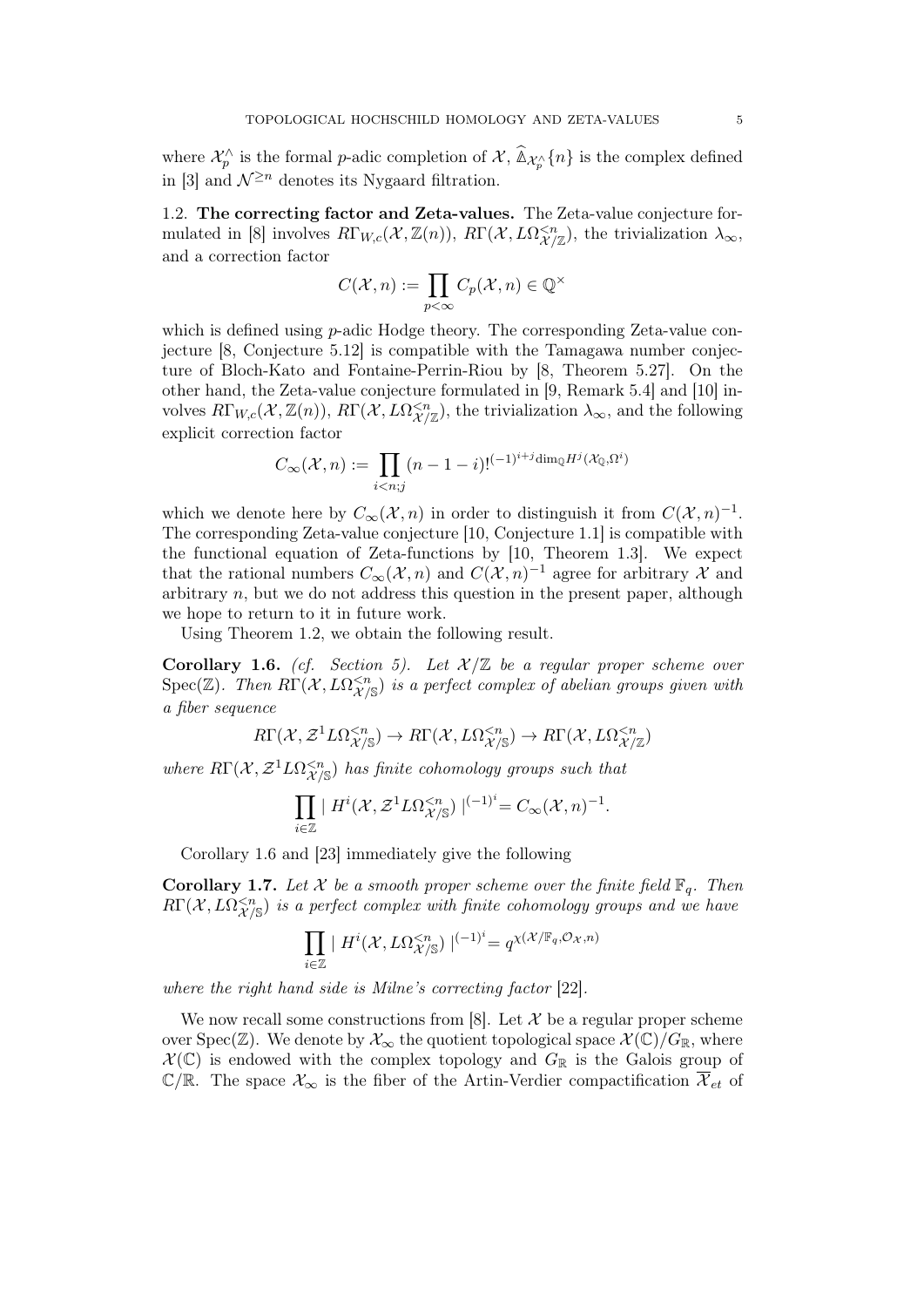the étale topos  $\mathcal{X}_{et}$  over the archimedean prime  $\infty \in \overline{\text{Spec}(\mathbb{Z})}_{et}$ . We consider the morphism of topoi

$$
\pi: \mathrm{Sh}(G_{\mathbb{R}}, \mathcal{X}(\mathbb{C})) \to \mathrm{Sh}(\mathcal{X}_{\infty})
$$

where  $\text{Sh}(G_{\mathbb{R}}, \mathcal{X}(\mathbb{C}))$  is the topos of  $G_{\mathbb{R}}$ -equivariant sheaves on  $\mathcal{X}(\mathbb{C})$  and  $\text{Sh}(\mathcal{X}_{\infty})$ is the topos of sheaves on  $\mathcal{X}_{\infty}$ . For any  $n \geq 0$ , we define

$$
i_{\infty}^* \mathbb{Z}(n) := \tau^{\leq n} R \pi_*(2i\pi)^n \mathbb{Z}
$$

where  $(2i\pi)^n \mathbb{Z}$  is seen as a  $G_{\mathbb{R}}$ -equivariant sheaf on  $\mathcal{X}(\mathbb{C})$ . Note that, if  $a > 0$ then  $R^a \pi_*(2i\pi)^n \mathbb{Z}$  is a sheaf supported on the closed subspace  $\mathcal{X}(\mathbb{R}) \subseteq \mathcal{X}_{\infty}$ with stalks  $H^a(G_{\mathbb{R}}, (2i\pi)^n \mathbb{Z})$ . For  $n < 0$ , we consider the continuous map of topological spaces

$$
f: (\mathbb{A}_{\mathcal{X}}^{-n})_{\infty} := \mathbb{A}_{\mathcal{X}}^{-n}(\mathbb{C})/G_{\mathbb{R}} \to \mathcal{X}_{\infty}
$$

and we set

$$
i_{\infty}^* \mathbb{Z}(n) := Rf_! \mathbb{Z}[-2n].
$$

Then we define the perfect complex of abelian groups

$$
R\Gamma_W(\mathcal{X}_{\infty}, \mathbb{Z}(n)) := R\Gamma(\mathcal{X}_{\infty}, i_{\infty}^*\mathbb{Z}(n))
$$
 for any  $n \in \mathbb{Z}$ 

where the right hand side is the hypercohomology of the topological space  $\mathcal{X}_{\infty}$ with coefficients in the complex of sheaves  $i_{\infty}^* \mathbb{Z}(n)$  defined above. For any  $n \in \mathbb{Z}$ , we have an equivalence

(4) 
$$
R\Gamma_W(\mathcal{X}_{\infty}, \mathbb{Z}(n)) \otimes_{\mathbb{Z}} \mathbb{R} \simeq R\Gamma(\mathcal{X}(\mathbb{C}), (2i\pi)^n \mathbb{R})^{G_{\mathbb{R}}}.
$$

Assume moreover that  $\mathcal X$  is connected of dimension d. We define the invertible Z-module

$$
\Xi(\mathcal{X}/\mathbb{S},n) \ := \ \det_{\mathbb{Z}} R\Gamma_W(\mathcal{X}_{\infty},\mathbb{Z}(n)) \otimes_{\mathbb{Z}} \det_{\mathbb{Z}}^{-1} R\Gamma(\mathcal{X},L\Omega_{\mathcal{X}/\mathbb{S}}^{\leq n}) \otimes_{\mathbb{Z}} \det_{\mathbb{Z}}^{-1} R\Gamma_W(\mathcal{X}_{\infty},\mathbb{Z}(d-n)) \otimes_{\mathbb{Z}} \det_{\mathbb{Z}} R\Gamma(\mathcal{X},L\Omega_{\mathcal{X}/\mathbb{S}}^{\leq d-n}).
$$

It follows from (4) and from Corollary 1.6 that duality for Deligne cohomology [8, Lemma 2.3(b)] yields a canonical isomorphism

$$
\xi_{\mathcal{X}/\mathbb{S},n} : \mathbb{R} \xrightarrow{\sim} \Xi(\mathcal{X}/\mathbb{S},n) \otimes \mathbb{R}
$$

and we denote by  $\det(\xi_{\mathcal{X}/S,n})$  its determinant computed with respect to the basis  $1 \in \mathbb{R}$  and a generator of  $\Xi(\mathcal{X}/\mathbb{S},n)$ , so that  $\det(\xi_{\mathcal{X}/\mathbb{S},n}) \in \mathbb{R}^{\times}/\{\pm 1\}$  is well defined up to sign.

We denote by  $\zeta^*(\mathcal{X}_{\infty}, n)$  the leading Taylor coefficient at  $s = n$  of the archimedean Euler factor of  $\mathcal{X}$ , see [10, Section 4]. Finally, we denote by  $A(\mathcal{X})$ the Bloch conductor (see [4] and [10, Definition 3.2]) if  $\mathcal{X}/\mathbb{Z}$  is flat, and we set  $A(\mathcal{X}) := q^{-\chi(\mathcal{X}/\mathbb{F}_q)}$  if  $\mathcal X$  lies over the finite field  $\mathbb{F}_q$ , where  $\chi(\mathcal{X}/\mathbb{F}_q)$  is defined in [22, Section 10] in various ways.

The following result follows immediately from Corollay 1.6 and [10, Theorem 1.2] (respectively from Corollary 1.7 and [22, Lemma 10.1]) if  $\mathcal{X}/\mathbb{Z}$  is flat (respectively if  $X$  lies over a finite field).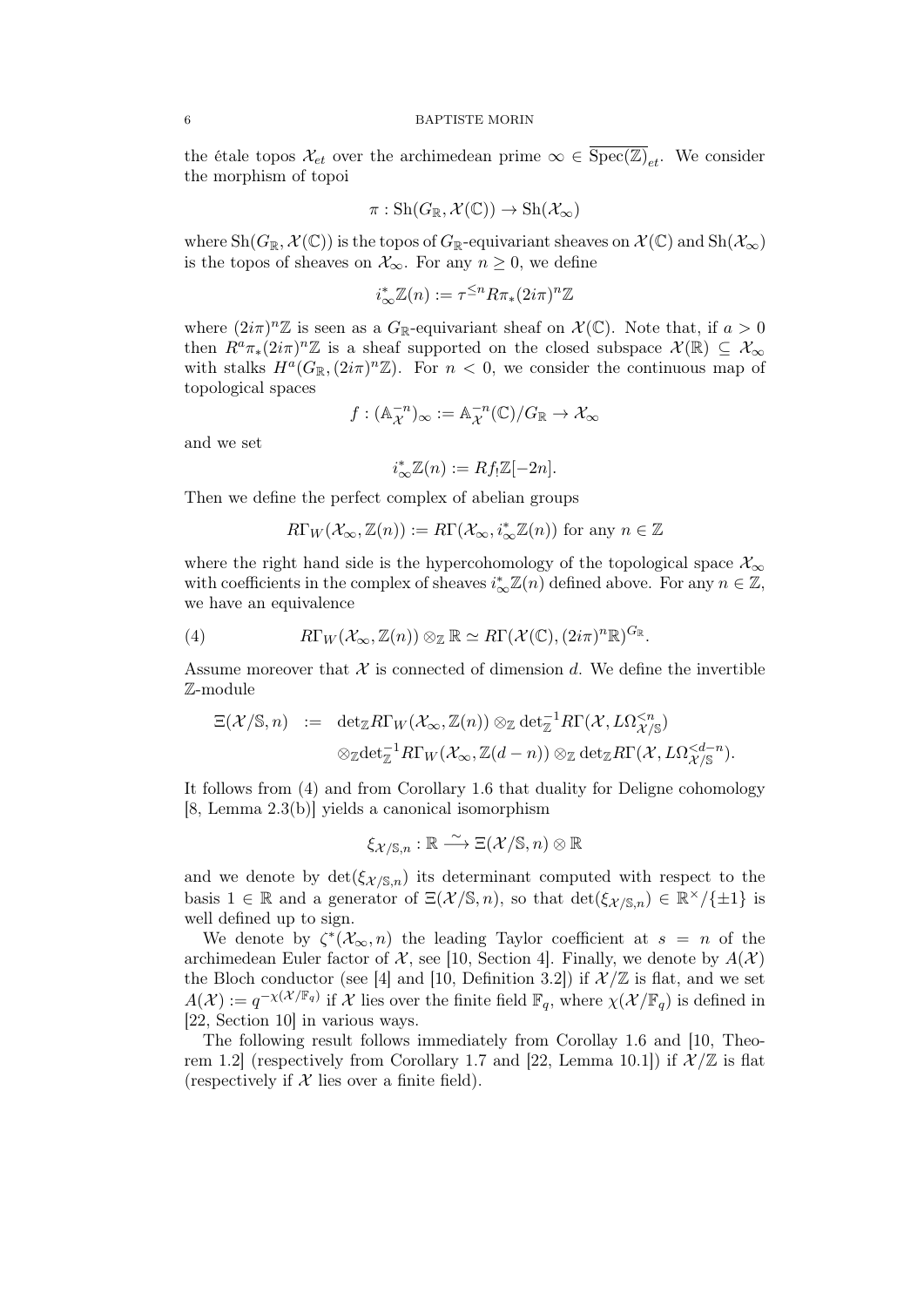**Theorem 1.8.** (Joint with Flach [10]) Let X be a regular connected scheme of dimension d, proper over  $Spec(\mathbb{Z})$ . We have

$$
\det(\xi_{\mathcal{X}/\mathbb{S},n}) = \pm A(\mathcal{X})^{n-d/2} \cdot \frac{\zeta^*(\mathcal{X}_{\infty},n)}{\zeta^*(\mathcal{X}_{\infty},d-n)}.
$$

To conclude, we formulate the special value conjecture stated in [10, Conjecture 1.1 in light of Corollary 1.6. Let  $\mathcal X$  be a regular scheme of pure dimension d proper over  $Spec(\mathbb{Z})$  and let  $n \in \mathbb{Z}$ . If X satisfies Assumptions  $\mathbf{L}(\overline{\mathcal{X}}_{et}, n)$ ,  $\mathbf{L}(\overline{\mathcal{X}}_{et},d-n), \mathbf{AV}(\overline{\mathcal{X}}_{et},n)$  and  $\mathbf{B}(\mathcal{X},n)$  of [8], then we may define a perfect complex of abelian groups  $R\Gamma_{W,c}(\mathcal{X}, \mathbb{Z}(n))$ , consider the fundamental line

$$
\Delta(\mathcal{X}/\mathbb{S},n):=\mathrm{det}_{\mathbb{Z}}R\Gamma_{W,c}(\mathcal{X},\mathbb{Z}(n))\otimes_{\mathbb{Z}}\mathrm{det}_{\mathbb{Z}}R\Gamma(\mathcal{X},L\Omega^{
$$

and define a canonical trivialization

$$
\lambda : \mathbb{R} \xrightarrow{\sim} \Delta(\mathcal{X}/\mathbb{S}, n) \otimes_{\mathbb{Z}} \mathbb{R}.
$$

Let  $\zeta(\mathcal{X},s)$  be the Zeta function of X. Assuming that  $\zeta(\mathcal{X},s)$  has a meromorphic continuation to the entire complex plane, we denote by  $\zeta^*(\mathcal{X}, n) \in \mathbb{R}^\times$  its leading Taylor coefficient at  $s = n$ .

Conjecture 1.9. (Joint with Flach [8], [9, Remark 5.4], [10]) We have

$$
\lambda(\zeta^*(\mathcal{X}, n)^{-1} \cdot \mathbb{Z}) = \Delta(\mathcal{X}/\mathbb{S}, n).
$$

It follows from Theorem 1.8 that Conjecture 1.9 is compatible with the functional equation in the form of [10, Conjecture 1.3]. If  $\mathcal X$  lies over a finite field, then Conjecture 1.9 follows from the (conjectured) finite generation of the Weilétale motivic cohomology groups  $H_W^i(\mathcal{X}, \mathbb{Z}(n))$ , which in turn follows from the Tate conjecture. If  $n = 1$ ,  $d = 2$  and  $\mathcal{X}/\mathbb{Z}$  is flat, then Conjecture 1.9 is equivalent to the Birch and Swinnerton-Dyer conjecture by [11, Section 5]. Finally, if  $\mathcal{X}/\mathcal{O}_F$  is smooth over a number ring and  $n \leq 1$ , then Conjecture 1.9 is equivalent to the Bloch-Kato conjecture [5] for the motive  $h(\mathcal{X}_0)(n)$  in the formulation of Fontaine and Perrin-Riou [12]. Therefore, if  $\mathcal{X}/\mathcal{O}_F$  is smooth over a number ring and  $n \geq d-1$ , then Conjecture 1.9 follows from the functional equation together with the Bloch-Kato conjecture. Finally, the relationship between Conjecture 1.9 and Deninger's conjectures (see e.g. [7]) is explained in [9, Section 5.2].

Aknowelements. I am grateful to Spencer Bloch, Christopher Deninger, Lars Hesselholt, Steve Lichtenbaum, Matthew Morrow and Niranjan Ramachandran for interesting comments about this paper. Special thanks are due to Matthias Flach for many discussions related to the correction factor.

## 2. NOTATIONS

We use the theory of  $\infty$ -categories developed in [19] and [20], and try to give precise references to these books whenever it feels useful.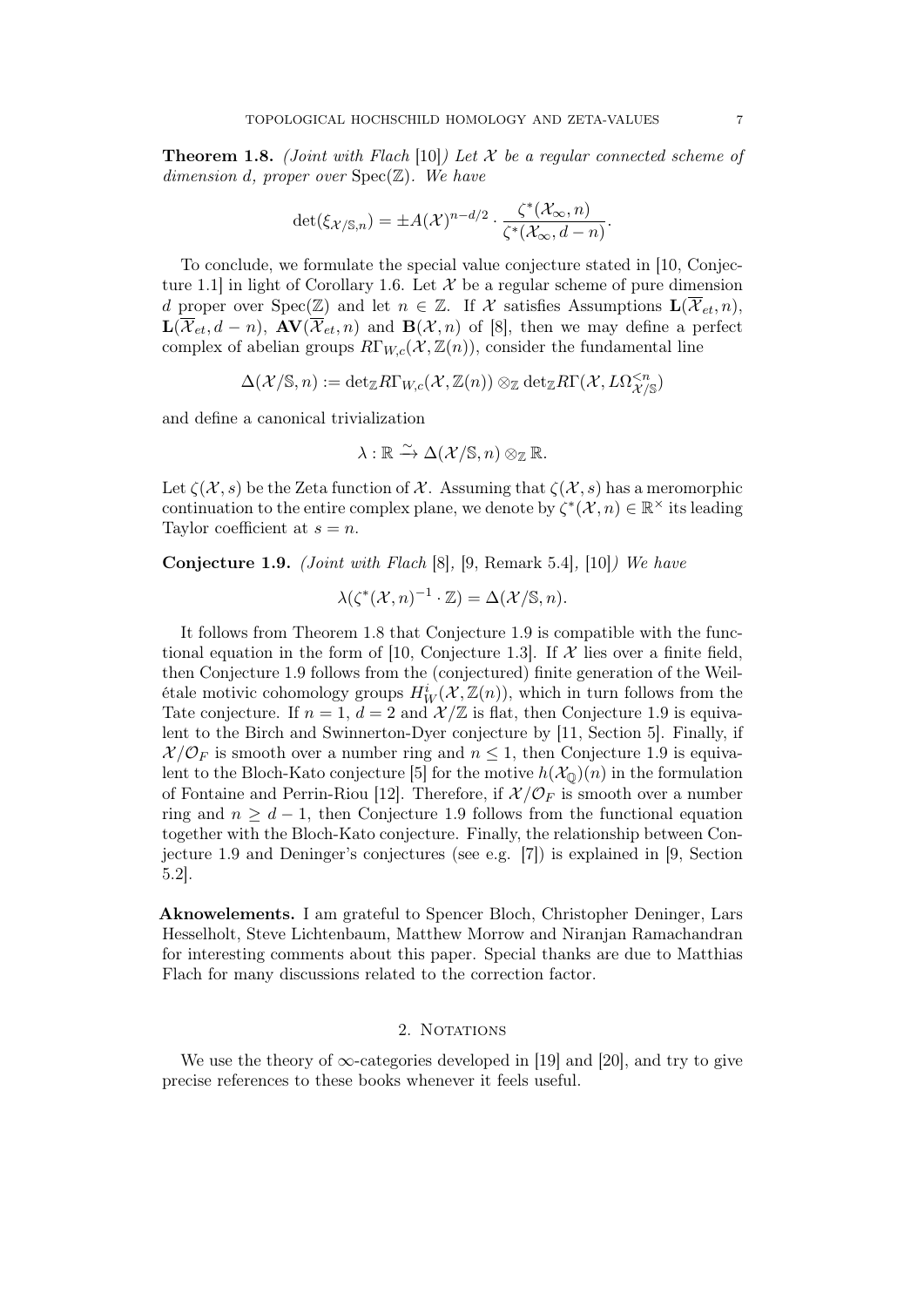#### 8 BAPTISTE MORIN

2.1. Filtrations. We refer to [13] and [3, Section 5.1] for the following statements. For any  $\mathbb{E}_{\infty}$ -ring R we denote by  $D(R)$  the derived  $\infty$ -category of R and by  $DF(R) := \text{Fun}(\mathbb{Z}^{\text{op}}, D(R))$  the filtered derived  $\infty$ -category of R, which is a symmetric monoidal presentable stable  $\infty$ -category via the Day convolution. Note that, if  $R = \mathbb{S}$  is the sphere spectrum, then  $D(\mathbb{S}) = \mathbb{S}$  is the  $\infty$ -category of spectra. A (decreasing  $\mathbb{Z}^{\text{op}}$ -indexed) filtration  $X^*$  in  $D(R)$  is an object  $X^* \in DF(R)$ . A filtration  $X^*$  in  $D(R)$  is said to be  $\mathbb{N}^{\text{op-}inde}$  if

$$
\operatorname{gr}^n(X^*) := \operatorname{Cofib}(X^{n+1} \to X^n) \simeq 0
$$

for any  $n < 0$ . A filtration  $X^*$  is said to be complete if  $\lim X^* \simeq 0$ . We denote by  $\widehat{DF}(R)$  the full subcategory of  $D(R)$  spanned by the complete filtrations. A filtration  $X^*$  on  $X \in D(R)$  is a filtration  $X^*$  together with a map colim  $X^* \to X$ . A filtration  $X^*$  on  $X \in D(R)$  is said to be exhaustive if the map colim  $X^* \to X$ is an equivalence. A filtration  $X^* \in DF(R)$  is said to be multiplicative if it is equipped with the structure of an  $\mathbb{E}_{\infty}$ -algebra object in  $DF(R)$ . The inclusion  $\widehat{DF}(R) \rightarrow DF(R)$  has a left adjoint, called the completion functor, which we denote by  $X^* \mapsto \widehat{X^*}$ . Moreover  $\widehat{DF}(R)$  has a symmetric monoidal structure such that the completion functor is symmetric monoidal. Explicitly, we have

$$
X^* \widehat{\otimes} Y^* = \widehat{X^* \otimes Y^*}.
$$

In the above definitions, we may replace  $D(R)$  by any symmetric monoidal presentable stable  $\infty$ -category. A bifiltration  $X^{**}$  in  $D(R)$  is a filtration in  $DF(R)$ . A bifiltration  $X^{**}$  is said to be bicomplete if it is a complete filtration in  $\widehat{DF}(R)$ . A (resp. biexhaustive) bifiltration  $X^{**}$  on  $X \in D(R)$  is a (resp. exhaustive) filtration on a (resp. exhaustive) filtration on X. The  $\infty$ -category of bifiltrations  $DBF(R)$  in  $D(R)$  is equivalent to the presentable stable  $\infty$ -category Fun( $\mathbb{Z}^{op} \times \mathbb{Z}^{op}, D(R)$ ), which is also symmetric monoidal via Day convolution. A bifiltration  $X^{**}$  is said to be multiplicative if it is equipped with the structure of an  $\mathbb{E}_{\infty}$ -algebra object in  $DBF(R)$ , i.e. if  $X^{**}$  is a multiplicative filtration in  $DF(R)$ . We also denote by  $\widehat{DBF}(R)$  the  $\infty$ -category of bicomplete bifiltrations.

2.2. p-adic completion. We refer to [21, Section 7.3] for the following statements. If R is an  $\mathbb{E}_{\infty}$ -ring and p is a prime number, we may consider the full subcategory  $D(R)^{\text{Cpl}(p)}$  of  $D(R)$  consisting of p-complete R-modules. Here  $(p)$ is the ideal generated by p in the ring  $\pi_0(R)$ . The inclusion  $D(R)^{\text{Cpl}(p)} \to D(R)$ has a left adjoint, called the p-completion functor, which we denote by

$$
\begin{array}{ccc}\nD(R) & \longrightarrow & D(R)^{\text{Cpl}(p)} \\
X & \longmapsto & X_p^{\wedge} \\
\end{array}
$$

Note that if R is a (discrete) commutative ring and  $X \in D(R)$  then

$$
X_p^{\wedge} \simeq R\lim_{\nu} (X \otimes_{\mathbb{Z}}^L \mathbb{Z}/p^{\nu} \mathbb{Z}).
$$

Then  $D(R)^{\text{Cpl}(p)}$  has a symmetric monoidal structure  $\widehat{\otimes}$  such that the p-completion for  $N$   $K$   $\subset$ functor is symmetric monoidal [21, Variant 7.3.5.6]. Explicitly, for  $X, Y \in$  $D(R)^{\text{Cpl}(p)}$ , we have

$$
X\widehat{\otimes} Y\simeq (X\otimes Y)^{\wedge}_p
$$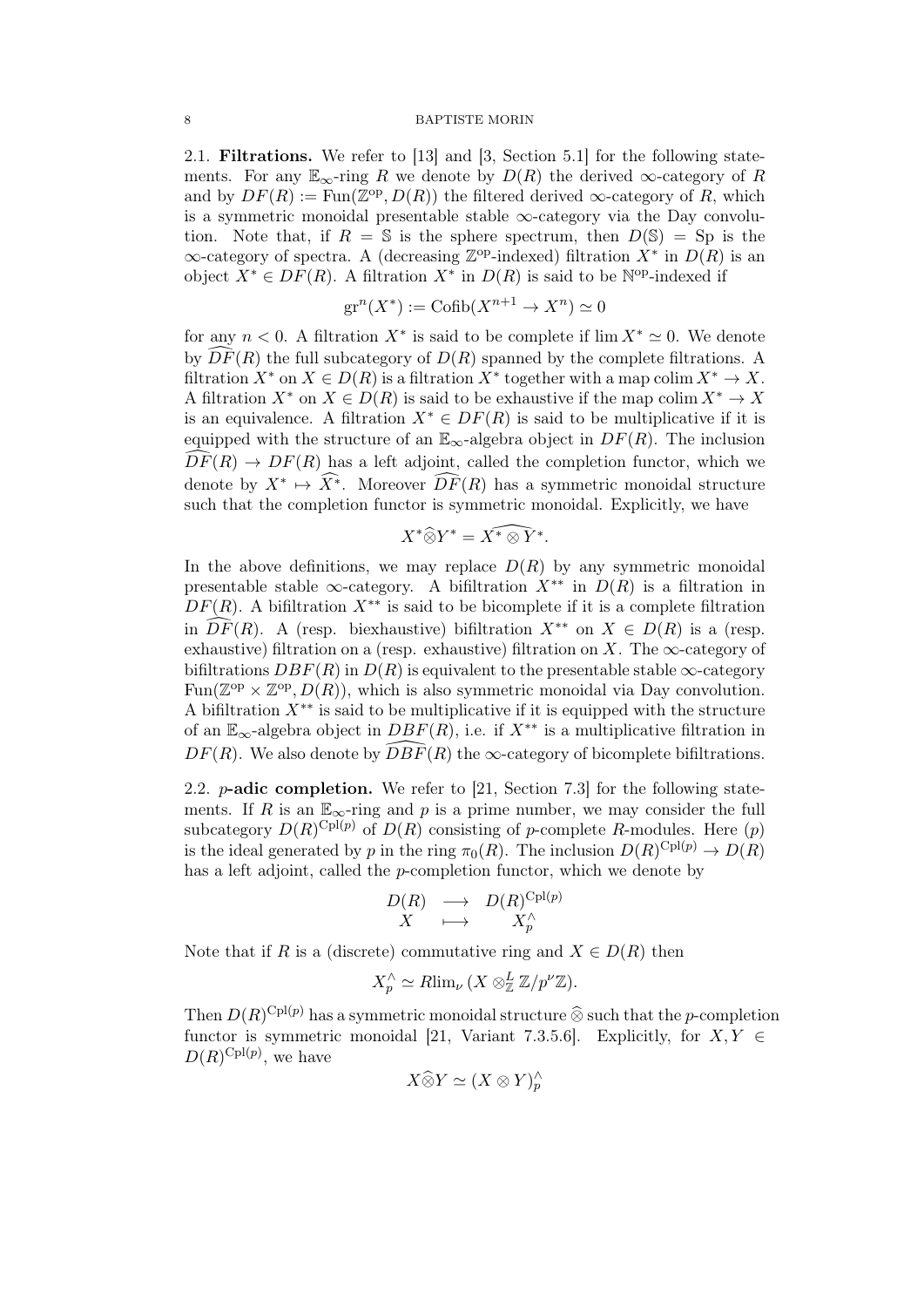and the unit object for  $\widehat{\otimes}$  is  $R_p^{\wedge}$ . The inclusion  $D(R)^{\text{Cpl}(p)} \to D(R)$ , being right adjoint to a symmetric monoidal functor, is lax symmetric monoidal. In particular, if X is an  $\mathbb{E}_{\infty}$ -R-algebra, then so is  $X_p^{\wedge}$ , where we also denote by  $X_p^{\wedge}$ its image in  $D(R)$ . Finally we denote by  $X^{\wedge} = \prod_{p} X^{\wedge}_p$  the profinite completion of  $X \in D(R)$ , where the product is taken over all prime numbers.

2.3. Topological Hochschild homology. If  $\mathcal{D}^{\otimes}$  is a symmetric monoidal  $\infty$ category, then we denote by CAlg(D) the  $\infty$ -category of  $\mathbb{E}_{\infty}$ -algebras in D. Let R be an  $\mathbb{E}_{\infty}$ -ring spectrum, and let A be an  $\mathbb{E}_{\infty}$ -R-algebra, i.e. A  $\in$  $CAlg(D(R))$ . One considers the constant functor

$$
T_{A/R}: \mathbb{T} \to \mathrm{CAlg}(D(R))
$$

with value  $A$ , and one defines

$$
THH(A/R) := A^{\otimes_R \mathbb{T}} := \operatorname{colim} T_{A/R}.
$$

Then  $THH(A/R)$  is a T-equivariant  $\mathbb{E}_{\infty}$ -R-algebra, there is a canonical (nonequivariant) map  $A \to THH(A/R)$  of  $\mathbb{E}_{\infty}$ -R-algebra, and  $THH(A/R)$  is universal for these properties. We have

(5) 
$$
THH(A/R) \otimes_R^L S \simeq THH(A \otimes_R^L S/S)
$$

where  $\otimes_R^L$  denotes the coproduct in  $\mathrm{CAlg}(D(R))$ , which we sometimes simply denote by  $\otimes_R$ . The equivalence (5) follows from the fact that the left hand side satisfies the universal property of the right hand side.

If  $R = S$  is the sphere spectrum, we set  $THH(A) := THH(A/S)$ . If both A and R are discrete, so that they can be identified with classical commutative rings, then we set

$$
HH(A/R) := THH(A/R)
$$

and we have

(6) 
$$
THH(A) \otimes_{THH(R)} R \simeq HH(A/R).
$$

If A is discrete and  $R = \mathbb{Z}$ , then we set  $HH(A) := HH(A/\mathbb{Z})$ .

2.4. Quasisyntomic rings. We recall some definitions introduced in [3, Section 4]. Let A be a commutative ring and let  $K \in D(A)$ . Recall that K is said to have Tor-amplitude in  $[a, b]$  if  $K \otimes_A^L M$  is cohomologically concentrated in degrees in  $[a, b]$  for any A-module M, and that K is said to have p-complete Toramplitude in  $[a, b]$  if  $K \otimes_A^L A/pA \in D(A/pA)$  has Tor-amplitude in  $[a, b]$ . We say that  $K \in D(A)$  is p-completely flat if K has p-complete Tor-amplitude in [0,0]. Recall also that a ring A is said to have bounded  $p^{\infty}$ -torsion if the inductive system  $A[p^{\nu}] := \text{Ker}(A \xrightarrow{p^{\nu}} A)$ , indexed by  $\nu \geq 1$ , is eventually constant. The ring  $A$  is said to be  $p$ -completely quasi-syntomic if  $A$  is  $p$ -complete, has bounded  $p^{\infty}$ -torsion, and  $L_{A/\mathbb{Z}_p} \in D(A)$  has p-complete amplitude in  $[-1,0]$ . A commutative ring  $S$  is quasiregular semiperfectoid if  $S$  is p-completely quasi-syntomic and if there exists a surjective morphism  $S' \to S$  where  $S'$  is perfectoid.

We denote by  $Q\text{Syn}_{\mathbb{Z}_p}$  the category of p-completely quasisyntomic rings, and by  $\text{QRSPerfd}_{\mathbb{Z}_p}$  the category of p-complete quasiregular semiperfectoid rings S. If  $R \in \text{QSyn}_{\mathbb{Z}_p}$ , then  $\text{QSyn}_{\mathbb{Z}_p} := (\text{QSyn}_{\mathbb{Z}_p})_{R}/$  denotes the category of pcompletely quasisyntomic rings A endowed with a map  $R \to A$ , and we define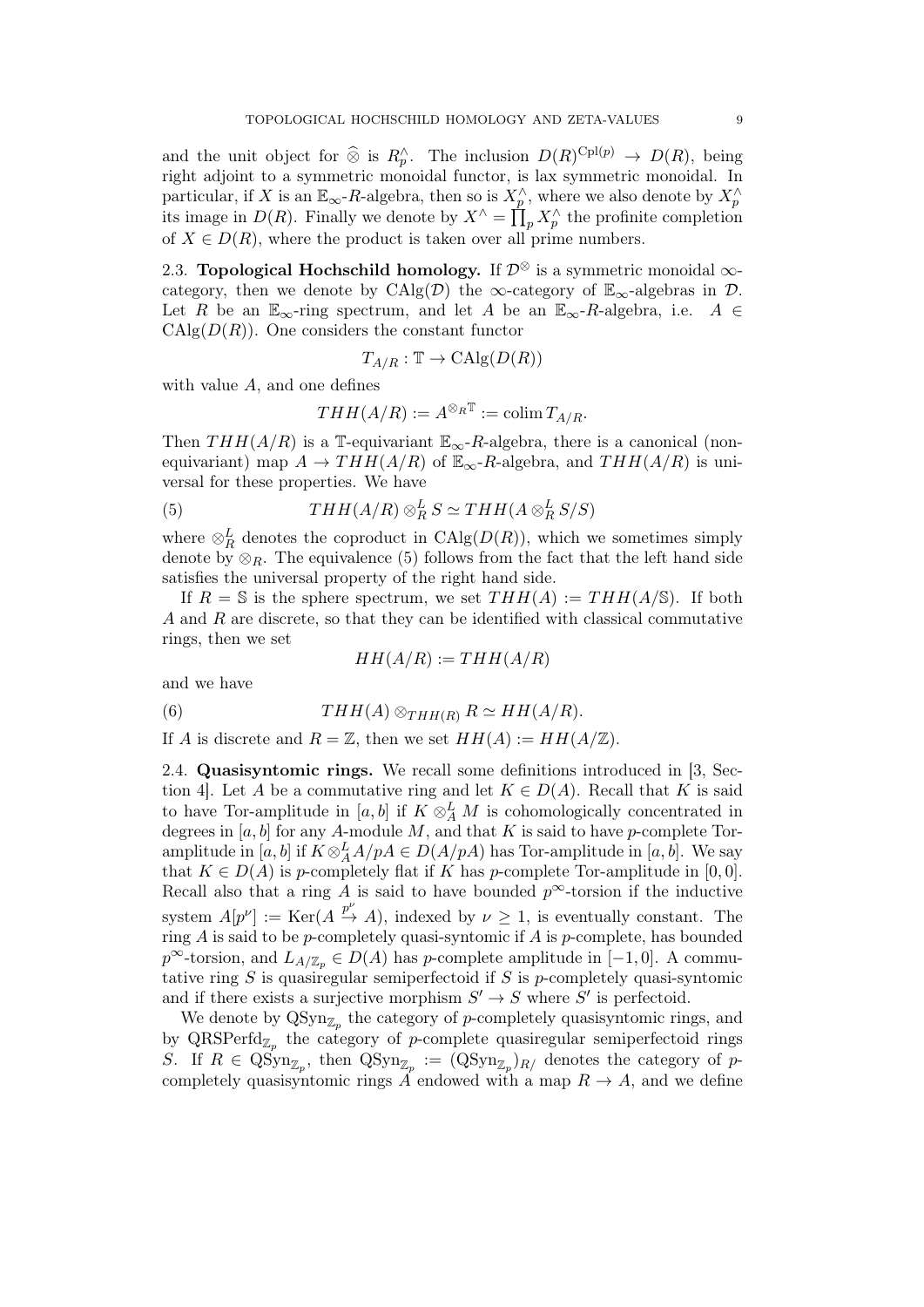similarly QRSPerfd<sub>R</sub>. Finally we denote by  $q\text{Syn}_R$  (respectively  $q\text{rsPerfd}_R$ ) the full subcategory of  $QSyn_R$  (respectively  $QRSPerfd_R$ ) spanned by the rings A such that the structure map  $R \to A$  is quasisyntomic [3, Definition 4.10].

We say that a commutative ring A is quasi-lci if  $L_{A/\mathbb{Z}}$  has Tor-amplitude in  $[-1, 0]$ . We say that A has bounded torsion if A has bounded  $p^{\infty}$ -torsion for any prime p.

**Lemma 2.1.** Let  $A$  be a quasi-lci ring with bounded torsion. Then for any prime p,  $A_p^{\wedge}$  is discrete and p-completely quasi-syntomic.

*Proof.* Let p be a prime number. Since A has bounded  $p^{\infty}$ -torsion, the projective systems  $\{A \otimes_{\mathbb{Z}}^L \mathbb{Z}/p^{\nu} \mathbb{Z}\}\$ and  $\{A/p^{\nu}\}\$ are pro-isomorphic. Moreover  $\{A/p^{\nu}\}\$ is Mittag-Leffler, hence

$$
A_p^{\wedge} = R \lim A \otimes_{\mathbb{Z}}^L \mathbb{Z}/p^{\nu} \mathbb{Z} \simeq \lim A/p^{\nu}
$$

is discrete and p-complete. For any  $\nu \geq 1$ , the canonical map

(7) 
$$
A \otimes_{\mathbb{Z}}^L \mathbb{Z}/p^{\nu} \mathbb{Z} \stackrel{\sim}{\to} A_p^{\wedge} \otimes_{\mathbb{Z}}^L \mathbb{Z}/p^{\nu} \mathbb{Z}
$$

is an equivalence since  $A_p^{\wedge}$  is the derived p-completion of A. This gives

 $A_p^{\wedge}[p^{\nu}] \simeq A[p^{\nu}]$  and  $A/pA \simeq A_p^{\wedge}/pA_p^{\wedge}$ .

In particular,  $A_p^{\wedge}$  has bounded p-torsion. Moreover, (7) gives

 $L_{A/\mathbb{Z}} \otimes_{\mathbb{Z}}^L \mathbb{Z}/p\mathbb{Z} \simeq L_{A_P'^{\backsim}/\mathbb{Z}_p} \otimes_{\mathbb{Z}}^L \mathbb{Z}/p\mathbb{Z}.$ 

After derived base change along  $A \otimes_{\mathbb{Z}}^L \mathbb{Z}/p\mathbb{Z} \to A/p$ , we obtain

 $L_{A/\mathbb{Z}} \otimes_A^L A/pA \simeq L_{A_p^\wedge/\mathbb{Z}_p} \otimes_A^L A/pA.$ 

Similarly, (7) and derived base change give

$$
A/pA \simeq A \otimes_A^L A/pA \xrightarrow{\sim} A_p^{\wedge} \otimes_A^L A/pA
$$

hence we have

$$
L_{A/\mathbb{Z}} \otimes_A^L A/pA \simeq L_{A_p^\wedge/\mathbb{Z}_p} \otimes_{A_p^\wedge}^L A_p^\wedge \otimes_A^L A/pA \simeq L_{A_p^\wedge/\mathbb{Z}_p} \otimes_{A_p^\wedge}^L A_p^\wedge/pA_p^\wedge.
$$

But  $L_{A/\mathbb{Z}} \otimes_A^L A/pA \in D(A/pA)$  has Tor-amplitude in  $[-1,0]$  by stability of Tor-amplitude by derived base change. Hence  $L_{A_p^{\wedge}/\mathbb{Z}_p} \in D(A_p^{\wedge})$  has p-complete amplitude in  $[-1, 0]$ .

 $\Box$ 

2.5. The BMS filtrations. We consider the sites given by the categories  $QSyn_{\mathbb{Z}_p}^{\text{op}}$  and  $QRSPerfd_{\mathbb{Z}_p}^{\text{op}}$  endowed with the quasisyntomic topology, see [3, Lemma 4.17 and Lemma 4.27. Let  $\mathcal C$  be a presentable category. Then the restriction along  $\text{QRSPerfd}_{\mathbb{Z}_p}^{\text{op}} \to \text{QSyn}_{\mathbb{Z}_p}^{\text{op}}$  induces an equivalence [3, Proposition 4.31]

$$
\operatorname{Sh}_{\mathcal{C}}(\operatorname{QSyn}_{\mathbb{Z}_p}^{\operatorname{op}}) \longrightarrow \operatorname{Sh}_{\mathcal{C}}(\operatorname{QRSPerfd}_{\mathbb{Z}_p}^{\operatorname{op}})
$$

between the corresponding  $\infty$ -categories of C-valued sheaves. We denote an inverse to this functor by

(8) 
$$
\operatorname{Sh}_{\mathcal{C}}(\operatorname{QRSPerfd}_{\mathbb{Z}_p}^{\operatorname{op}}) \longrightarrow \operatorname{Sh}_{\mathcal{C}}(\operatorname{QSyn}_{\mathbb{Z}_p}^{\operatorname{op}}) ,
$$

$$
\mathcal{F} \longmapsto R\Gamma_{\operatorname{syn}}(-, \mathcal{F}) ,
$$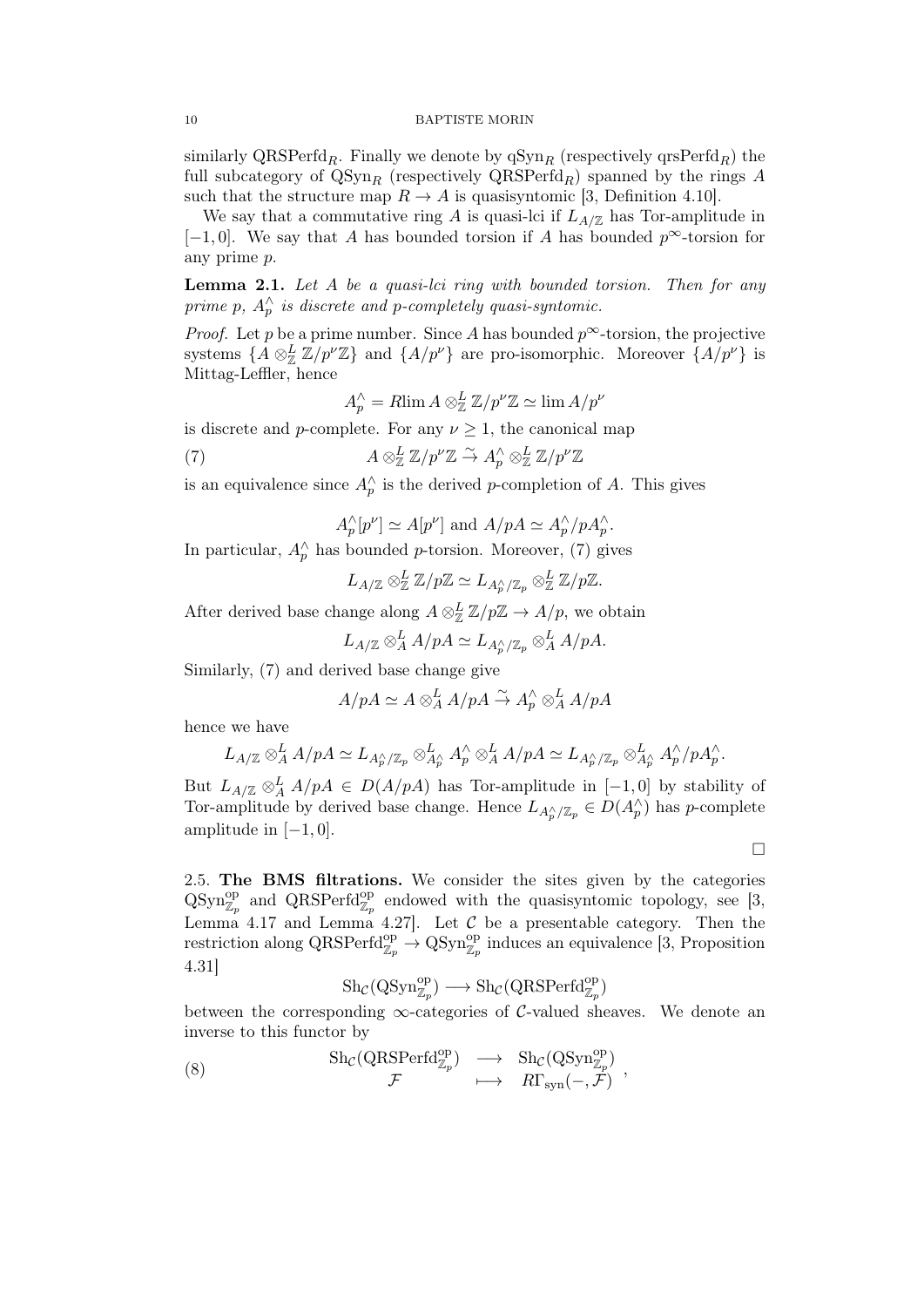unlike in [3], where it is denoted by  $\mathcal{F} \to \mathcal{F}^{\mathbb{Z}}$ . Consider the  $\widehat{DF}(\mathbb{Z}_{p})$ -valued presheaves  $\tau_{\geq 2*}HH(-/\mathbb{Z}_p,\mathbb{Z}_p), \tau_{\geq 2*}HP(-/\mathbb{Z}_p,\mathbb{Z}_p)$  and  $\tau_{\geq 2*}HC^-(-/\mathbb{Z}_p,\mathbb{Z}_p)$  on  $\text{QRSPerfd}_{\mathbb{Z}_p}^{\text{op}}$ . For  $? = H, P, C^-$ , the presheaf  $\tau_{\geq 2*}H?(-\overline{\mathbb{Z}}_p, \mathbb{Z}_p)$  is a sheaf for the quasisyntomic topology [3, Section 5.2], and one defines

$$
\mathrm{Fil}^*_{BMS}H?(-/\mathbb{Z}_p,\mathbb{Z}_p):=R\Gamma_{ \operatorname{syn} }(-,\tau_{\geq 2*}H?(-/\mathbb{Z}_p,\mathbb{Z}_p))
$$

which is a  $\widehat{DF}(\mathbb{Z}_p)$ -valued sheaf on QSyn<sup>op</sup><sub> $\mathbb{Z}_p$ </sub>. Note that

$$
\mathrm{Fil}_{BMS}^* H?(S/\mathbb{Z}_p, \mathbb{Z}_p) \simeq \tau_{\geq 2*} H?(S/\mathbb{Z}_p, \mathbb{Z}_p)
$$

for any  $S \in \text{QRSPerfd}_{\mathbb{Z}_p}$ . Since our base ring is  $R = \mathbb{Z}_p$ , the proof of [3, Theorem 1.17] is valid for any  $A \in \text{QSyn}_{\mathbb{Z}_p}$ . In particular, for any  $A \in \text{QSyn}_{\mathbb{Z}_p}$ , the ngraded piece  $gr^n_{BMS} H? (A/\mathbb{Z}_p, \mathbb{Z}_p)$  is identified with  $(L\Lambda^n L_{A/\mathbb{Z}_p})^\wedge_p[n], (L\widehat{\Omega}_{A/\mathbb{Z}_p})^\wedge_p[2n]$ and  $(L\widehat{\Omega}_{A/\mathbb{Z}_p}^{\geq n})_p^{\wedge}[2n]$  for  $? = H, P, C^-$  respectively.

In the previous paragraph, one may replace the base ring  $\mathbb{Z}_p$  by an arbitrary  $R \in \text{QSyn}_{\mathbb{Z}_p}$ , provided we also replace  $\text{QSyn}_R$  and  $\text{QRSPerfd}_R$  by  $\text{qSyn}_R$  and qrsPerfd<sub>R</sub> respectively.

Similarly, consider the  $\widehat{DF}(\mathbb{S})$ -valued presheaves  $\tau_{\geq 2*}THH(-, \mathbb{Z}_p)$ ,  $\tau_{\geq 2*}TP(-, \mathbb{Z}_p)$ and  $\tau_{\geq 2*}TC^{-}(-,\mathbb{Z}_p)$  on QRSPerfd $_{\mathbb{Z}_p}^{op}$ . For  $? = HH, \overline{P}, C^-$ , the presheaf  $\tau_{\geq 2*}T?(-/\mathbb{Z}_p, \mathbb{Z}_p)$ is a sheaf for the quasisyntomic topology [3, Section 7], and one defines

$$
\mathrm{Fil}_{BMS}^*T?(-,\mathbb{Z}_p):=R\Gamma_{\rm syn}(-,\tau_{\geq 2*}T?(-,\mathbb{Z}_p)),
$$

which is a  $\widehat{DF}(\mathbb{S})$ -valued sheaf on  $\mathrm{QSyn}_{\mathbb{Z}_p}^{\mathrm{op}}$ . One has

$$
\mathrm{Fil}_{BMS}^*T?(S, \mathbb{Z}_p) \simeq \tau_{\geq 2*}T?(S, \mathbb{Z}_p)
$$

for any  $S \in \text{QRSPerfd}_{\mathbb{Z}_p}$ .

### 3. The motivic filtration

3.1. Cartesian squares. We define a filtration on  $THH$  as follows. For any commutative ring  $A$  we define a  $\mathbb{T}$ -equivariant filtration

$$
\mathcal{Z}^*THH(A) := THH(A) \otimes_{THH(\mathbb{Z})} \tau_{\geq 2*-1}THH(\mathbb{Z})
$$

on THH(A). Recall from [6] and [18] that  $\pi_i T H H(\mathbb{Z})$  is  $\mathbb Z$  for  $i = 0$  and  $\mathbb Z/n\mathbb Z$ for  $i = 2n - 1 > 0$  and 0 else. This yields T-equivariant equivalences of spectra

$$
\operatorname{gr}^0_{\mathcal{Z}}(THH(A)) \simeq THH(A) \otimes_{THH(\mathbb{Z})} \mathbb{Z} \simeq HH(A),
$$

and

$$
\begin{aligned}\n\operatorname{gr}_{\mathcal{Z}}^n(THH(A)) &\simeq THH(A) \otimes_{THH(\mathbb{Z})} \mathbb{Z}/n[2n-1] \\
&\simeq THH(A) \otimes_{THH(\mathbb{Z})} \mathbb{Z} \otimes_{\mathbb{Z}} \mathbb{Z}/n[2n-1] \\
&\simeq HH(A) \otimes_{\mathbb{Z}}^L \mathbb{Z}/n[2n-1]\n\end{aligned}
$$

for  $n > 0$ , and  $gr_{\mathcal{Z}}^n(THH(A)) \simeq 0$  for  $n < 0$ . We define similarly

$$
\mathcal{Z}^nTHH(A,\mathbb{Z}_p) := THH(A,\mathbb{Z}_p) \otimes_{THH(\mathbb{Z})} \tau_{\geq 2n-1}THH(\mathbb{Z})
$$

Using [3, Lemma 2.5], we also have

$$
\operatorname{gr}^0_{\mathcal{Z}}(THH(A,\mathbb{Z}_p)) \simeq HH(A,\mathbb{Z}_p)
$$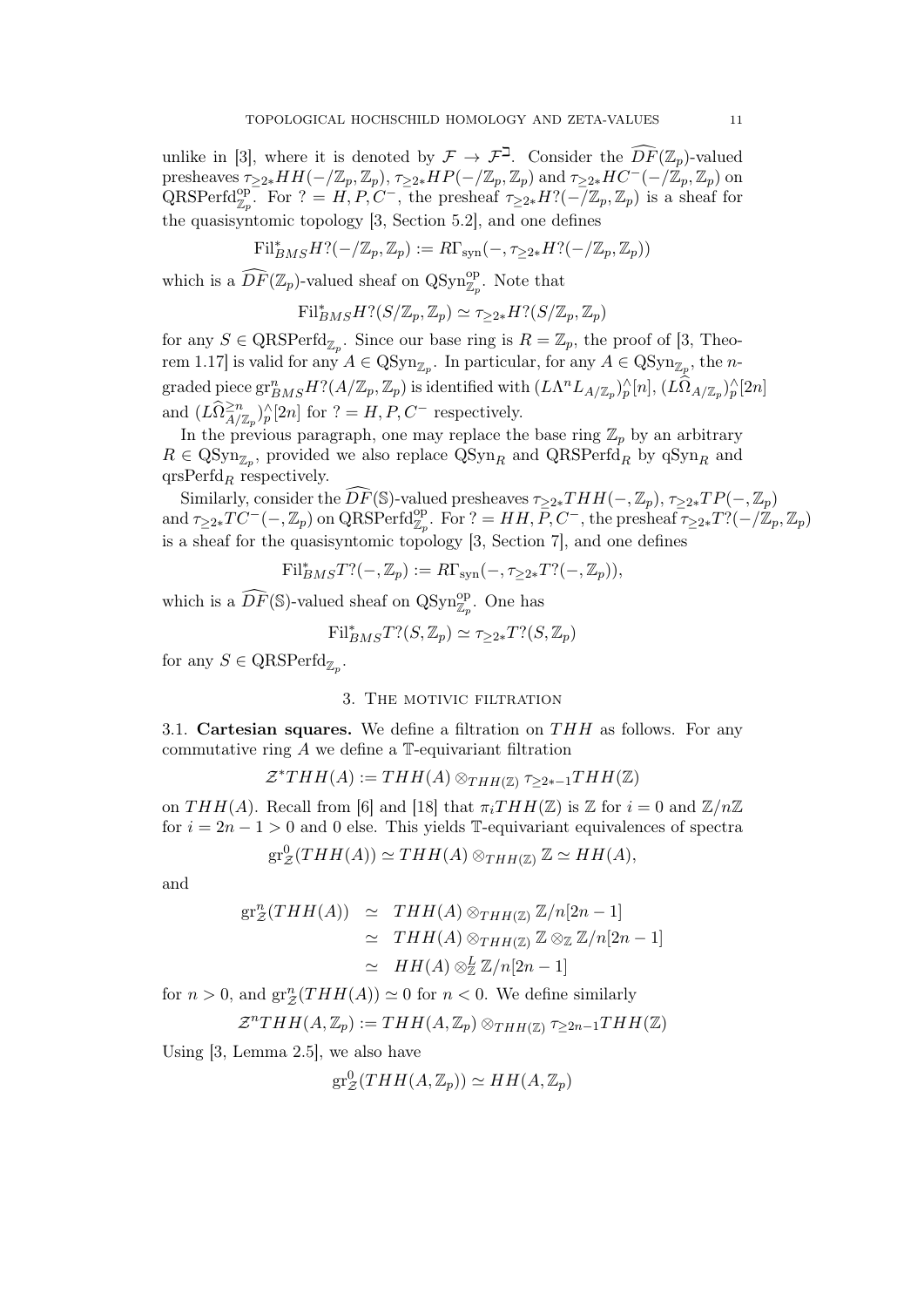and

$$
\operatorname{gr}^n_{\mathcal{Z}}(THH(A,\mathbb{Z}_p)) \simeq HH(A,\mathbb{Z}_p) \otimes^L_{\mathbb{Z}} \mathbb{Z}/n[2n-1]
$$

for  $n > 0$ .

**Proposition 3.1.** Let A be a commutative ring. The filtrations  $\mathcal{Z}^*THH(A)$  and  $\mathcal{Z}^*THH(A,\mathbb{Z}_p)$ , on  $THH(A)$  and  $THH(A,\mathbb{Z}_p)$  respectively, are both complete and exhaustive.

*Proof.* The filtration  $\mathcal{Z}^*THH(A)$  is  $\mathbb{N}^{\text{op}}$ -indexed and we have

colim  $\mathcal{Z}^*THH(A) \simeq \mathcal{Z}^0THH(A) \simeq THH(A).$ 

so that  $\mathcal{Z}^*THH(A)$  is exhaustive. The functor

$$
THH(A) \otimes_{THH(\mathbb{Z})} (-) : D(THH(\mathbb{Z})) \to \text{Sp}
$$

is right t-exact [20, Definition 1.3.3.1, Corollary 7.2.1.23] hence we have  $\mathcal{Z}^nTHH(A) \in$  $Sp_{\geq 2n-1}$ . It follows that the filtration  $\mathcal{Z}^*THH(A)$  is complete, by left completeness of Sp. The same argument applies to  $\mathcal{Z}^*THH(A,\mathbb{Z}_p)$  since  $THH(A,\mathbb{Z}_p)$ is connective, as the p-completion is right t-exact too [21, Proposition 7.3.4.4].  $\Box$ 

We refer to [3, Section 2.2] for the Hochschild-Kostant-Rosenberg filtration, which we denote by  $\text{Fil}_{HKR}^*$ .

**Lemma 3.2.** Let  $p$  be a prime number and let  $A$  be a commutative ring with bounded  $p^{\infty}$ -torsion. The map

$$
(\mathrm{Fil}_{HKR}^* HH(A))_p^\wedge \to (\mathrm{Fil}_{HKR}^* HH(A_p^\wedge/\mathbb{Z}_p))_p^\wedge
$$

is an equivalence of complete multiplicative T-equivariant filtrations.

*Proof.* Since A has bounded  $p^{\infty}$ -torsion, its derived p-adic completion  $A_p^{\wedge}$  :=  $R\lim(A\otimes_{\mathbb{Z}}^L \mathbb{Z}/p^{\bullet})$  coincides with its naive p-adic completion. In particular,  $A_p^{\wedge}$ is a (discrete) commutative ring. The map of the lemma is induced by the morphism of filtrations

$$
\mathrm{Fil}_{HKR}^* HH(A) \to \mathrm{Fil}_{HKR}^* HH(A_p^{\wedge}/\mathbb{Z}_p)
$$

The p-adic completion functor  $(-)_{p}^{\wedge}$  commutes with small limits, hence

$$
\lim (\mathrm{Fil}_{HKR}^* HH(A))_p^\wedge \simeq (\lim \mathrm{Fil}_{HKR}^* HH(A))_p^\wedge \simeq 0
$$

since the  $HKR$ -filtration is complete. Similarly we have

$$
\lim_{\sim} \left( \mathrm{Fil}_{HKR}^* HH(A_p^{\wedge}/\mathbb{Z}_p) \right)_p^{\wedge} \simeq 0.
$$

Hence the map of the Lemma is a map of complete filtrations, so that it is enough to show that the induced map

$$
\left(\mathrm{gr}^i_{HKR}HH(A)\right)'_p \to \left(\mathrm{gr}^i_{HKR}HH(A_p^{\wedge}/\mathbb{Z}_p)\right)'_p
$$

is an equivalence for all  $i \geq 0$ . But this map may be identified with the natural map

$$
\left(L\Lambda^i L_{A/\mathbb{Z}}[i]\right)_p^{\wedge} \to \left(L\Lambda^i L_{A_p^{\wedge}/\mathbb{Z}_p}[i]\right)_p^{\wedge}
$$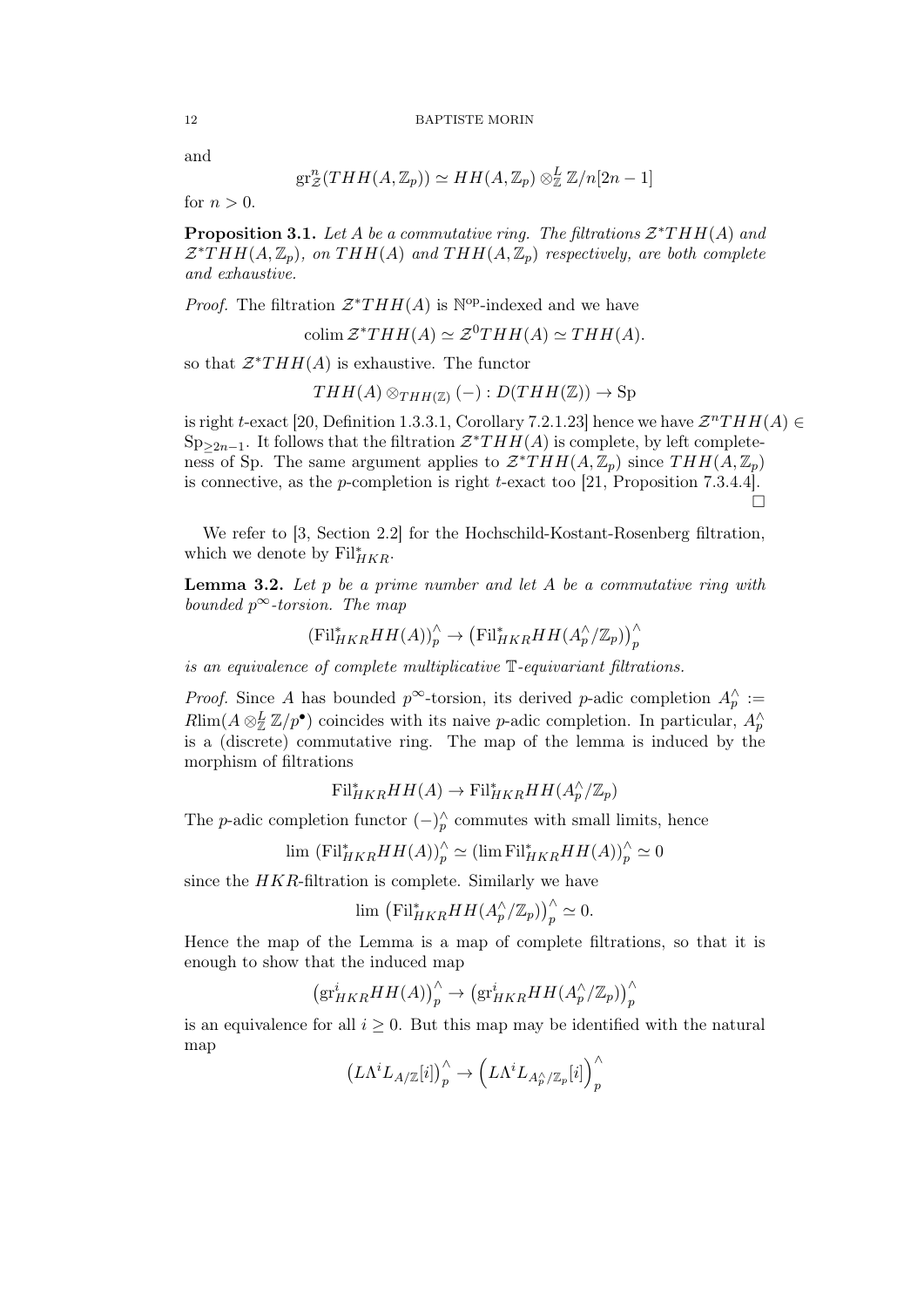which is an equivalence since we have

$$
(L\Lambda^{i}L_{A/\mathbb{Z}})\otimes_{\mathbb{Z}}^L\mathbb{Z}/p^{\bullet} \simeq L\Lambda^{i}L_{(A\otimes_{\mathbb{Z}}^L\mathbb{Z}/p^{\bullet})/(\mathbb{Z}/p^{\bullet})}
$$
  

$$
\simeq L\Lambda^{i}L_{(A_{p}^{\wedge}\otimes_{\mathbb{Z}}^L\mathbb{Z}/p^{\bullet})/(\mathbb{Z}/p^{\bullet})}
$$
  

$$
\simeq (L\Lambda^{i}L_{A_{p}^{\wedge}/\mathbb{Z}_{p}})\otimes_{\mathbb{Z}}^L\mathbb{Z}/p^{\bullet}.
$$

as the map  $A \otimes_{\mathbb{Z}}^L \mathbb{Z}/p^{\nu} \to A_p^{\wedge} \otimes_{\mathbb{Z}}^L \mathbb{Z}/p^{\nu}$  is an equivalence in the  $\infty$ -category of simplicial commutative rings.  $\square$ 

**Lemma 3.3.** Let  $p$  be a prime number and let  $A$  be a commutative ring with bounded  $p^{\infty}$ -torsion. Then the map

(9) 
$$
THH(A, \mathbb{Z}_p) \to THH(A_p^{\wedge}, \mathbb{Z}_p)
$$

is an equivalence of  $\mathbb{T}$ -equivariant  $\mathbb{E}_{\infty}$ -ring spectra.

*Proof.* It is enough to check that  $(9)$  is an equivalence of spectra. The map  $(9)$ induces a map of complete filtrations from

$$
\mathcal{Z}^*THH(A,\mathbb{Z}_p) := THH(A,\mathbb{Z}_p) \otimes_{THH(\mathbb{Z})} \tau_{\geq 2*-1}THH(\mathbb{Z})
$$

to

$$
\mathcal{Z}^*THH(A_p^{\wedge}, \mathbb{Z}_p) := THH(A_p^{\wedge}, \mathbb{Z}_p) \otimes_{THH(\mathbb{Z})} \tau_{\geq 2*-1}THH(\mathbb{Z}).
$$

The induced map

$$
\mathrm{gr}^0_ZTHH(A,\mathbb{Z}_p)\simeq HH(A,\mathbb{Z}_p)\to HH(A_p^{\wedge},\mathbb{Z}_p)\simeq \mathrm{gr}^0_ZTHH(A_p^{\wedge},\mathbb{Z}_p)
$$

is an equivalence by Lemma 3.2. For  $n > 0$ , the induced map

$$
\mathrm{gr}^n_{\mathcal{Z}}THH(A,\mathbb{Z}_p) \to \mathrm{gr}^n_{\mathcal{Z}}THH(A_p^{\wedge},\mathbb{Z}_p)
$$

identifies with the map from

$$
THH(A, \mathbb{Z}_p) \otimes_{THH(\mathbb{Z})} \pi_{2n-1}THH(\mathbb{Z})[2n-1] \simeq HH(A, \mathbb{Z}_p) \otimes_{\mathbb{Z}} \mathbb{Z}/n[2n-1]
$$

to

$$
THH(A_p^{\wedge}, \mathbb{Z}_p) \otimes_{THH(\mathbb{Z})} \pi_{2n-1}THH(\mathbb{Z})[2n-1] \simeq HH(A_p^{\wedge}, \mathbb{Z}_p) \otimes_{\mathbb{Z}} \mathbb{Z}/n[2n-1]
$$
  
which is also an equivalence by Lemma 3.2.

**Remark 3.4.** Lemma 3.3 holds for any  $\mathbb{E}_{\infty}$ -ring spectrum A. Indeed, consider the composite functor

$$
\mathbb{T} \xrightarrow{T_A} \mathrm{CAlg}(D(\mathbb{S})) \xrightarrow{(-)^\wedge_p} \mathrm{CAlg}(D(\mathbb{S})^{\mathrm{Cpl}(p)})
$$

where  $T_A$  is the constant functor with value A, and  $(-)_{p}^{\wedge}$  is the p-completion functor. Then we have

$$
THH(A, \mathbb{Z}_p) := (\operatorname{colim} T_A)_p^{\wedge} \simeq \operatorname{colim} \left( (-)_p^{\wedge} \circ T_A \right)
$$

$$
\simeq \operatorname{colim} \left( (-)_p^{\wedge} \circ T_{A_p^{\wedge}} \right) \simeq THH(A_p^{\wedge}, \mathbb{Z}_p).
$$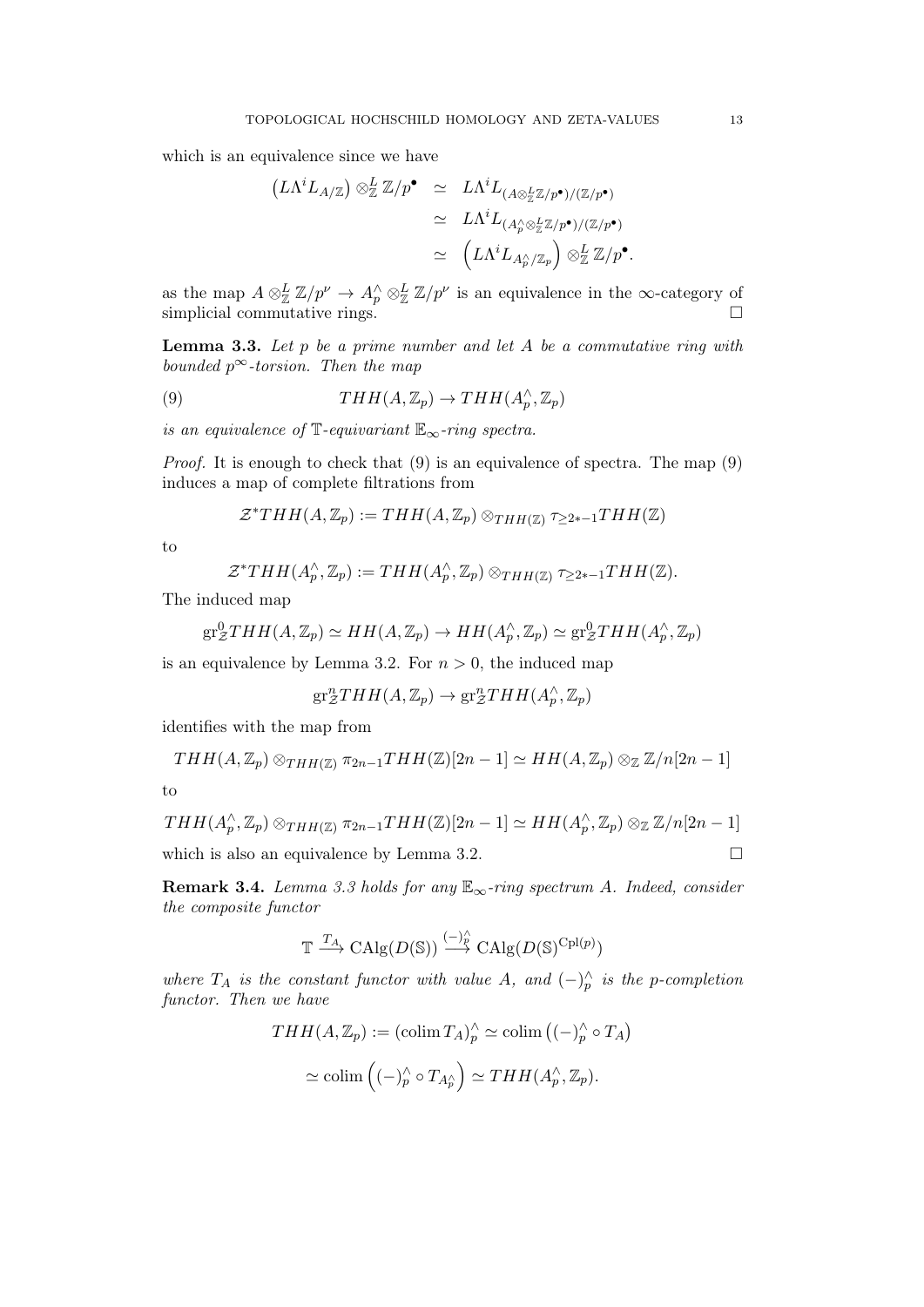Proposition 3.5. Let A be a commutative ring with bounded torsion. The diagram of  $\mathbb{T}$ -equivariant  $\mathbb{E}_{\infty}$ -ring spectra

$$
\begin{array}{ccc}\nTHH(A) & \longrightarrow & HH(A) \\
\downarrow & & \downarrow \\
\prod_{p} THH(A_p^{\wedge}, \mathbb{Z}_p) & \longrightarrow & \prod_{p} HH(A_p^{\wedge}, \mathbb{Z}_p)\n\end{array}
$$

is cartesian.

Proof. By [20, Corollary 3.2.2.4] it is enough to show that the square of the proposition is a pull-back square of spectra. First we show that

$$
THH(A) \longrightarrow HH(A)
$$
  
\n
$$
\downarrow \qquad \qquad \downarrow
$$
  
\n
$$
THH(A)^{\wedge} \longrightarrow HH(A)^{\wedge}
$$

is cartesian. It is enough to show that the induced map from

 $Fib (THH(A) \rightarrow HH(A))$ 

to

$$
Fib (THH(A)^{\wedge} \to HH(A)^{\wedge}) \simeq (Fib (THH(A) \to HH(A)))^{\wedge}
$$

is an equivalence. Noting that  $Fib (THH(A) \rightarrow HH(A)) \simeq \mathcal{Z}^1THH(A)$  we need to show that

$$
\mathcal{Z}^1THH(A) \to (\mathcal{Z}^1THH(A))^{\wedge}
$$

is an equivalence. There is a complete exhaustive filtration  $\mathcal{Z}^*$  on  $\mathcal{Z}^1THH(A)$ such that

$$
\operatorname{gr}^n_{\mathcal{Z}}(\mathcal{Z}^1THH(A)) \simeq HH(A) \otimes^L_{\mathbb{Z}} \mathbb{Z}/n[2n-1]
$$

for all  $n > 0$  and  $\operatorname{gr}^n_{\mathcal{Z}}(\mathcal{Z}^1 T(A)) = 0$  for  $n \leq 0$ . Hence it is enough to check that the map

$$
HH(A) \otimes_{\mathbb{Z}}^L \mathbb{Z}/n[2n-1] \to \left(HH(A) \otimes_{\mathbb{Z}}^L \mathbb{Z}/n[2n-1]\right)^\wedge
$$

is an equivalence for any  $n > 0$ , which is clear. The result follows since the maps

$$
HH(A)^{\wedge} \to \prod_p HH(A_p^{\wedge}, \mathbb{Z}_p) \text{ and } THH(A)^{\wedge} \to \prod_p THH(A_p^{\wedge}, \mathbb{Z}_p)
$$

are equivalences by Lemma 3.2 and Lemma 3.3 respectively.

 $\Box$ 

Either one of the following lemmas suffices to prove Proposition 3.8 below.

## Lemma 3.6. The canonical map of spectra

$$
(\mathcal{Z}^1THH(A))_{h\mathbb{T}} \longrightarrow \prod_p ((\mathcal{Z}^1THH(A))_p^{\wedge})_{h\mathbb{T}} \simeq ((\mathcal{Z}^1THH(A))_{h\mathbb{T}})^{\wedge}
$$

is an equivalence.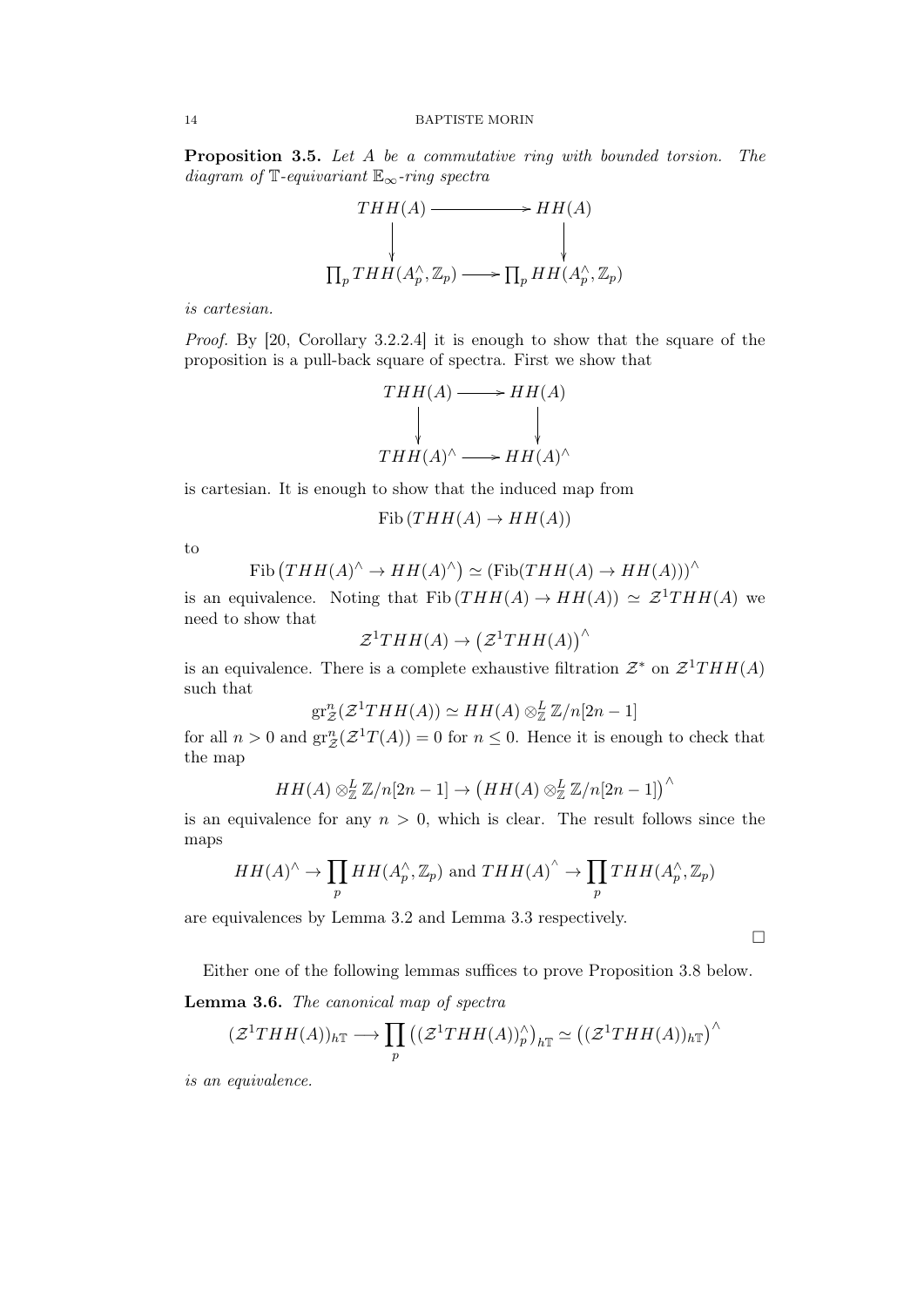*Proof.* The complete exhaustive  $\mathbb{N}^{\text{op}}_{\geq 0}$ <sup>op</sup>-indexed filtration  $\mathcal{Z}^*$  on  $\mathcal{Z}^1THH(A)$  of the previous proof induces a complete exhaustive filtration  $(\mathcal{Z}^*)_h$ <sup>T</sup> (respectively  $\prod_p ((\mathcal{Z}^*)^{\wedge}_p)_{h\mathbb{T}})$  on the source (respectively the target) of the map of the Lemma. Indeed, the completeness of these filtrations follow from the fact that both  $(-)$ <sub>hT</sub> and  $(-)_{p}^{\wedge}$  are right t-exact, as the connectivity of  $\mathcal{Z}^*$  tends to infinity. The map of complete filtrations  $(\mathcal{Z}^*)_h\mathbb{T} \to \prod_p ((\mathcal{Z}^*)^\wedge_h)_h\mathbb{T}$  induces

$$
(\text{gr}^n_{\mathcal{Z}})_{h\mathbb{T}} \to \prod_p ((\text{gr}^n_{\mathcal{Z}})^\wedge_p)_{h\mathbb{T}}
$$

on  $n$ -th graded pieces, which identifies with the equivalence

$$
HC(A) \otimes_{\mathbb{Z}}^L \mathbb{Z}/n[2n-1] \to \prod_p (HC(A) \otimes_{\mathbb{Z}}^L \mathbb{Z}/n[2n-1])_p^{\wedge}
$$
  
for any  $n > 0$ .

Lemma 3.7. The map

$$
\left(\prod_p THH(A_p^{\wedge}, \mathbb{Z}_p)\right)_{h\mathbb{T}} \to \prod_p THH(A_p^{\wedge}, \mathbb{Z}_p)_{h\mathbb{T}} \simeq \prod_p TC^+(A_p^{\wedge}, \mathbb{Z}_p)
$$

is an equivalence, and similarly for HH.

*Proof.* Applying [3, Lemma 3.3] to the weak Postnikov tower  $\{\prod_p \tau_{\leq n}THH(A_p^{\wedge}, \mathbb{Z}_p)\},$ we obtain

$$
\left(\prod_p THH(A_p^{\wedge}, \mathbb{Z}_p)\right)_{h\mathbb{T}} \simeq \left(\prod_p \lim_{n \leq n} THH(A_p^{\wedge}, \mathbb{Z}_p)\right)_{h\mathbb{T}}
$$

$$
\simeq \left(\lim_{p} \prod_p \tau_{\leq n} THH(A_p^{\wedge}, \mathbb{Z}_p)\right)_{h\mathbb{T}}
$$

$$
\simeq \lim_{n} \left(\prod_p \tau_{\leq n} THH(A_p^{\wedge}, \mathbb{Z}_p)\right)_{h\mathbb{T}}.
$$

Similarly, we have

$$
\prod_p THH(A_p^{\wedge}, \mathbb{Z}_p)_{h\mathbb{T}} \simeq \prod_p \left( \lim_n \tau \leq_n THH(A_p^{\wedge}, \mathbb{Z}_p) \right)_{h\mathbb{T}} \simeq \lim_n \prod_p \left( \tau \leq_n THH(A_p^{\wedge}, \mathbb{Z}_p) \right)_{h\mathbb{T}}
$$

hence it suffices to prove the result for  $\tau_{\leq n}THH(A_p^{\wedge}, \mathbb{Z}_p)$ . By induction and shifting, the result then follows from the fact that the map

$$
\left(\prod_p \pi_n THH(A_p^{\wedge}, \mathbb{Z}_p)\right)_{h\mathbb{T}} \to \prod_p \left(\pi_n THH(A_p^{\wedge}, \mathbb{Z}_p)\right)_{h\mathbb{T}}
$$

is an equivalence for any fixed  $n \geq 0$ . The same argument works for  $HH(-, \mathbb{Z}_p)$ .  $\stackrel{.}{\Box}$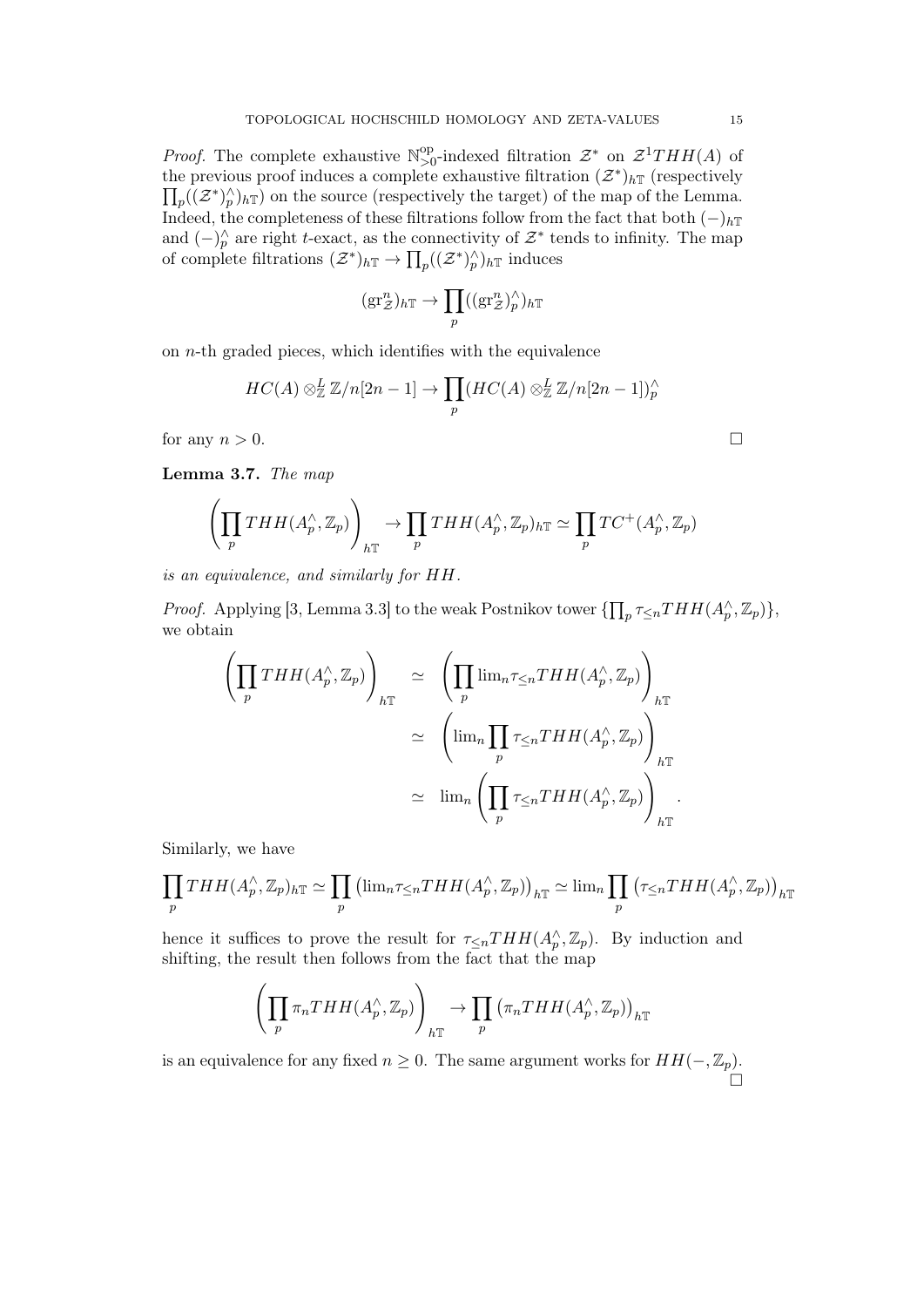Proposition 3.8. Let A be a commutative ring with bounded torsion. The squares of  $\mathbb{E}_{\infty}$ -ring spectra



and

$$
\begin{array}{ccc}\nTP(A) & \longrightarrow & HP(A) \\
\downarrow & & \downarrow \\
\prod_{p}TP(A_p^{\wedge}, \mathbb{Z}_p) & \longrightarrow & \prod_{p}HP(A_p^{\wedge}, \mathbb{Z}_p)\n\end{array}
$$

are both cartesian. Similarly, the square of spectra

$$
TC^+(A) \longrightarrow HC(A)
$$
  
\n
$$
\downarrow \qquad \qquad \downarrow
$$
  
\n
$$
\prod_p TC^+(A_p^{\wedge}, \mathbb{Z}_p) \longrightarrow \prod_p HC(A_p^{\wedge}, \mathbb{Z}_p)
$$

is cartesian.

*Proof.* The first and the second square are both commutative squares of  $\mathbb{E}_{\infty}$ -ring spectra because the functors  $(-)^{\hat{h}\mathbb{T}}$  and  $(-)^{t\mathbb{T}}$  are both lax symmetric monoidal [24, Corollary I.4.3]. It is enough to check that they are cartesian as squares of spectra by [20, Corollary 3.2.2.4]. Concerning the first square, this follows from Proposition 3.5 since the functor  $(-)^{h\mathbb{T}}$  preserves small limits, in particular with countable products and fiber products. It follows from Proposition 3.5, the exactness of  $(-)_{h\mathbb{T}}$ , and either Lemma 3.6 or Lemma 3.7, that the third square is a cartesian square of spectra. Taking the cofiber of the norm map  $\sum (-)_{h\mathbb{T}} \to (-)^{h\mathbb{T}}$ , we see that the second square is also cartesian.

## 3.2. Morphisms of filtrations.

**Proposition 3.9.** Let  $p$  be a prime number and let  $A$  be a commutative ring with bounded  $p^{\infty}$ -torsion such that  $A_p^{\wedge} \in \text{QSyn}_{\mathbb{Z}_p}$ . Then there is a canonical morphism of complete multiplicative T-equivariant filtrations

 $\mathrm{Fil}_{HKR}^*HH(A)\to \mathrm{Fil}_{BMS}^*HH(A_p^{\wedge}/\mathbb{Z}_p,\mathbb{Z}_p)$ 

which induces an equivalence after p-completion.

Proof. First we define an equivalence

 $(\mathrm{Fil}_{HKR}^*HH(A_p^{\wedge}/\mathbb{Z}_p))_p^{\wedge} \stackrel{\sim}{\longrightarrow} \mathrm{Fil}_{BMS}^*HH(A_p^{\wedge}/\mathbb{Z}_p,\mathbb{Z}_p).$ 

The presheaves  $(\text{Fil}_{HKR}^* HH(-/\mathbb{Z}_p))_p^{\wedge}$  and  $\text{Fil}_{BMS}^*HH(-/\mathbb{Z}_p, \mathbb{Z}_p)$  are sheaves on QSyn<sup>op</sup> with values in  $\widehat{DF}(\mathbb{Z}_p[\mathbb{T}])$ . So it is enough to define an equivalence

$$
(\mathrm{Fil}_{HKR}^* HH(R/\mathbb{Z}_p))_p^\wedge \xrightarrow{\sim} \mathrm{Fil}_{BMS}^* HH(R/\mathbb{Z}_p, \mathbb{Z}_p) \simeq \tau_{\geq 2*}HH(R/\mathbb{Z}_p, \mathbb{Z}_p)
$$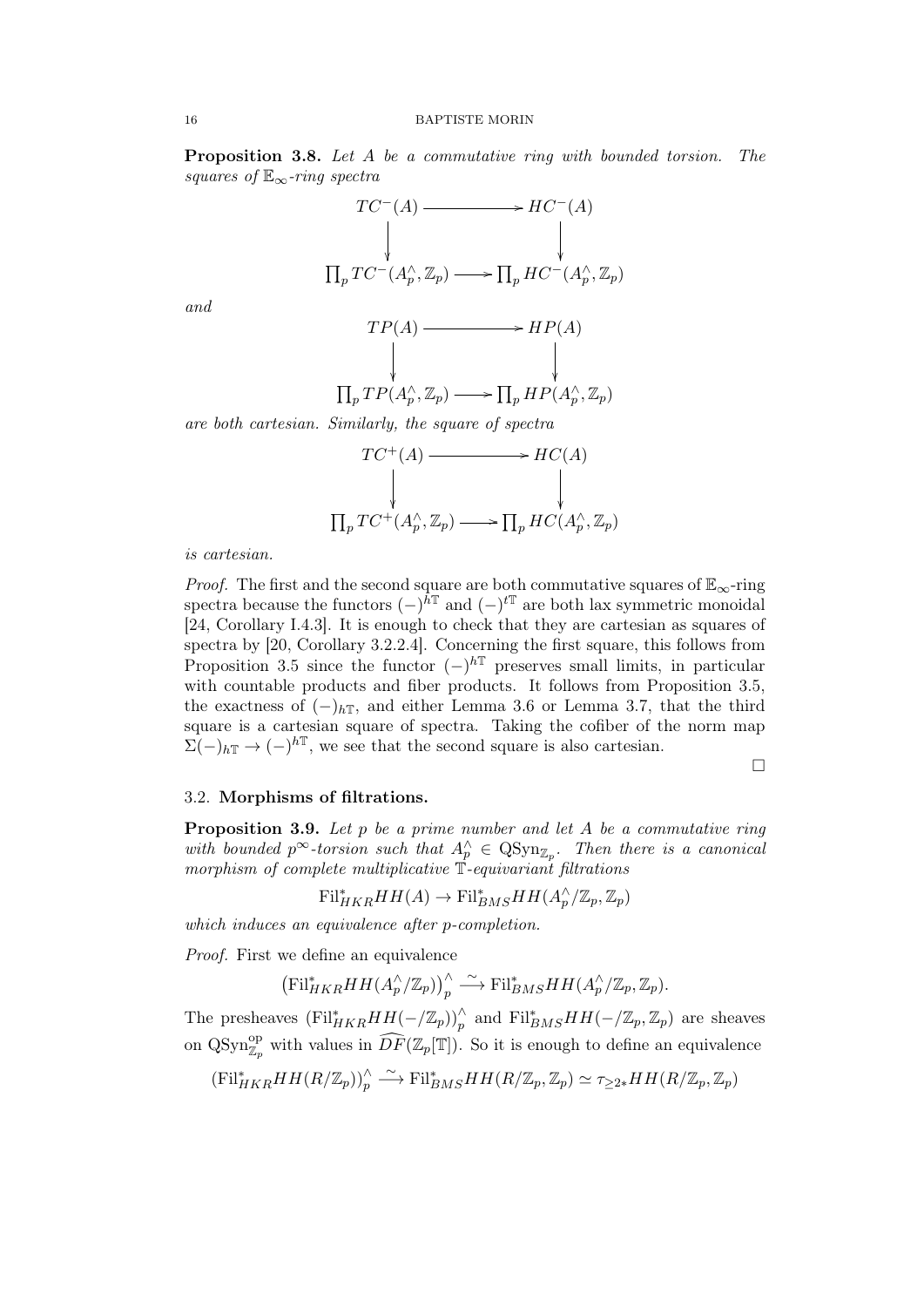functorial in  $R \in \text{QRSPerfd}_{\mathbb{Z}_p}$ . But

$$
\left(\mathrm{gr}^i_{HKR}HH(R/\mathbb{Z}_p)\right)_p^{\wedge}\simeq \left(L\Lambda^iL_{R/\mathbb{Z}_p}\right)_p^{\wedge}[i]
$$

is concentrated in homological degree  $2i$  by [3, Lemma 5.14(1)], hence  $\left(\textnormal{Fil}_{HKR}^i H H (R/\mathbb{Z}_p)\right)_p^\wedge$ is concentrated in homological degrees  $\geq 2i$  by induction. Hence the map

$$
\left(\mathrm{Fil}_{HKR}^i HH(R/\mathbb{Z}_p)\right)_p^{\wedge} \to HH(R/\mathbb{Z}_p)_p^{\wedge}=:HH(R/\mathbb{Z}_p,\mathbb{Z}_p)
$$

factors through  $\tau_{\geq 2i}HH(R/\mathbb{Z}_p,\mathbb{Z}_p)$ . This gives a map of complete multiplicative T-equivariant filtrations

$$
(\mathrm{Fil}_{HKR}^* HH(R/\mathbb{Z}_p))_p^\wedge \longrightarrow \tau_{\geq 2*} HH(R/\mathbb{Z}_p, \mathbb{Z}_p)
$$

which is an equivalence since

$$
\left(\mathrm{gr}^i_{HKR}HH(R/\mathbb{Z}_p)\right)_p^{\wedge} \simeq \left(L\Lambda^i L_{R/\mathbb{Z}_p}\right)_p^{\wedge}[i] \stackrel{\sim}{\longrightarrow} \left(\pi_{2i}HH(R/\mathbb{Z}_p,\mathbb{Z}_p)\right)[2i]
$$

for any  $i \geq 0$ .

The morphism of the proposition is then given by the composite morphism

$$
\begin{array}{rcl}\n\operatorname{Fil}^*_{HKR}HH(A) & \longrightarrow & (\operatorname{Fil}^*_{HKR}HH(A))^\wedge_p \\
& \xrightarrow{\sim} & \left(\operatorname{Fil}^*_{HKR}HH(A_p^\wedge/\mathbb{Z}_p)\right)^\wedge_p \\
& \xrightarrow{\sim} & \operatorname{Fil}^*_{BMS}HH(A_p^\wedge/\mathbb{Z}_p, \mathbb{Z}_p)\n\end{array}
$$

where the first map is the p-adic completion map, the second map is given by Lemma 3.2 and the third map is defined above. The result follows.

 $\Box$ 

In the statement below, we denote by  $\text{Fil}_{B}^{*}$  the filtration defined in [1].

**Proposition 3.10.** Let  $p$  be a prime number and let  $A$  be a commutative ring with bounded  $p^{\infty}$ -torsion such that  $A_p^{\wedge} \in \text{QSyn}_{\mathbb{Z}_p}$ . Then there are canonical maps of complete multiplicative filtrations

$$
\text{Fil}_{B}^{*}HC^{-}(A) \to \text{Fil}_{BMS}^{*}HC^{-}(A_{p}^{\wedge}/\mathbb{Z}_{p}, \mathbb{Z}_{p})
$$

$$
\text{Fil}_{B}^{*}HP(A) \to \text{Fil}_{BMS}^{*}HP(A_{p}^{\wedge}/\mathbb{Z}_{p}, \mathbb{Z}_{p})
$$

which induce equivalences after *p*-completion.

*Proof.* We treat the case of  $HP$ ; the case of  $HC^-$  is similar. We shall define a composite map of complete multiplicative filtrations

$$
\mathrm{Fil}_{B}^{*}HP(A) \to (\mathrm{Fil}_{B}^{*}HP(A))_{p}^{\wedge} \stackrel{\sim}{\to} (\mathrm{Fil}_{B}^{*}HP(A_{p}^{\wedge}/\mathbb{Z}_{p}))_{p}^{\wedge} \stackrel{\sim}{\to} \mathrm{Fil}_{BMS}^{*}HP(A_{p}^{\wedge}/\mathbb{Z}_{p}, \mathbb{Z}_{p}).
$$

where the first map is the  $p$ -completion map. First we consider the evident morphism of complete multiplicative filtrations

(10) 
$$
(\mathrm{Fil}_{B}^{*}HP(A))_{p}^{\wedge} \longrightarrow (\mathrm{Fil}_{B}^{*}HP(A_{p}^{\wedge}/\mathbb{Z}_{p}))_{p}^{\wedge}.
$$

In order to check that this morphism is an equivalence, it is enough to show that

$$
\left(L\widehat{\Omega}_{A/\mathbb{Z}}[2i]\right)_p^{\wedge} \simeq \left(\mathrm{gr}_B^i H P(A)\right)_p^{\wedge} \longrightarrow \left(\mathrm{gr}_B^i H P(A_p^{\wedge}/\mathbb{Z}_p)\right)_p^{\wedge} \simeq \left(L\widehat{\Omega}_{A_p^{\wedge}/\mathbb{Z}_p}[2i]\right)_p^{\wedge}
$$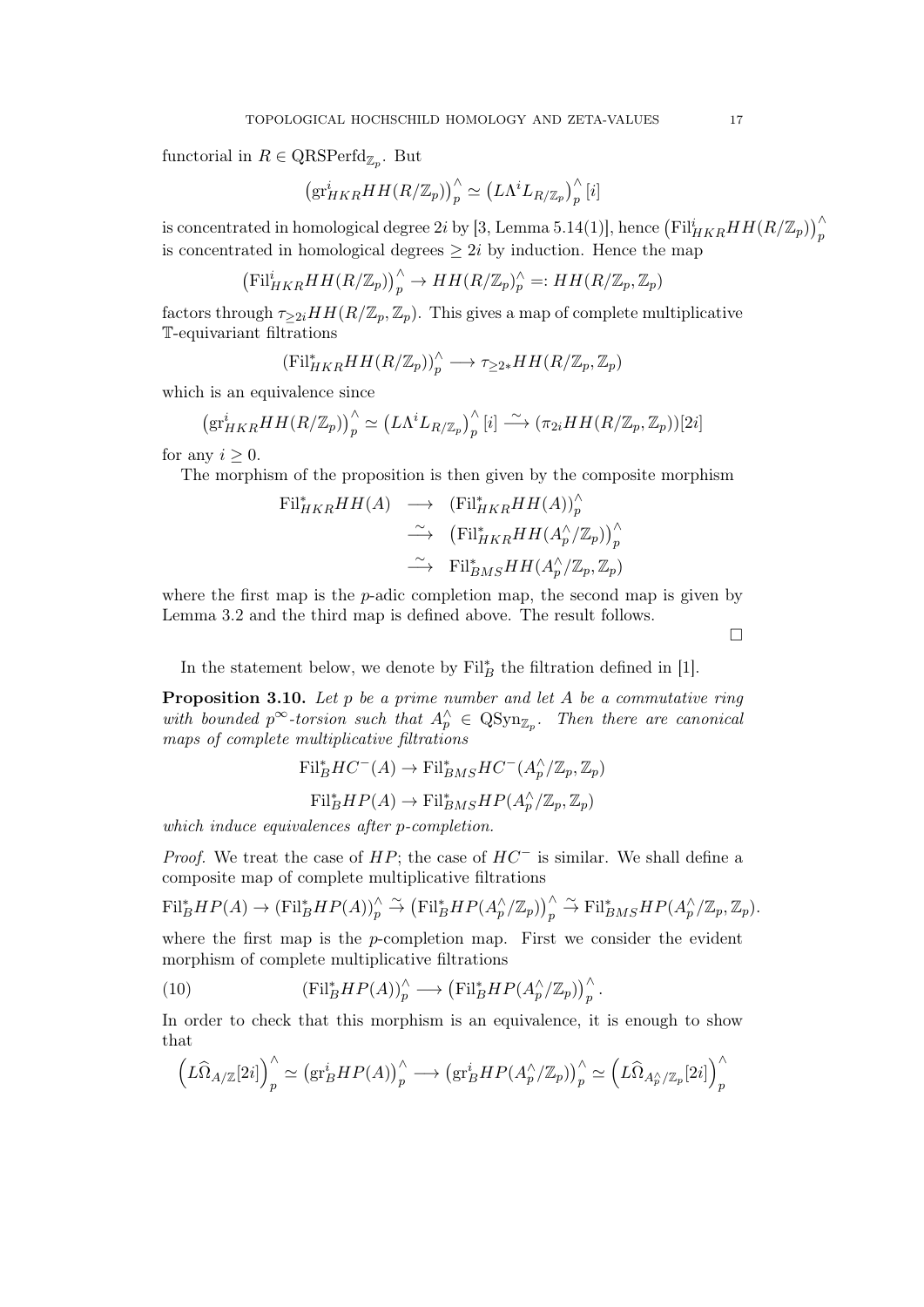is an equivalence, where we use  $[1,$  Theorem 1.1(a). Using the Hodge filtration, this follows from the fact that

$$
\left(L\Lambda^iL_{A/\mathbb{Z}}\right)^\wedge_p\rightarrow \left(L\Lambda^iL_{A^\wedge_p/\mathbb{Z}_p}\right)^\wedge_p
$$

is an equivalence, see the proof of Lemma 3.2. Hence (10) is an equivalence.

Now we define an equivalence

$$
(\mathrm{Fil}_{B}^{*}HP(-/\mathbb{Z}_{p}))_{p}^{\wedge }\stackrel{\sim }{\rightarrow }\mathrm{Fil}_{BMS}^{*}HP(-/\mathbb{Z}_{p},\mathbb{Z}_{p})
$$

of  $\widehat{DF}(\mathbb{Z}_p)$ -valued sheaves on QSyn<sup>op</sup><sub> $\mathbb{Z}_p$ </sub>. First we notice that  $(\mathrm{Fil}_B^* HP(-/\mathbb{Z}_p))_p^{\wedge}$  is indeed a sheaf, since  $(\text{gr}_B^i HP(-/\mathbb{Z}_p))_p^\wedge \simeq (\widehat{L\Omega}_{-/\mathbb{Z}}[2i])_p^\wedge$  $\int_{p}^{\wedge}$  is a sheaf on  $\text{QSyn}_{\mathbb{Z}_p}^{\text{op}},$ see [3, Example 5.11]. Moreover  $\text{Fil}_{BMS}^*HP(-/\mathbb{Z}_p, \mathbb{Z}_p)$  is a sheaf on  $\text{QSyn}_{\mathbb{Z}_p}^{\text{op}}$  by definition. In view of [3, Proposition 4.31], it is therefore enough to define an equivalence

$$
(\mathrm{Fil}_{B}^{*}HP(R/\mathbb{Z}_{p}))_{p}^{\wedge} \overset{\sim}{\to} \tau_{\geq 2*}HP(R/\mathbb{Z}_{p},\mathbb{Z}_{p}) \simeq \mathrm{Fil}_{BMS}^{*}HP(R/\mathbb{Z}_{p},\mathbb{Z}_{p})
$$

functorial in  $R \in \text{QRSPerfd}_{\mathbb{Z}_p}$ . We need to check that  $(\text{Fil}_B^i HP(R/\mathbb{Z}_p))_p^{\wedge}$  is concentrated in homological degree  $\geq 2i$ . Since  $R \in \text{QRSPerfd}_{\mathbb{Z}_p}$ ,  $(L\Lambda^i L_{R/\mathbb{Z}_p})_p^{\wedge} [-i]$ is concentrated in degree 0 by  $[3, \text{ Lemma } 5.14(1)]$ . It follows by induction that  $(L\Omega_{R/\mathbb{Z}_p}^{ is concentrated in degree 0 and that the transition morphisms are$ surjective on  $H^0$ , so that the derived limit

$$
(L\widehat{\Omega}_{R/\mathbb{Z}_p})_p^\wedge \simeq R\lim((L\Omega_{R/\mathbb{Z}_p}^{
$$

is concentrated in degree 0 as well. Hence  $(\text{Fil}_B^*HP(R/\mathbb{Z}_p))_p^{\wedge}$  is a complete filtration with  $j$ -graded piece

$$
\left(\mathrm{gr}^j_B H P(R/\mathbb{Z}_p)\right)_p^{\wedge} \simeq (L\widehat{\Omega}_{R/\mathbb{Z}_p})_p^{\wedge}[2j]
$$

concentrated in homological degree  $2j$ . By induction and completeness of the filtration, it follows that  $(\mathrm{Fil}_B^i HP(R/\mathbb{Z}_p))_p^{\wedge}$  is indeed concentrated in homological degree  $\geq 2i$ . Hence the natural map  $(\text{Fil}_B^i HP(R/\mathbb{Z}_p))_p^\wedge \to HP(R/\mathbb{Z}_p,\mathbb{Z}_p)$ factors through

$$
\left(\mathrm{Fil}_{B}^{i}HP(R/\mathbb{Z}_{p})\right)_{p}^{\wedge} \to \tau_{\geq 2i}HP(R/\mathbb{Z}_{p},\mathbb{Z}_{p})
$$

and we get a morphism of complete multiplicative filtrations

$$
(\mathrm{Fil}_{B}^{*}HP(R/\mathbb{Z}_{p}))_{p}^{\wedge} \to \tau_{\geq 2*}HP(R/\mathbb{Z}_{p}, \mathbb{Z}_{p}) \simeq \mathrm{Fil}_{BMS}^{*}HP(R/\mathbb{Z}_{p}, \mathbb{Z}_{p}).
$$

This map is an equivalence since the induced map

$$
\left(L\widehat{\Omega}_{R/\mathbb{Z}_p}[2i]\right)_p^{\wedge} \simeq \left(\mathrm{gr}_B^i HP(R/\mathbb{Z}_p)\right)_p^{\wedge} \to \mathrm{gr}_{BMS}^iHP(R/\mathbb{Z}_p,\mathbb{Z}_p) \simeq \left(L\widehat{\Omega}_{R/\mathbb{Z}_p}[2i]\right)_p^{\wedge}
$$

is an equivalence for any  $i \in \mathbb{Z}$  (see [3, Theorem 1.17] and Section 2.5).

 $\Box$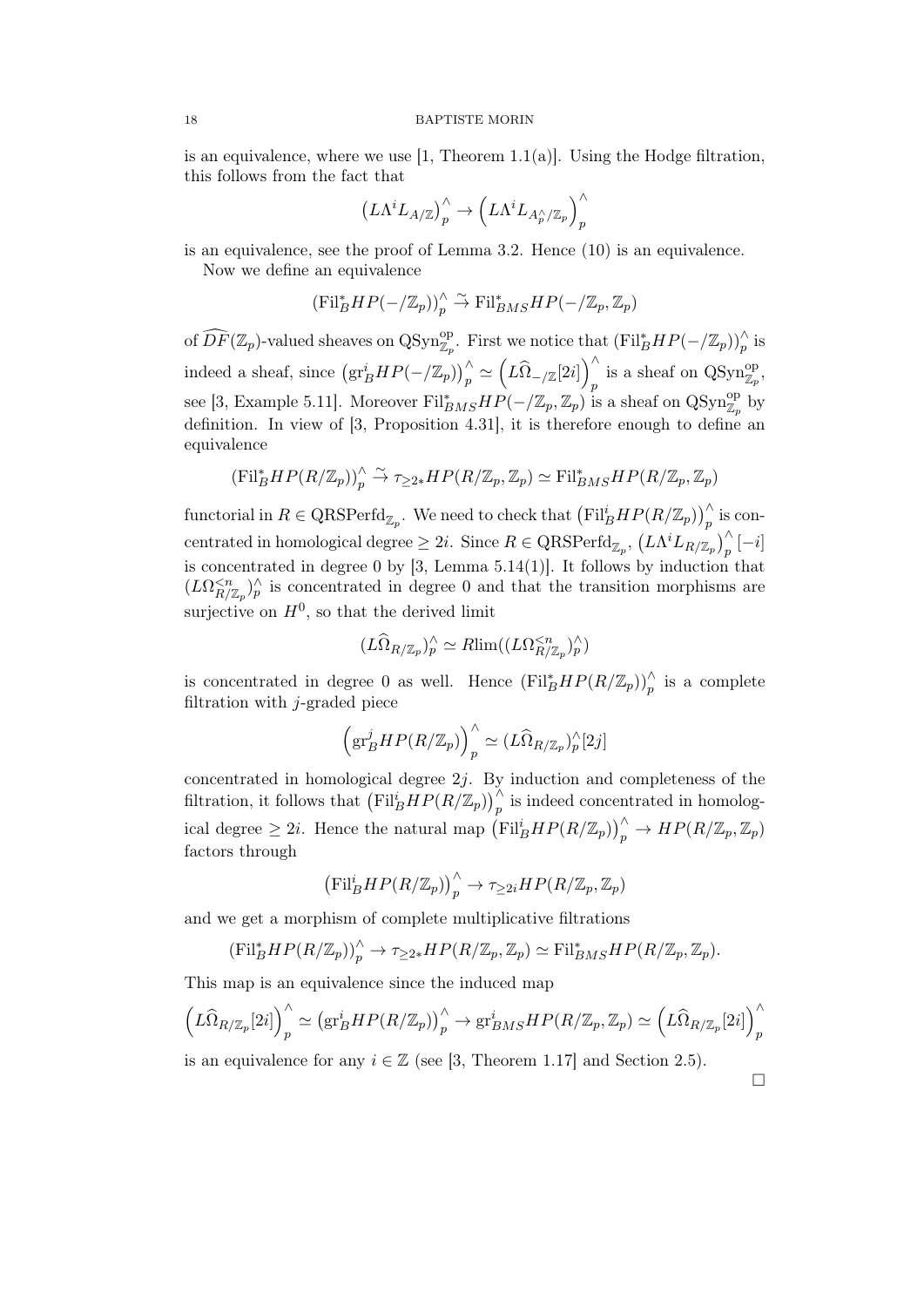**Proposition 3.11.** Let  $A \in \text{QSyn}_{\mathbb{Z}_p}$ . There is a functorial morphism of multiplicative T-equivariant filtrations

$$
\mathrm{Fil}_{BMS}^*THH(A,\mathbb{Z}_p)\to \mathrm{Fil}_{BMS}^*HH(A/\mathbb{Z}_p,\mathbb{Z}_p)
$$

inducing the canonical map  $THH(A, \mathbb{Z}_p) \to HH(A/\mathbb{Z}_p, \mathbb{Z}_p)$ , and similarly for  $TP$  and  $TC^-$ .

*Proof.* The map  $THH(-,\mathbb{Z}_p) \to HH(-/\mathbb{Z}_p,\mathbb{Z}_p)$  induces a morphism

$$
\tau_{\geq 2*}THH(-,\mathbb{Z}_p)\to \tau_{\geq 2*}HH(-/\mathbb{Z}_p,\mathbb{Z}_p)
$$

of  $\widehat{DF}(\mathbb{S}[\mathbb{T}])$ -valued sheaves on QRSPerfd $_{\mathbb{Z}_p}^{\rm op}$  (more precisely, of sheaves of  $\mathbb{E}_{\infty}$ algebras in  $\widehat{DF}(\mathbb{S}[\mathbb{T}]))$ . We obtain

$$
R\Gamma_{syn}(A, \tau_{\geq 2*}THH(-, \mathbb{Z}_p)) \to R\Gamma_{syn}(A, \tau_{\geq 2*}HH(-/\mathbb{Z}_p, \mathbb{Z}_p)),
$$

which is the desired morphism by definition of the BMS-filtration. Taking the colimit of both sides, we obtain the canonical map  $THH(A, \mathbb{Z}_p) \to HH(A/\mathbb{Z}_p, \mathbb{Z}_p)$ , since the BMS-filtration on both  $THH(A, \mathbb{Z}_p)$  and  $HH(A/\mathbb{Z}_p, \mathbb{Z}_p)$  is exhaustive. The proof for  $TP$  and  $TC^-$  is the same.

 $\Box$ 

### 3.3. Definition of the motivic filtration.

**Definition 3.12.** Let  $A$  be a quasi-lci ring with bounded torsion. We define  $F^*THH(A)$  as the fiber product

$$
\Gamma^*THH(A) \longrightarrow \text{Fil}_{HKR}^*HH(A)
$$
\n
$$
\downarrow \qquad \qquad \downarrow
$$
\n
$$
\prod_p \text{Fil}_{BMS}^*THH(A_p^\wedge, \mathbb{Z}_p) \longrightarrow \prod_p \text{Fil}_{BMS}^*HH(A_p^\wedge/\mathbb{Z}_p, \mathbb{Z}_p)
$$

of  $\mathbb{E}_{\infty}$ -algebra objects in the symmetric monoidal  $\infty$ -category  $\widehat{DF}(\mathbb{S}[\mathbb{T}]).$ 

**Proposition 3.13.** If A is a quasi-lci ring with bounded torsion, then  $F^*THH(A)$ is a functorial,  $\mathbb{T}$ -equivariant,  $\mathbb{N}^{\text{op}}$ -indexed, multiplicative, complete, exhaustive filtration on  $THH(A)$  endowed with an equivalence

$$
(F^*THH(A))^\wedge_p \xrightarrow{\sim} \mathrm{Fil}^*_{BMS}THH(A_p^\wedge,\mathbb{Z}_p)
$$

for every prime number p.

*Proof.* The fact that  $F^*THH(A)$  is  $\mathbb{N}^{op}\text{-indexed}$  and exhaustive follows from Proposition 3.5, since the HKR filtration on  $HH(A)$ , the BMS filtration on  $HH(A_p^{\wedge}/\mathbb{Z}_p,\mathbb{Z}_p)$ , and the BMS filtration on  $THH(A_p^{\wedge}/\mathbb{Z}_p,\mathbb{Z}_p)$  are all  $\mathbb{N}^{\text{op}}$ indexed and exhaustive. By definition  $F^*THH(A)$  is an  $\mathbb{E}_{\infty}$ -algebra object in the symmetric monoidal  $\infty$ -category  $\widehat{DF}(\mathbb{S}[\mathbb{T}])$ , hence it is complete, multiplicative and T-equivariant. Applying  $(-)_{p}^{\wedge}$  to the defining cartesian square of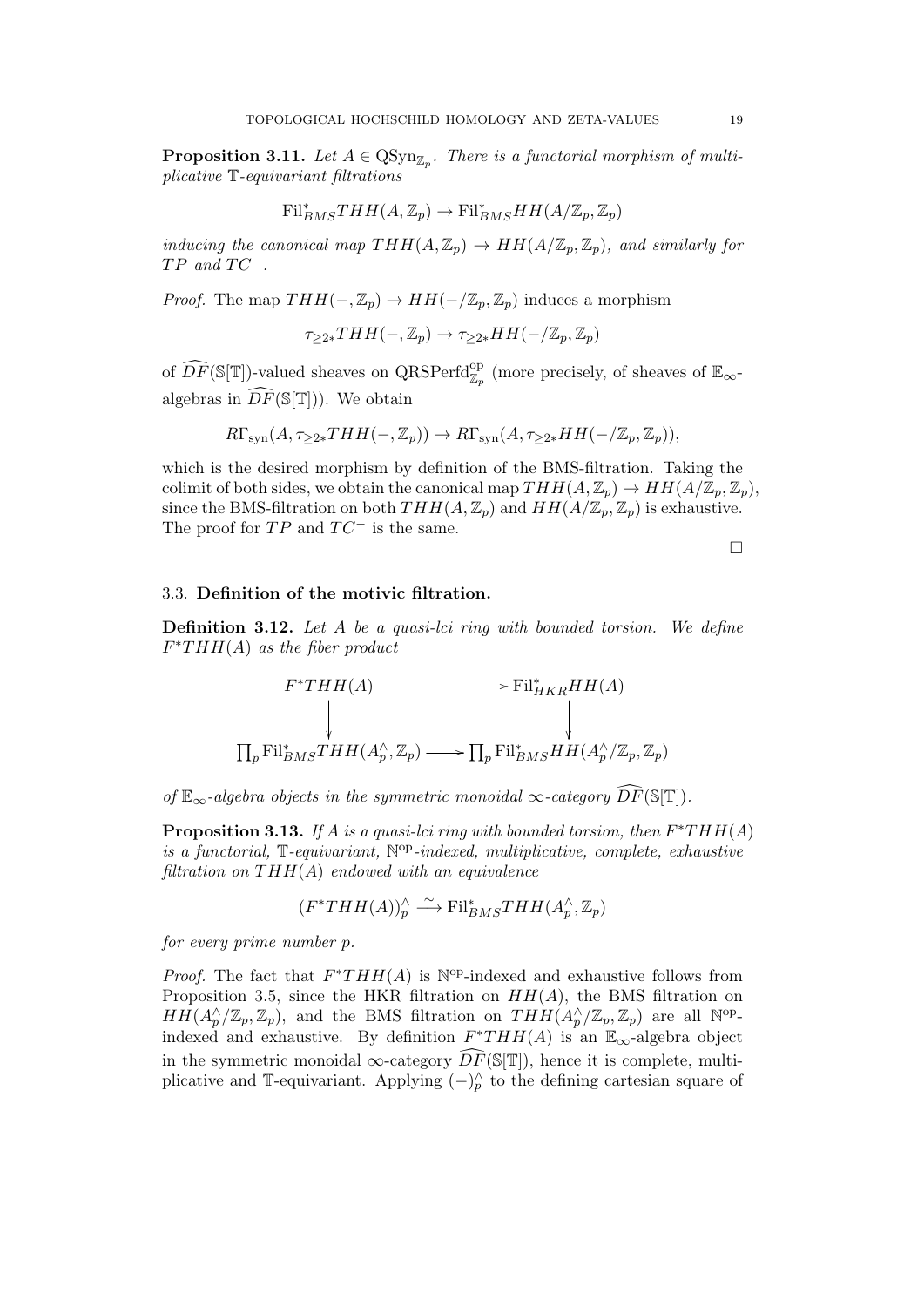$F^*THH(A)$  we obtain a cartesian square

$$
(F^*THH(A))_p^{\wedge} \longrightarrow (\mathrm{Fil}_{HKR}^*HH(A))_p^{\wedge}
$$
  
\n
$$
\downarrow \qquad \qquad \downarrow \simeq
$$
  
\n
$$
\mathrm{Fil}_{BMS}^*THH(A_p^{\wedge}, \mathbb{Z}_p) \longrightarrow \mathrm{Fil}_{BMS}^*HH(A_p^{\wedge}/\mathbb{Z}_p, \mathbb{Z}_p)
$$

where the right vertical map is an equivalence by Proposition 3.9. It follows that the left vertical map is an equivalence as well.

 $\Box$ 

**Definition 3.14.** Let A be a quasi-lci ring with bounded torsion. For  $? = P, C^$ we define  $F^*T?$  (A) as the fiber product

$$
\Gamma^* T? (A) \longrightarrow \text{Fil}_B^* H? (A)
$$
\n
$$
\downarrow \qquad \qquad \downarrow
$$
\n
$$
\prod_p \text{Fil}_{BMS}^* T? (A_p^\wedge, \mathbb{Z}_p) \longrightarrow \prod_p \text{Fil}_{BMS}^* H? (A_p^\wedge / \mathbb{Z}_p, \mathbb{Z}_p)
$$

of  $\mathbb{E}_{\infty}$ -algebra objects in the symmetric monoidal  $\infty$ -category  $\widehat{DF}(\mathbb{S})$ .

There is a morphism  $F^*TC^-(A) \to F^*TP(A)$  of  $\mathbb{E}_{\infty}$ -algebra objects, and we define  $F^*\Sigma^2TC^+(A) \in \widehat{DF}(\mathbb{S})$  as the cofiber

$$
F^* \Sigma^2 TC^+(A) := \text{Cofib}(F^*TC^-(A) \to F^*TP(A))
$$

computed in the stable category  $\widehat{DF}(\mathbb{S})$ .

**Lemma 3.15.** Let A be a quasi-lci ring with bounded torsion. For  $? = P, C^-$ , the canonical maps

$$
\text{colim} \prod_p \text{Fil}_{BMS}^* T? (A_p^{\wedge}, \mathbb{Z}_p) \to \prod_p T? (A_p^{\wedge}, \mathbb{Z}_p)
$$
  

$$
\text{colim} \prod_p \text{Fil}_{BMS}^* H? (A_p^{\wedge}, \mathbb{Z}_p) \to \prod_p H? (A_p^{\wedge}, \mathbb{Z}_p)
$$

are equivalences.

*Proof.* We prove the result for  $TP$ ; the same argument works for the other cases. We have

$$
TP(R, \mathbb{Z}_p)/\text{Fil}_{BMS}^n \simeq \tau_{\leq 2n}TP(R, \mathbb{Z}_p) \in \text{Sp}_{\leq 2n}
$$

for any  $R \in \text{QRSPerfd}_{\mathbb{Z}_p}$ , hence

$$
\prod_p TP(A_p^{\wedge}, \mathbb{Z}_p)/\mathrm{Fil}_{BMS}^n \simeq \prod_p R\Gamma_{syn}(A_p^{\wedge}, \tau_{\leq 2n} TP(-, \mathbb{Z}_p)) \in \mathrm{Sp}_{\leq 2n},
$$

since  $\text{Sp}_{\leq 2n}$  is closed under limits in Sp, see [20, Corollary 1.2.1.6]. The map

$$
\pi_i(\prod_p \text{Fil}_{BMS}^n TP(A_p^{\wedge}, \mathbb{Z}_p)) \to \pi_i(\prod_p TP(A_p^{\wedge}, \mathbb{Z}_p))
$$

is therefore an isomorphism for any  $i \geq 2n$ , hence the left group is eventually constant when  $i \in \mathbb{Z}$  is fixed and n tends to  $-\infty$ . The result follows since  $\pi_i : \text{Sp} \to \text{Ab}$  commutes with filtered colimits.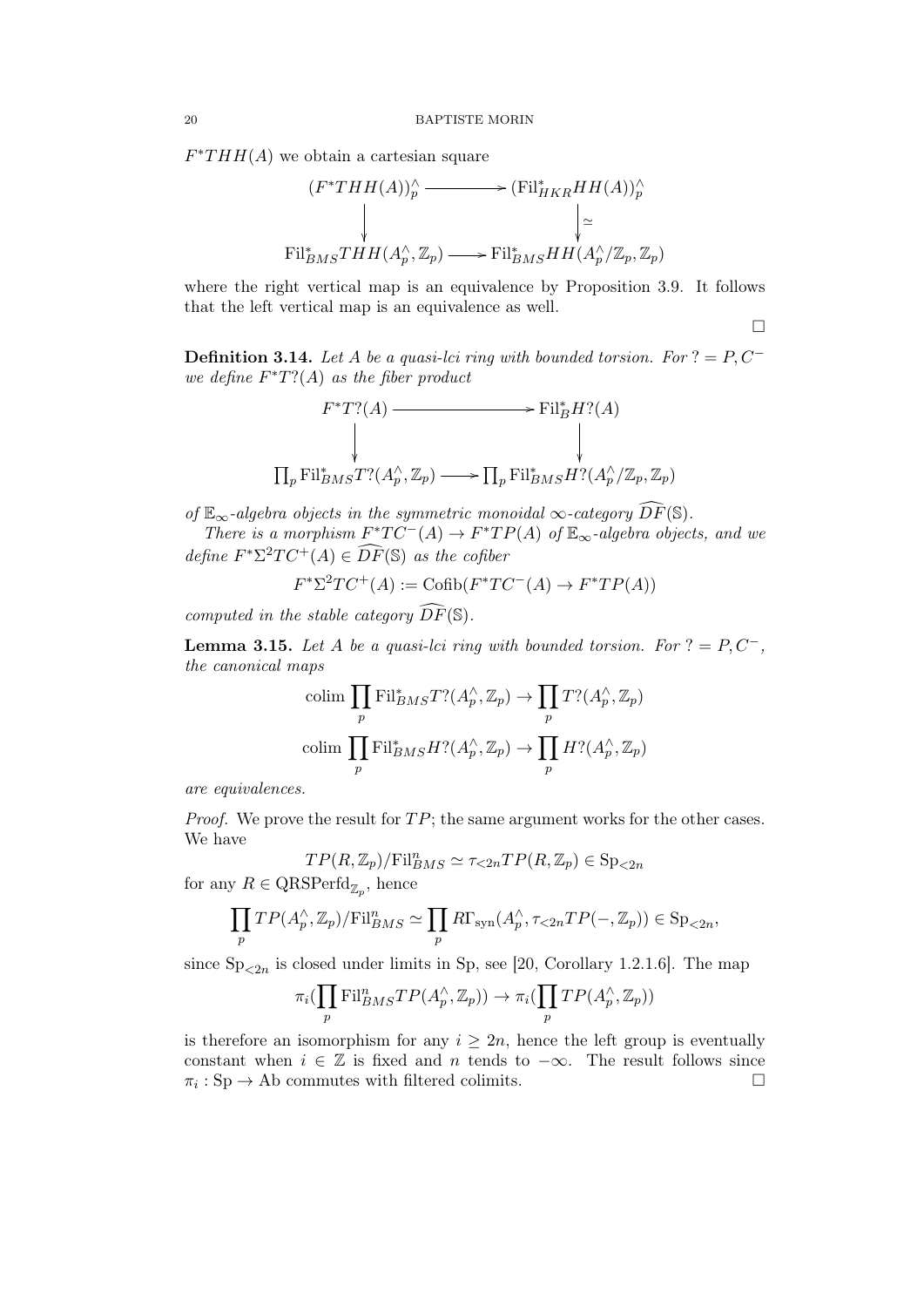Proposition 3.16. Let A be a quasi-lci ring with bounded torsion.

- (1)  $F^*TP(A)$  and  $F^*TC^-(A)$  are functorial, multiplicative, complete, exhaustive filtrations on  $TP(A)$  and  $TC^{-}(A)$  respectively.
- (2) There are canonical equivalences

$$
(F^*TP(A))^\wedge_p \xrightarrow{\sim} \text{Fil}_{BMS}^*TP(A_p^\wedge, \mathbb{Z}_p)
$$

and

$$
(F^*TC^-(A))^\wedge_p \xrightarrow{\sim} \mathrm{Fil}^*_{BMS}TC^-(A^\wedge_p,\mathbb{Z}_p)
$$

for every prime number p.

(3)  $F^*\Sigma^2TC^+(A)$  is a functorial,  $\mathbb{N}_{>0}^{\text{op}}$  $_{>0}^{\text{op}}$ -indexed, complete, exhaustive filtration on  $\Sigma^2TC^+(A)$ , and there is an equivalence

$$
(F^*\Sigma^2TC^+(A))^\wedge_p \xrightarrow{\sim} \text{Fil}_{BMS}^*\Sigma^2TC^+(A_p^\wedge, \mathbb{Z}_p)
$$

for every prime number p.

(4) For any  $n \in \mathbb{Z}$ ,  $gr_F^nTP(A)$ ,  $gr_F^nTC^-(A)$ , and  $gr_F^n\Sigma^2TC^+(A)$  are  $H\mathbb{Z}$ modules and there is a cofiber sequence of HZ-modules

 $gr_F^nTC^-(A) \to gr_F^nTP(A) \to gr_F^n\Sigma^2TC^+(A).$ 

(5) For any  $n \geq 0$ , we have a cartesian square of HZ-modules

$$
\text{gr}_F^n \Sigma^2 TC^+(A) \longrightarrow L\Omega^{\n
$$
\downarrow \qquad \qquad \downarrow
$$
\n
$$
\Pi_p \widehat{\mathbb{A}}_{A_p^{\wedge}}\{n\}/\mathcal{N}^{\geq n} \widehat{\mathbb{A}}_{A_p^{\wedge}}\{n\}[2n] \longrightarrow \Pi_p (L\Omega^{\nwhere  $\widehat{\mathbb{A}}_{A_p^{\wedge}}\{n\}/\mathcal{N}^{\geq n} \widehat{\mathbb{A}}_{A_p^{\wedge}}\{n\}$  is defined in [3].
$$
$$

*Proof.* (1) We set ? = P, C<sup>-</sup>. The filtration  $F^*T?$  (A) is complete, multiplicative and functorial by definition. It remains to see that it is exhaustive. Applying colim to the cartesian square of filtrations defining  $F^*T?$  (A), we obtain the commutative diagram

$$
\begin{array}{ccc}\n\text{colim } F^*TP(A) & \longrightarrow & \text{colim } \text{Fil}_B^*HP(A) \\
\downarrow & & \downarrow & \\
\text{colim } \prod_p \text{Fil}_{BMS}^*TP(A_p^\wedge, \mathbb{Z}_p) & \longrightarrow & \text{colim } \prod_p \text{Fil}_{BMS}^*HP(A_p^\wedge/\mathbb{Z}_p, \mathbb{Z}_p) \\
& \downarrow \simeq & \downarrow \simeq & \\
\prod_p TP(A_p^\wedge, \mathbb{Z}_p) & \longrightarrow & \prod_p HP(A_p^\wedge/\mathbb{Z}_p, \mathbb{Z}_p)\n\end{array}
$$

where the lower vertical maps are equivalences by Lemma 3.15. The upper square is obviously cocartesian, hence cartesian. Moreover, the map colim  $\text{Fil}_{B}^{*}HP(A) \rightarrow$  $HP(A)$  is an equivalence by [1] since  $A/\mathbb{Z}$  is quasi-lci. It then follows from Proposition 3.8 that the canonical map

$$
\text{colim } F^*TP(A) \to TP(A)
$$

is an equivalence.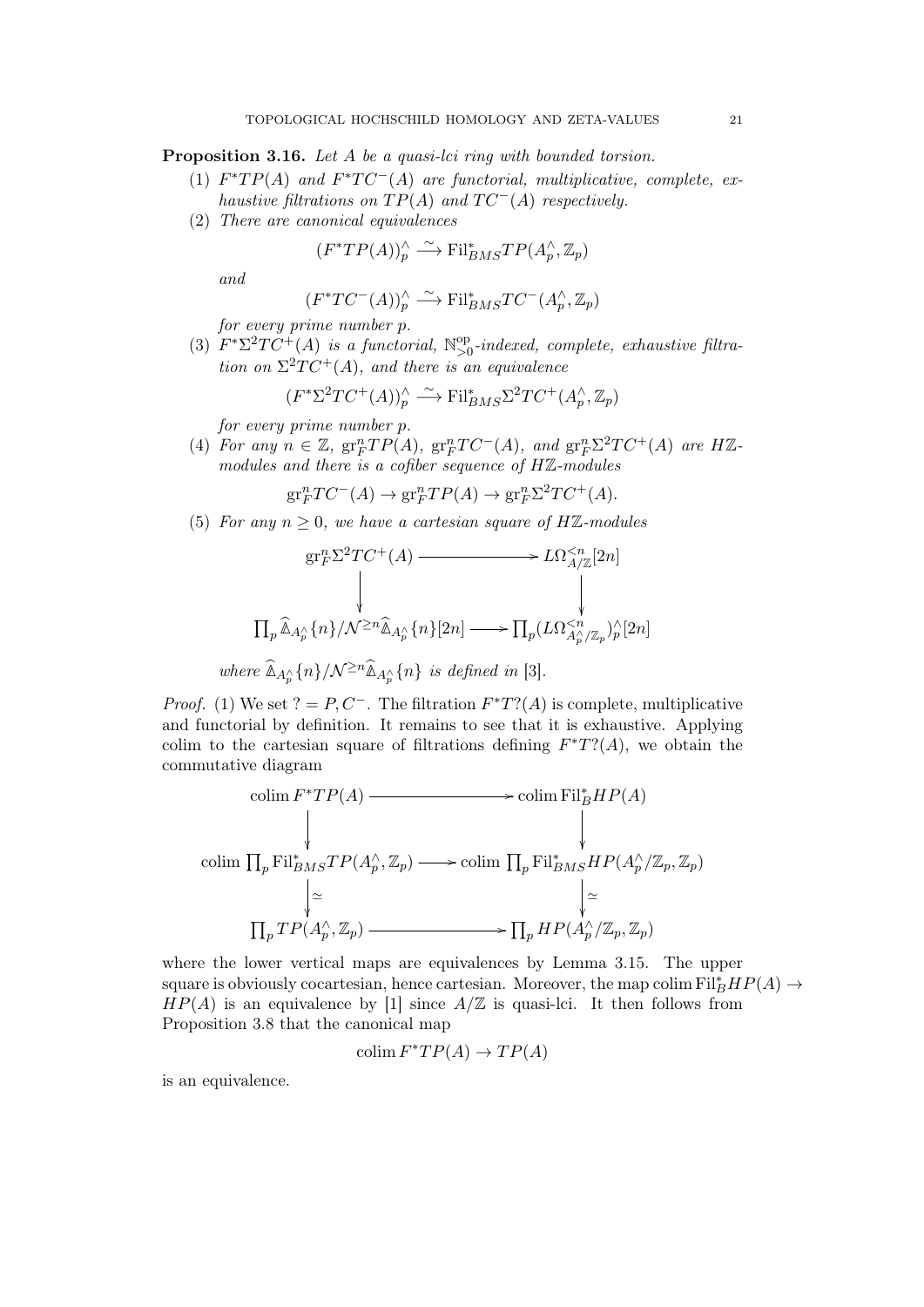(2) Applying  $(-)^\wedge_p$  to the defining cartesian square for  $F^*TP(A)$  we obtain a cartesian square of spectra

$$
(F^*TP(A))^{\wedge}_{p} \longrightarrow (\mathrm{Fil}_{B}^*HP(A))^{\wedge}_{p}
$$
  
\n
$$
\downarrow \qquad \qquad \downarrow \simeq
$$
  
\n
$$
\mathrm{Fil}_{BMS}^*TP(A_p^{\wedge}, \mathbb{Z}_p) \longrightarrow \mathrm{Fil}_{BMS}^*HP(A_p^{\wedge}/\mathbb{Z}_p, \mathbb{Z}_p)
$$

where the right vertical map is an equivalence by Proposition 3.10. It follows that the left vertical map is an equivalence as well. The equivalence

$$
(F^*TC^-(A))^\wedge_p\stackrel{\sim}{\longrightarrow} {\mathrm{Fil}}^*_{BMS}TC^-(A^\wedge_p,{\mathbb Z}_p)
$$

is obtained the same way.

(3) We consider the filtration

 $\text{Fil}_{BMS}^*\Sigma^2TC^+(A_p^{\wedge},\mathbb{Z}_p) := \text{Cofib}(\text{Fil}_{BMS}^*TC^-(A_p^{\wedge},\mathbb{Z}_p) \to \text{Fil}_{BMS}^*TP(A_p^{\wedge},\mathbb{Z}_p))$ on  $\Sigma^2TC^+(A_p^{\wedge},\mathbb{Z}_p)$  and we define similarly filtrations  $\mathrm{Fil}_{BMS}^*\Sigma^2HC(A_p^{\wedge},\mathbb{Z}_p)$  and  $\text{Fil}_{B}^{*}\Sigma^{2}HC(A)$  on  $\Sigma^{2}HC(A_{p}^{\wedge},\mathbb{Z}_{p})$  and  $\Sigma^{2}HC(A)$  respectively. These three filtrations are  $\mathbb{N}_{\geq 0}^{\text{op}}$ <sup>op</sup><sub>>0</sub>-indexed and exhaustive. Indeed, we have equivalences  $\operatorname{gr}^n_B HP(A) \simeq$  $L\widehat{\Omega}_{A/\mathbb{Z}}[2n]$ ,  $\text{gr}^n_BHC^-(A) \simeq L\widehat{\Omega}^{\geq n}_{A/\mathbb{Z}}[2n]$  and a cofiber sequence

$$
\mathrm{gr}^n_BHC^-(A)\to \mathrm{gr}^n_BHP(A)\to \mathrm{gr}^n_B\Sigma^2HC(A),
$$

hence  $\text{Fil}_{B}^{*}\Sigma^{2}HC(A)$  is  $\mathbb{N}_{>0}^{\text{op}}$ <sup>op</sup>-indexed. It is exhaustive since  $\text{Fil}_{B}^*HC^-(A)$  and  $\text{Fil}_{B}^{*}HP(A)$  are exhaustive by [1]. By [3, Theorem 1.17], the same argument shows that  $\text{Fil}_{BMS}^* \Sigma^2 HC(A_p^{\wedge}, \mathbb{Z}_p)$  is  $\mathbb{N}_{\geq 0}^{\text{op}}$  $_{>0}^{\text{op}}$ -indexed and exhaustive. Similarly, the fact that  $\text{Fil}_{BMS}^* \Sigma^2 TC^+(A_p^{\wedge}, \mathbb{Z}_p)$  is  $\mathbb{N}_{\geq 0}^{\text{op}}$  $_{>0}^{op}$ -indexed and exhaustive follows from [3, Theorem 1.12].

We have a cartesian square

$$
\Gamma^* \Sigma^2 TC^+(A) \longrightarrow \text{Fil}_B^* \Sigma^2 HC(A)
$$
\n
$$
\downarrow \qquad \qquad \downarrow
$$
\n
$$
\prod_p \text{Fil}_{BMS}^* \Sigma^2 TC^+(A_p^\wedge, \mathbb{Z}_p) \longrightarrow \prod_p \text{Fil}_{BMS}^* \Sigma^2 HC(A_p^\wedge / \mathbb{Z}_p, \mathbb{Z}_p)
$$

in the stable category  $\widehat{DF}(\mathbb{S})$ . It follows that the filtration  $F^*\Sigma^2TC^+(A)$  is N op <sup>op</sup>-indexed since the functor  $gr^n : \widehat{DF}(\mathbb{S}) \to \text{Sp}$  is exact for any  $n \in \mathbb{Z}$ . Taking the colimit of this diagram we obtain, by the discussion above, the cartesian square

$$
F^{0}\Sigma^{2}TC^{+}(A) \longrightarrow \Sigma^{2}HC(A)
$$
  
\n
$$
\downarrow \qquad \qquad \downarrow
$$
  
\n
$$
\prod_{p} \Sigma^{2}TC^{+}(A_{p}^{\wedge}, \mathbb{Z}_{p}) \longrightarrow \prod_{p} \Sigma^{2}HC(A_{p}^{\wedge}/\mathbb{Z}_{p}, \mathbb{Z}_{p})
$$

Hence the map

colim  $F^* \Sigma^2 TC^+(A) \simeq F^0 \Sigma^2 TC^+(A) \rightarrow \Sigma^2 TC^+(A)$ 

is an equivalence by Proposition 3.8.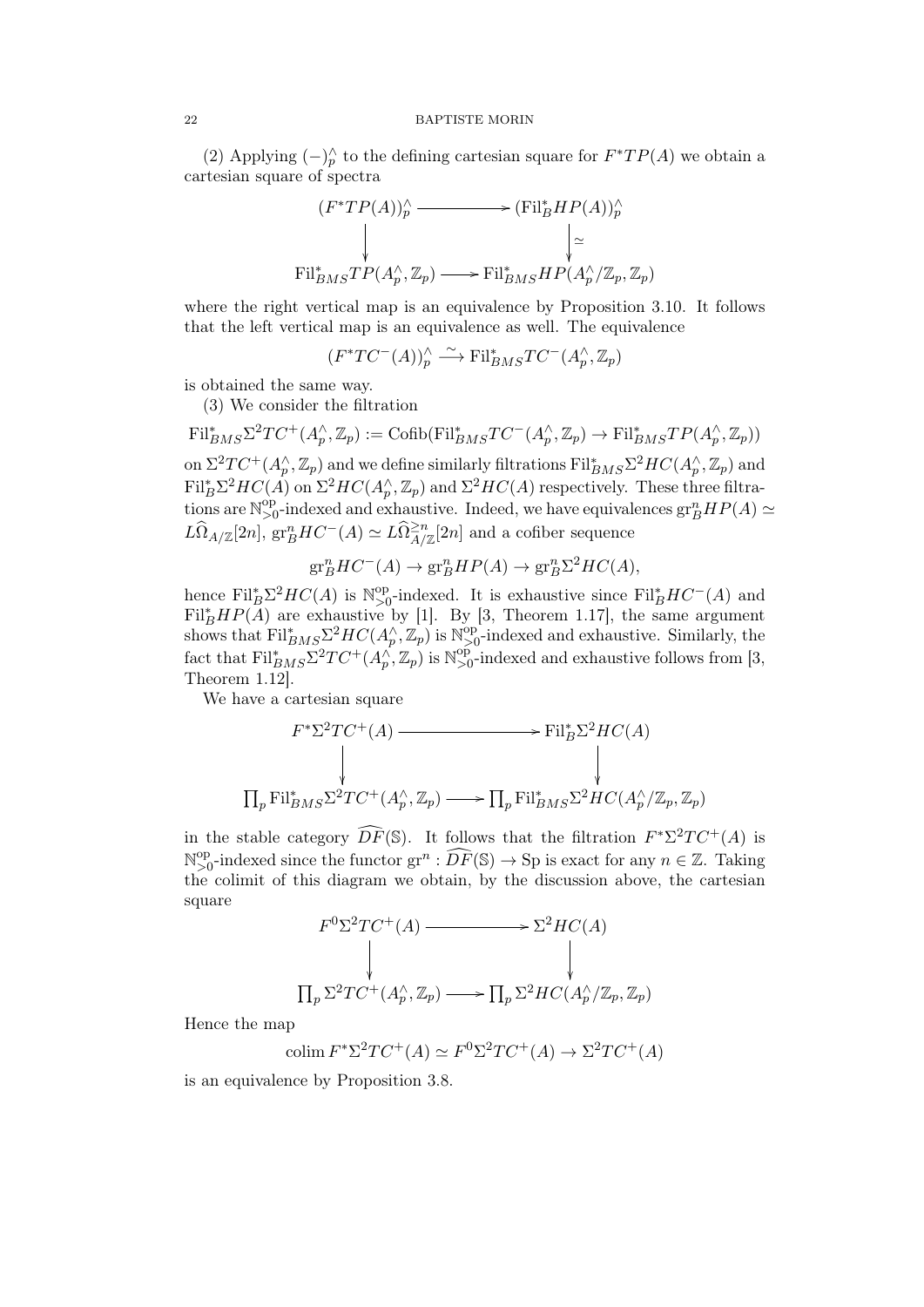(4) The morphism  $F^*TC^-(A) \to F^*TP(A)$  is a morphism of complete multiplicative filtrations and the associated graded functor

$$
(\text{gr}^n)_{n \in \mathbb{Z}} : \widehat{DF}(\mathbb{S}) \to \prod_{\mathbb{Z}} \text{Sp}
$$

is symmetric monoidal [13]. It follows that  $gr_F^0TC^-(A) \rightarrow gr_F^0TP(A)$  is a morphism of  $\mathbb{E}_{\infty}$ -algebras,  $gr_F^nTC^-(A)$  is a  $gr_F^0TC^-(A)$ -module,  $gr_F^nTP(A)$  is a  $gr_F^0TP(A)$ -module, and the map  $gr_F^nTC^-(A) \to gr_F^nTP(A)$  is a morphism of  $gr_F^0TC^-(A)$ -modules. In view of the cofiber sequence of spectra

$$
\mathrm{gr}^n_FTC^-(A)\to\mathrm{gr}^n_FTP(A)\to\mathrm{gr}^n_F\Sigma^2TC^+(A)
$$

one is reduced to showing that  $gr_F^0TC^-(A)$  is an  $\mathbb{E}_{\infty}$ -Z-algebra. Since  $gr_F^0TC^-(A)$ is a  $\mathbb{E}_{\infty}$ -gr $_{F}^{0}TC^{-}(\mathbb{Z})$ -algebra, it is enough to show that  $gr_{F}^{0}TC^{-}(\mathbb{Z})$  is an  $\mathbb{E}_{\infty}$ -Z-algebra. But

$$
\begin{aligned}\n\text{gr}_F^0TC^-(\mathbb{Z}) &\longrightarrow \text{gr}_B^0HC^-(\mathbb{Z}) \simeq \mathbb{Z} \\
&\downarrow \qquad \qquad \downarrow \qquad \qquad \downarrow \\
\prod_p \text{gr}_{BMS}^0TC^-(\mathbb{Z}_p, \mathbb{Z}_p) &\longrightarrow \prod_p \text{gr}_{BMS}^0HC^-(\mathbb{Z}_p/\mathbb{Z}_p, \mathbb{Z}_p) \simeq \prod_p \mathbb{Z}_p\n\end{aligned}
$$

is a cartesian square of  $\mathbb{E}_{\infty}$ -algebras in spectra. Moreover,  $gr^0_{BMS}TC^-(\mathbb{Z}_p,\mathbb{Z}_p)$ is an  $\mathbb{E}_{\infty}$ - $\mathbb{Z}_p$ -algebra and the map

(11) 
$$
\text{gr}_{BMS}^0TC^-(\mathbb{Z}_p,\mathbb{Z}_p)\to \text{gr}_{BMS}^0HC^-(\mathbb{Z}_p,\mathbb{Z}_p)
$$

is a morphism of  $\mathbb{E}_{\infty}$ -Z<sub>p</sub>-algebras. Indeed, we have  $gr^0_{BMS}TC^{-}(\mathbb{Z}_p, \mathbb{Z}_p) \simeq$  $R\Gamma_{syn}(\mathbb{Z}_p, \pi_0TC^-(-, \mathbb{Z}_p))$  and  $gr^0_{BMS}HC^-(\mathbb{Z}_p, \mathbb{Z}_p) \simeq R\Gamma_{syn}(\mathbb{Z}_p, \pi_0HC^(-, \mathbb{Z}_p))$ where  $\pi_0TC^{-}(-,\mathbb{Z}_p)$  and  $\pi_0HC^{-}(-,\mathbb{Z}_p)$  are sheaves of  $\mathbb{E}_{\infty}Z_p$ -algebras on qrsPerfd $_{\mathbb{Z}_p}^{\text{op}}$  and the map (11) is induced by the canonical morphism of sheaves of  $\mathbb{E}_{\infty}$ - $\mathbb{Z}_p$ -algebras  $\pi_0TC^{-}(-,\mathbb{Z}_p) \to \pi_0HC^{-}(-,\mathbb{Z}_p)$ . Since the equivalence (8) is symmetric monoidal, it follows that (11) is a morphism of  $\mathbb{E}_{\infty}$ - $\mathbb{Z}_p$ -algebras.

Moreover, the map

$$
\mathbb{Z} = \mathrm{gr}^0_BHC^-(\mathbb{Z}) \to \mathrm{gr}^0_{BMS}HC^-(\mathbb{Z}_p/\mathbb{Z}_p,\mathbb{Z}_p) \simeq \mathbb{Z}_p
$$

is the p-completion map, i.e. the unique morphism of rings. We obtain a commutative square

$$
\Pi_{p} \xrightarrow{\text{gr}_{B}^{0} \text{HC}^{-}(\mathbb{Z})} \mathbb{F}_{p} \xrightarrow{\text{gr}_{B}^{0} \text{HC}^{-}(\mathbb{Z})} \Pi_{p} \text{gr}_{BMS}^{0} \text{TC}^{-}(\mathbb{Z}_{p}, \mathbb{Z}_{p}) \longrightarrow \Pi_{p} \text{gr}_{BMS}^{0} \text{HC}^{-}(\mathbb{Z}_{p}/\mathbb{Z}_{p}, \mathbb{Z}_{p})
$$

which gives a morphism of  $\mathbb{E}_{\infty}$ -algebras  $H\mathbb{Z} \to \text{gr}_F^0TC^-(\mathbb{Z})$ .

(5) For any  $n \geq 0$ , we have a cartesian square of HZ-modules

$$
gr_F^n \Sigma^2 TC^+(A) \longrightarrow gr_B^n \Sigma^2 HC(A)
$$
  
\n
$$
\downarrow
$$
  
\n
$$
\prod_p gr_{BMS}^n \Sigma^2 TC^+(A_p^{\wedge}, \mathbb{Z}_p) \longrightarrow \prod_p gr_{BMS}^n \Sigma^2 HC(A_p^{\wedge}/\mathbb{Z}_p, \mathbb{Z}_p)
$$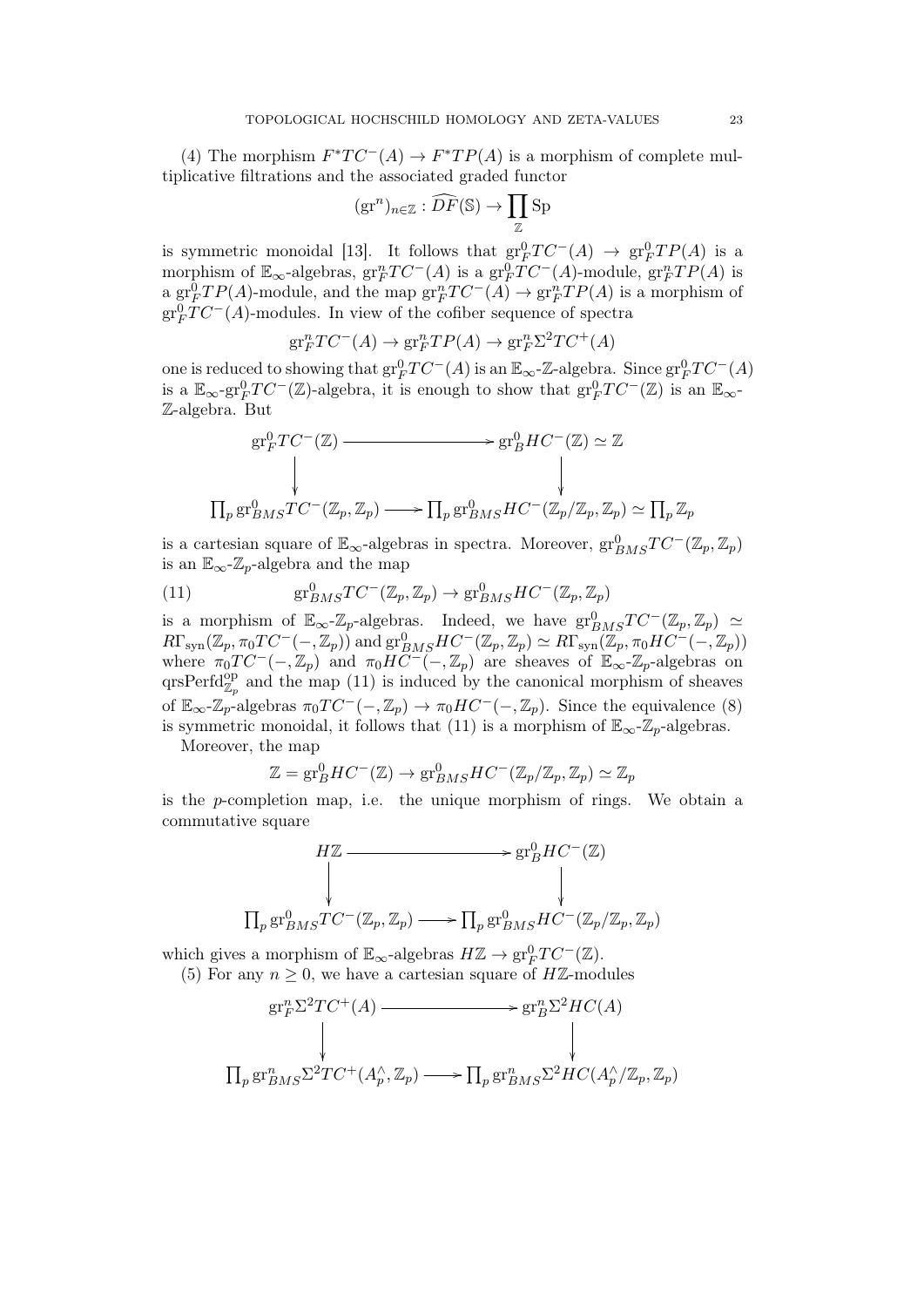#### 24 BAPTISTE MORIN

hence (5) follows from the identification of  $gr_{BMS}^n$  and  $gr_B^n$  given in [3] and [1] respectively.

4. THE BIFILTRATION  $\mathcal{Z}_{\mathbb{Z}}^*F^*$ 

The goal of this section is to prove Theorem 1.2. We first prove the analogous result for p-completely quasisyntomic rings in Sections 4.1 and 4.2, where we define a bifiltration  $\mathcal{Z}^*_{\mathbb{Z}_p} \mathrm{Fil}^*_{BMS}$  which interpolates between the BMS-filtration and the filtration of Proposition 3.1. We give a direct construction of the induced filtration  $\mathcal{Z}^*$ gr $_{BMS}^nTHH(A,\mathbb{Z}_p)$  in Section 4.1, which works for p-completely flat  $\mathbb{Z}_p$ -algebras. A lengthier construction is then given in Section 4.2, and is obtained as follows: we localize the base ring  $\mathbb{Z}_p$  for the quasisyntomic topology, define our bifiltration locally and apply quasisyntomic descent. This gives the bifiltration  $\mathcal{Z}^*_{\mathbb{Z}_p} \text{Fil}_{BMS}^*$  and makes transparent its completeness and multiplicative properties. Moreover, this second construction works in full generality, i.e. for arbitrary quasisyntomic rings, and also applies to more general base rings (see Theorem 1.3). On the other hand, it requires more work, and the direct construction of Section 4.1 is still necessary to compute  $gr^n_{BMS}THH(\mathbb{Z}_p, \mathbb{Z}_p)$ .

4.1. The filtration on  $gr^{n}_{BMS}THH(-, \mathbb{Z}_p)$ .

**Proposition 4.1.** For any  $A \in qSym_{\mathbb{Z}_p}$  and any  $n \geq 0$ , there is a functorial, decreasing,  $\mathbb{N}^{\text{op}}$ -indexed, finite, complete and exhaustive filtration  $\mathcal{Z}^* \text{gr}^n_{BMS}THH(A,\mathbb{Z}_p)$ on the  $\mathbb{Z}_p$ -complex  $gr^n_{BMS}THH(A,\mathbb{Z}_p)$  with graded pieces

$$
\begin{array}{rcl}\n\operatorname{gr}_{\mathcal{Z}}^{0}\operatorname{gr}_{BMS}^{n}THH(A,\mathbb{Z}_{p}) &\simeq & (L\Lambda^{n}L_{A/\mathbb{Z}_{p}})_{p}^{\wedge}[n]; \\
\operatorname{gr}_{\mathcal{Z}}^{j}\operatorname{gr}_{BMS}^{n}THH(A,\mathbb{Z}_{p}) &\simeq & L\Lambda^{n-j}L_{A/\mathbb{Z}_{p}}\otimes_{\mathbb{Z}_{p}}^{L}\mathbb{Z}_{p}/j\mathbb{Z}_{p}[n+j-1] \text{ for } j\geq 1.\n\end{array}
$$

*Proof.* We first treat the case  $n = 0$ . For any  $S \in \text{qrsPerfd}_{\mathbb{Z}_p}$ , we have

 $\mathrm{Fil}_{BMS}^*THH(S,\mathbb{Z}_p) \simeq \tau_{\geq 2*}THH(S,\mathbb{Z}_p)$ 

hence

$$
\text{gr}^0_{BMS}THH(S,\mathbb{Z}_p) \simeq \pi_0THH(S,\mathbb{Z}_p) \simeq S
$$

since  $\pi_*THH(S, \mathbb{Z}_p)$  is concentrated in even degrees by [3, Theorem 7.1]. For arbitrary  $A \in \mathrm{qSyn}_{\mathbb{Z}_p}$ , we obtain

$$
\mathrm{gr}^0_{BMS}THH(A,\mathbb{Z}_p) := R\Gamma_{\mathrm{syn}}(A,\mathrm{gr}^0_{BMS}THH(-,\mathbb{Z}_p)) \simeq A
$$

by faithfully flat descent. So the result is proven for  $n = 0$  and we may suppose from now on that  $n \geq 1$ .

Let  $S \in \text{qrsPerfd}_{\mathbb{Z}_p}$ . We consider the canonical map

$$
THH(S, \mathbb{Z}_p) \to HH(S/\mathbb{Z}_p, \mathbb{Z}_p)
$$

and we denote by  $T(S, \mathbb{Z}_p) = \mathcal{Z}^1THH(S, \mathbb{Z}_p)[1]$  its cofiber. By Proposition 3.1,  $T(S, \mathbb{Z}_p)$  has an  $\mathbb{N}_{>0}^{\text{op}}$  $\sum_{>0}^{\text{op}}$ -indexed complete exhaustive decreasing filtration  $Z^*T(S,\mathbb{Z}_p)$ with  $i$ -th graded piece

$$
\text{gr}^i_ZT(S,\mathbb{Z}_p)\simeq HH(S/\mathbb{Z}_p,\mathbb{Z}_p)\otimes^L_\mathbb{Z}\mathbb{Z}/i\mathbb{Z}[2i]
$$

 $\Box$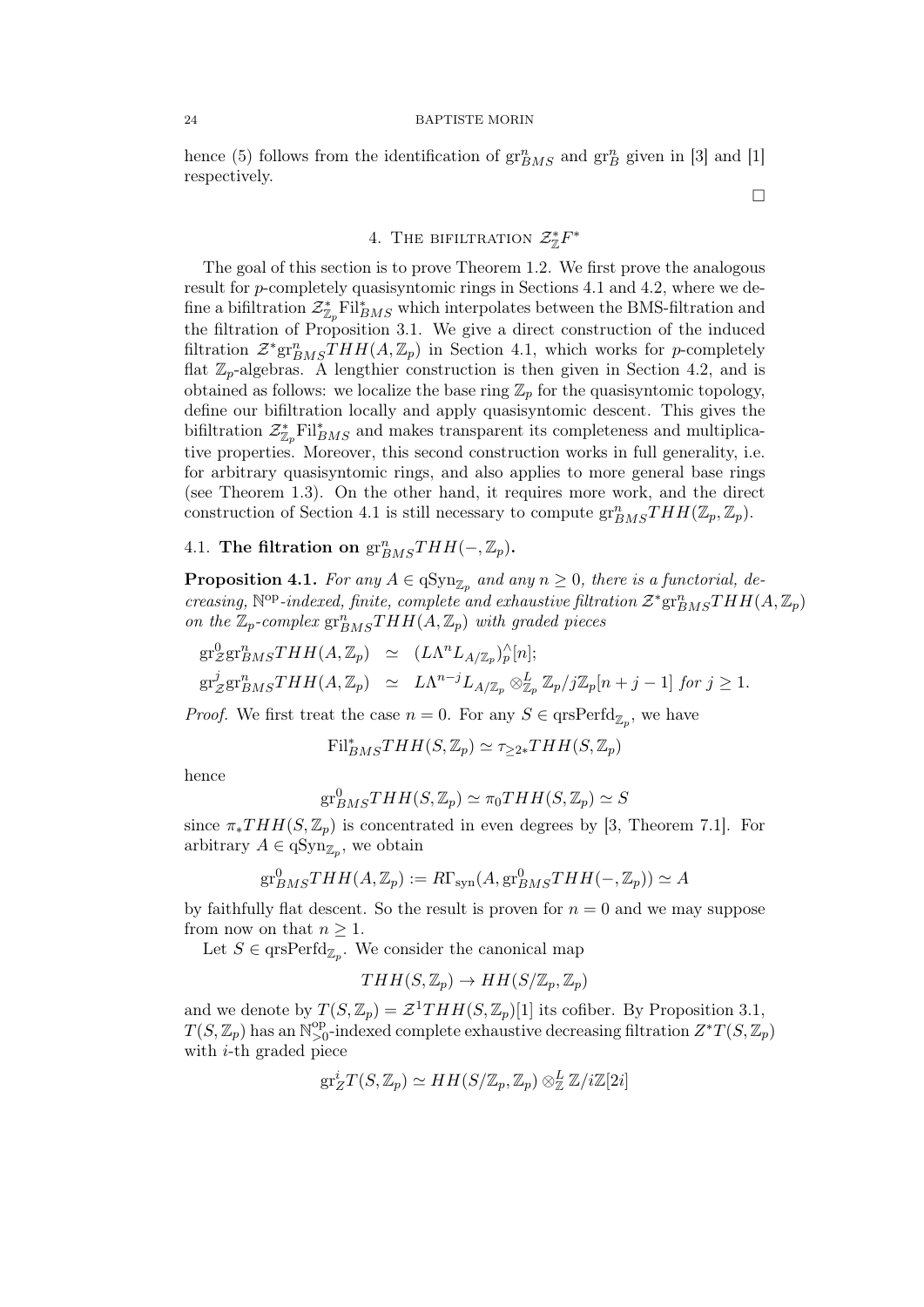for any  $i \geq 1$ . Moreover, the *p*-completion of the HKR filtration induces an N<sup>op</sup>indexed complete exhaustive decreasing filtration on  $HH(S/\mathbb{Z}_p, \mathbb{Z}_p) \otimes_{\mathbb{Z}}^L \mathbb{Z}/i\mathbb{Z}[2i]$ with  $j$ -th graded piece

$$
\left(\mathrm{gr}^j_{HKR}HH(S/\mathbb{Z}_p,\mathbb{Z}_p)\right)\otimes^L_{\mathbb{Z}}\mathbb{Z}/i\mathbb{Z}[2i] \cong (L\Lambda^jL_{S/\mathbb{Z}_p})^\wedge_p[j]\otimes^L_{\mathbb{Z}}\mathbb{Z}/i\mathbb{Z}[2i]
$$

for any  $j \geq 0$ . Since  $L\Lambda^{j}L_{S/\mathbb{Z}_{p}}[-j] \in D(S)$  is p-completely flat by [3, Lemma 5.14], and since  $\mathbb{Z}_p \to S$  is p-completely flat, it follows that  $L\Lambda^{j}L_{S/\mathbb{Z}_p}[-j] \in$  $D(\mathbb{Z}_p)$  is p-completely flat by Lemma 4.2. Hence the complex

$$
(L\Lambda^j L_{S/\mathbb{Z}_p})_p^\wedge \otimes_{\mathbb{Z}_p}^L \mathbb{Z}_p/i\mathbb{Z}_p[2i+j]
$$

is concentrated in homological degree  $2(i+j)$ . Let  $i \geq 1$ . By induction and completeness of the HKR filtration, it follows that  $\pi_*\left(HH(S/\mathbb{Z}_p,\mathbb{Z}_p)\otimes_{\mathbb{Z}}^L\mathbb{Z}/i\mathbb{Z}[2i]\right)$ is concentrated in even homological degrees  $\geq 2i$ . By induction and completeness of the filtration  $Z^*T(S,\mathbb{Z}_p)$ , it follows that  $\pi_*(Z^iT(S,\mathbb{Z}_p))$  is concentrated in even homological degrees  $\geq 2i$  as well.

In particular  $\pi_* T(S, \mathbb{Z}_p) = \pi_*(Z^1 T(S, \mathbb{Z}_p))$  is concentrated in even degrees. Moreover  $\pi_*HH(S,\mathbb{Z}_p)$  and  $\pi_*THH(S,\mathbb{Z}_p)$  are both concentrated in even degrees by [3, Lemma 5.14] and [3, Theorem 7.1] respectively. We obtain a short exact sequence

$$
0 \to \pi_{2n}THH(S, \mathbb{Z}_p) \to \pi_{2n}HH(S/\mathbb{Z}_p, \mathbb{Z}_p) \to \pi_{2n}T(S/\mathbb{Z}_p, \mathbb{Z}_p) \to 0
$$

which we may rewrite as follows:

(12) 
$$
0 \to \pi_{2n}THH(S, \mathbb{Z}_p) \to (L\Lambda^n L_{S/\mathbb{Z}_p})_p^{\wedge}[-n] \to \pi_{2n}T(S/\mathbb{Z}_p, \mathbb{Z}_p) \to 0.
$$

For any  $i \geq 1$ , the fiber sequence

$$
Z^{i+1}T(S, \mathbb{Z}_p) \to Z^i T(S, \mathbb{Z}_p) \to \text{gr}^i_Z T(S, \mathbb{Z}_p)
$$

induces an exact sequence

$$
0 \to \pi_{2n}(Z^{i+1}T(S, \mathbb{Z}_p)) \to \pi_{2n}(Z^iT(S, \mathbb{Z}_p)) \to \pi_{2n}(\text{gr}_Z^iT(S, \mathbb{Z}_p)) \to 0
$$

and we have

$$
\pi_{2n}(\text{gr}^i_Z T(S, \mathbb{Z}_p)) \simeq \pi_{2n} \left( HH(S/\mathbb{Z}_p, \mathbb{Z}_p) \otimes_{\mathbb{Z}}^L \mathbb{Z}/i\mathbb{Z}[2i] \right)
$$
  
\n
$$
\simeq \left( \pi_{2(n-i)} HH(S/\mathbb{Z}_p, \mathbb{Z}_p)) \otimes_{\mathbb{Z}_p} \mathbb{Z}_p/i\mathbb{Z}_p
$$
  
\n
$$
\simeq \left( L\Lambda^{n-i} L_{S/\mathbb{Z}_p}[i-n] \right)_{p}^{\wedge} \otimes_{\mathbb{Z}_p} \mathbb{Z}_p/i\mathbb{Z}_p.
$$

Hence we have a finite decreasing filtration

$$
\pi_{2n}(Z^1T(S, \mathbb{Z}_p)) \leftrightarrow \cdots \leftrightarrow \pi_{2n}(Z^nT(S, \mathbb{Z}_p)) \leftrightarrow \pi_{2n}(Z^{n+1}T(S, \mathbb{Z}_p)) = 0
$$
  
the desired (i.e. underirol) sense on the module

in the classical (i.e. underived) sense on the module

$$
\pi_{2n}(T(S,\mathbb{Z}_p)) = \pi_{2n}(Z^1T(S,\mathbb{Z}_p))
$$

with graded pieces

(13)  $\pi_{2n}(Z^{i}T(S,\mathbb{Z}_p))/\pi_{2n}(Z^{i+1}T(S,\mathbb{Z}_p)) \simeq (L\Lambda^{n-i}L_{S/\mathbb{Z}_p}[i-n])^\wedge_p \otimes_{\mathbb{Z}_p} \mathbb{Z}_p/i\mathbb{Z}_p.$ We consider the (derived) filtration on  $\pi_{2n}THH(S, \mathbb{Z}_p)$  given by

$$
Z^0 \pi_{2n} THH(S, \mathbb{Z}_p) := \pi_{2n} THH(S, \mathbb{Z}_p);
$$
  
\n
$$
Z^i \pi_{2n} THH(S, \mathbb{Z}_p) := \pi_{2n}(Z^i T(S, \mathbb{Z}_p))[-1] \text{ for } i \geq 1;
$$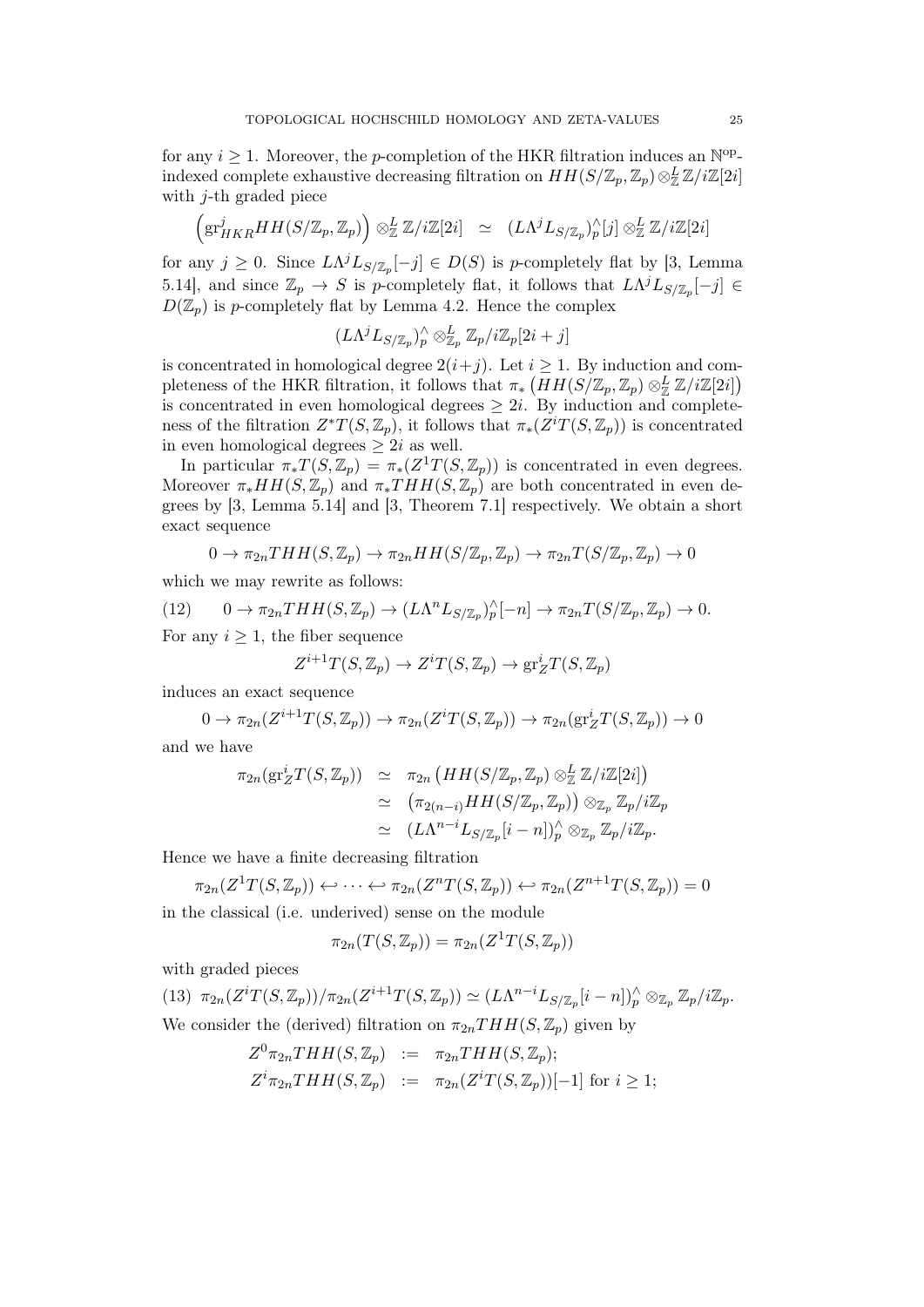where the map

 $Z^1 \pi_{2n} THH(S, \mathbb{Z}_p) = \pi_{2n}(T(S, \mathbb{Z}_p))[-1] \longrightarrow \pi_{2n} THH(S, \mathbb{Z}_p) = Z^0 \pi_{2n} THH(S, \mathbb{Z}_p)$ is (the shift of) the boundary map induced by (12). Since  $S \in \text{qrsPerfd}_{\mathbb{Z}_p}$ , we have

$$
\mathrm{gr}^n_{BMS}THH(S,\mathbb{Z}_p)\simeq \pi_{2n}THH(S,\mathbb{Z}_p)[2n]
$$

and the filtration

$$
\mathcal{Z}^* \text{gr}^n_{BMS}THH(S,\mathbb{Z}_p):=(Z^i \pi_{2n}THH(S,\mathbb{Z}_p))[2n]
$$

satisfies the conclusion of the proposition, by (12) and (13).

For arbitrary  $A \in \mathrm{qSyn}_{\mathbb{Z}_p}$ , we define

$$
\mathcal{Z}^* \text{gr}^n_{BMS}THH(A,\mathbb{Z}_p) := R\Gamma_{syn}(A, \mathcal{Z}^* \text{gr}^n_{BMS}THH(-,\mathbb{Z}_p)).
$$

The conclusion of the theorem remains true for any such A since  $(L\Lambda^{n-j}L_{-\mathbb{Z}_p})_p^{\wedge}$ is a quasisyntomic sheaf by [3, Theorem 3.1].

 $\Box$ 

**Lemma 4.2.** Let  $A \rightarrow B$  be a p-completely flat map of p-complete rings with bounded  $p^{\infty}$ -torsion. If  $M \in D(B)$  is p-completely flat over B, then  $M \in D(A)$ is p-completely flat over A.

*Proof.* Since  $B \in D(A)$  is p-completely flat we have  $B \otimes_A^L A/pA \simeq B/pB$ . We obtain that

$$
M\otimes_A^LA/pA\simeq M\otimes_B^LB\otimes_A^LA/pA\simeq M\otimes_B^LB/pB
$$

is concentrated in degree 0 such that  $H^0(M \otimes_B^L B/pB)$  is a flat  $B/pB$ -module. Since  $A/pA \to B/pB$  is also flat,  $H^0(M \otimes_B^L B/pB)$  is a flat  $A/pA$ -module as well.  $\Box$ 

Corollary 4.3. There is a canonical equivalence

$$
\mathrm{Fil}_{BMS}^*THH(\mathbb{Z}_p,\mathbb{Z}_p)\stackrel{\sim}{\to}\tau_{\geq 2*-1}THH(\mathbb{Z}_p,\mathbb{Z}_p).
$$

In particular, we have  $gr^0_{BMS}THH(\mathbb{Z}_p, \mathbb{Z}_p) \simeq \mathbb{Z}_p$  and

$$
\operatorname{gr}^n_{BMS}THH(\mathbb{Z}_p, \mathbb{Z}_p) \simeq \mathbb{Z}_p/n\mathbb{Z}_p[2n-1] \text{ for } n \ge 1.
$$

Finally we have  $gr_F^0THH(\mathbb{Z}) \simeq \mathbb{Z}$  and

$$
\operatorname{gr}^n_F THH(\mathbb{Z}) \simeq \mathbb{Z}/n\mathbb{Z}[2n-1] \text{ for } n \ge 1.
$$

Proof. The second assertion follows immediately from Proposition 4.1 since  $L\Lambda^{n-j}L_{\mathbb{Z}_p/\mathbb{Z}_p} = \mathbb{Z}_p$  for  $n = j$  and  $L\Lambda^{n-j}L_{\mathbb{Z}_p/\mathbb{Z}_p} = 0$  otherwise. The third assertion then follows from the definition of  $gr_F^{n'}THH(\mathbb{Z})$ .

In particular,  $gr^n_{BMS}THH(\mathbb{Z}_p, \mathbb{Z}_p)$  is concentrated in homological degrees  $\geq$  $2n-1$  for any  $n \geq 0$ . It follows that  $\pi_*(\text{Fil}_{BMS}^nTHH(\mathbb{Z}_p,\mathbb{Z}_p))$  is concentrated in homological degrees  $\geq 2n-1$ . Hence the map  $\text{Fil}_{BMS}^nTHH(\mathbb{Z}_p,\mathbb{Z}_p) \rightarrow$  $THH(\mathbb{Z}_p, \mathbb{Z}_p)$  factors through  $\tau_{\geq 2n-1}THH(\mathbb{Z}_p, \mathbb{Z}_p)$ . We obtain a morphism of complete filtrations

$$
\mathrm{Fil}_{BMS}^*THH(\mathbb{Z}_p,\mathbb{Z}_p)\to \tau_{\geq 2*-1}THH(\mathbb{Z}_p,\mathbb{Z}_p)
$$

which induces an equivalence on graded pieces.

 $\Box$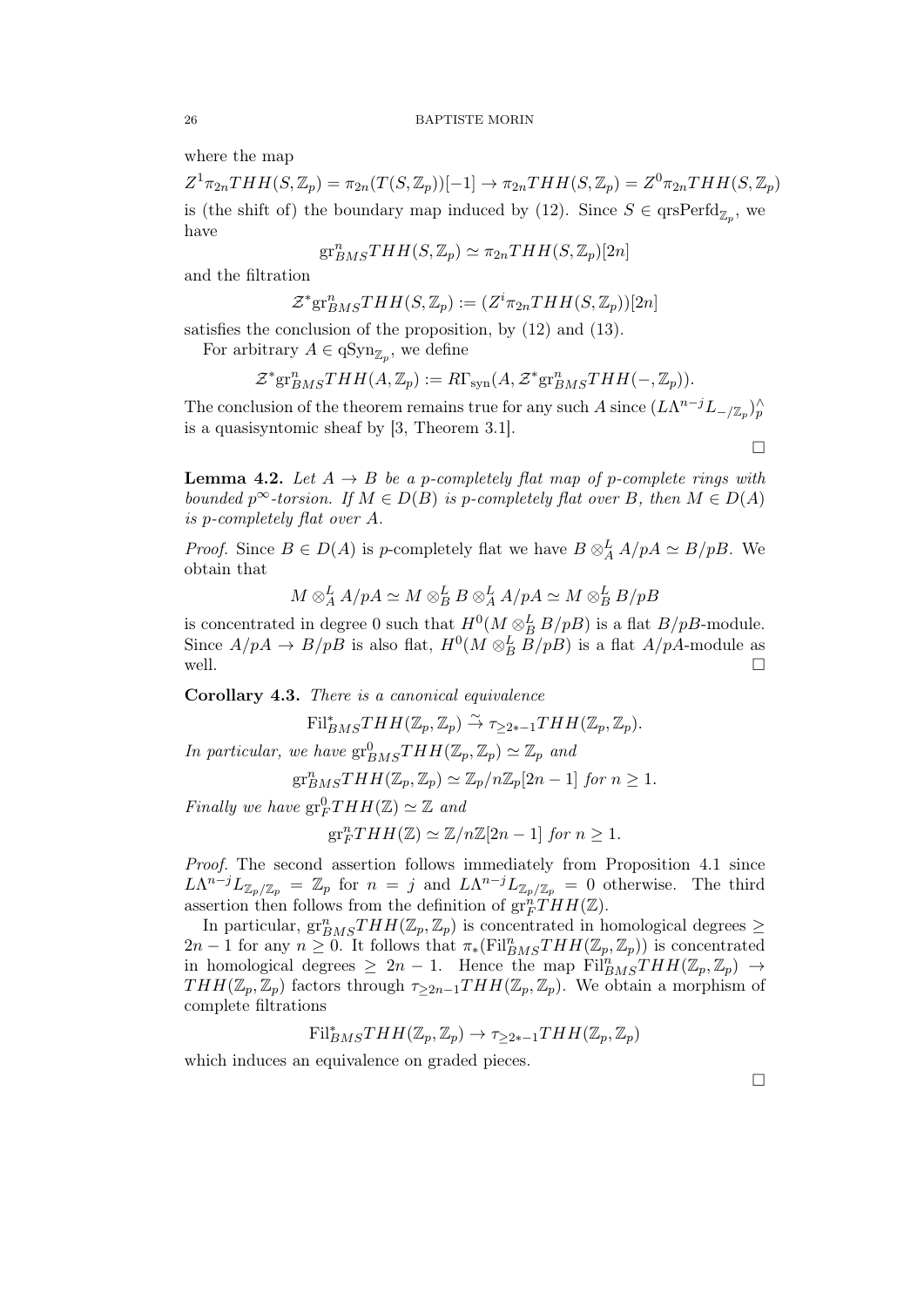### 4.2. The bifiltration for p-adic rings.

**Proposition 4.4.** Let  $R \in \text{QSyn}_{\mathbb{Z}_p}$ . Let  $A, S \in \text{qrsPerfd}_R$  and suppose that  $R \to S$  is a quasisyntomic cover. If R is perfectoid or  $R = \mathbb{Z}_p$ , we allow more generally  $A \in \text{QRSPerfd}_R$ .

(1) There is an  $\mathbb{N}^{op}\text{-}indered$  decreasing multiplicative complete exhaustive  $\mathbb{T}\text{-}$ equivariant filtration  $\mathcal{Z}_{S}^{*}$ Fil $_{BMS}^{*}THH(A\widehat{\otimes}_{R}S, \mathbb{Z}_{p})$  on Fil $_{BMS}^{*}THH(A\widehat{\otimes}_{R}S, \mathbb{Z}_{p})$ endowed with equivalences

$$
\mathrm{gr}^j_{\mathcal{Z}_S}\mathrm{Fil}^*_{BMS}THH(A\widehat{\otimes}_R S,\mathbb{Z}_p)\simeq \left(\mathrm{Fil}^{*-j}_{BMS}HH(A/R,\mathbb{Z}_p)\right)\widehat{\otimes}_R(\pi_{2j}THH(S,\mathbb{Z}_p))[2j]
$$

for any  $j \in \mathbb{Z}$ .

(2) For  $? = P, C^-$ , there is an N<sup>op</sup>-indexed decreasing multiplicative complete exhaustive filtration  $\mathcal{Z}_{S}^{*}$ Fil $_{BMS}^{*}T$ ?( $A\widehat{\otimes}_{R}S, \mathbb{Z}_{p}$ ) on Fil $_{BMS}^{*}T$ ?( $A\widehat{\otimes}_{R}S, \mathbb{Z}_{p}$ ) endowed with canonical maps

$$
\left(\mathrm{Fil}_{BMS}^{*-j}H^?(A/R,\mathbb{Z}_p)\right)\widehat{\otimes}_R(\pi_{2j}THH(S,\mathbb{Z}_p))[2j]\to\mathrm{gr}_{\mathcal{Z}_S}^j\mathrm{Fil}_{BMS}^*T^?(A\widehat{\otimes}_RS,\mathbb{Z}_p)
$$

inducing equivalences

$$
\mathrm{gr}^j_{\mathcal{Z}_S}\mathrm{gr}^n_{BMS}TP(A\widehat{\otimes}_R S,\mathbb{Z}_p)\simeq R\mathrm{lim}_k\left((L\Omega_{A/R}^{
$$

$$
\mathrm{gr}^j_{\mathcal{Z}_S} \mathrm{gr}^n_{BMS} TC^{-}(A \widehat{\otimes}_R S, \mathbb{Z}_p) \simeq R\mathrm{lim}_k \left( (L\Omega_{A/R}^{k > * \ge n-j})^\wedge_p [2(n-j)] \widehat{\otimes}_R (\pi_{2j}THH(S, \mathbb{Z}_p))[2j] \right)
$$

for any  $j \in \mathbb{Z}$ . Here, for  $k \geq n-j$ , we denote by  $L\Omega_{A/R}^{k \geq \ast \geq n-j}$  the cofiber of the map  $L\widehat{\Omega}_{A/R}^{\geq k} \to L\widehat{\Omega}_{A/R}^{\geq n-j}$ .

*Proof.* (1) We have  $A, S \in \text{QRSPerfd}_R$  and  $R \to S$  is a quasisyntomic cover by assumption. It follows<sup>1</sup> that  $A\widehat{\otimes}_R S \in \text{QRSPerfd}_R$ . We define an N<sup>op</sup>-indexed decreasing exhaustive filtration on  $THH(A\widehat{\otimes}_R S, \mathbb{Z}_p)$  as follows:

$$
\mathcal{Z}_S^*THH(A\widehat{\otimes}_RS,\mathbb{Z}_p):=THH(A\widehat{\otimes}_RS,\mathbb{Z}_p)\widehat{\otimes}_{THH(S,\mathbb{Z}_p)}\tau_{\geq 2*}THH(S,\mathbb{Z}_p).
$$

The filtration  $\tau_{>2*}THH(S,\mathbb{Z}_p) \in DF(THH(S,\mathbb{Z}_p))$  is T-equivariant and multiplicative, hence so is the filtration  $\mathcal{Z}_S^*THH(A\widehat{\otimes}_R S, \mathbb{Z}_p)$ . The functor

$$
THH(A\widehat{\otimes}_R S, \mathbb{Z}_p)\otimes_{THH(S, \mathbb{Z}_p)} (-): D(THH(S, \mathbb{Z}_p)) \longrightarrow \text{Sp}
$$

is right t-exact [20, Definition 1.3.3.1] by [20, Corollary 7.2.1.23], and so is the  $p$ completion functor by [21, Proposition 7.3.4.4]. It follows that the connectivity of  $\mathcal{Z}_S^nTHH(A\widehat{\otimes}_R S,\mathbb{Z}_p)$  tends to  $\infty$  as  $n \to \infty$ , so that  $\mathcal{Z}_S^*THH(A\widehat{\otimes}_R S,\mathbb{Z}_p)$  is also complete.

<sup>&</sup>lt;sup>1</sup>It follows from [3, Lemmas 4.15, 4.16] that  $D = A\widehat{\otimes}_R S \in \text{QSyn}_R$ . Moreover D receives a map from a perfectoid ring, as S does. By [20, Corollary 7.2.1.23] we have  $D/p = \pi_0(A \otimes_R^L)$  $S \otimes_{\mathbb{Z}_p}^L \mathbb{Z}_p/p \simeq A/p \otimes_{R/p} S/p$ , which is semi-perfect.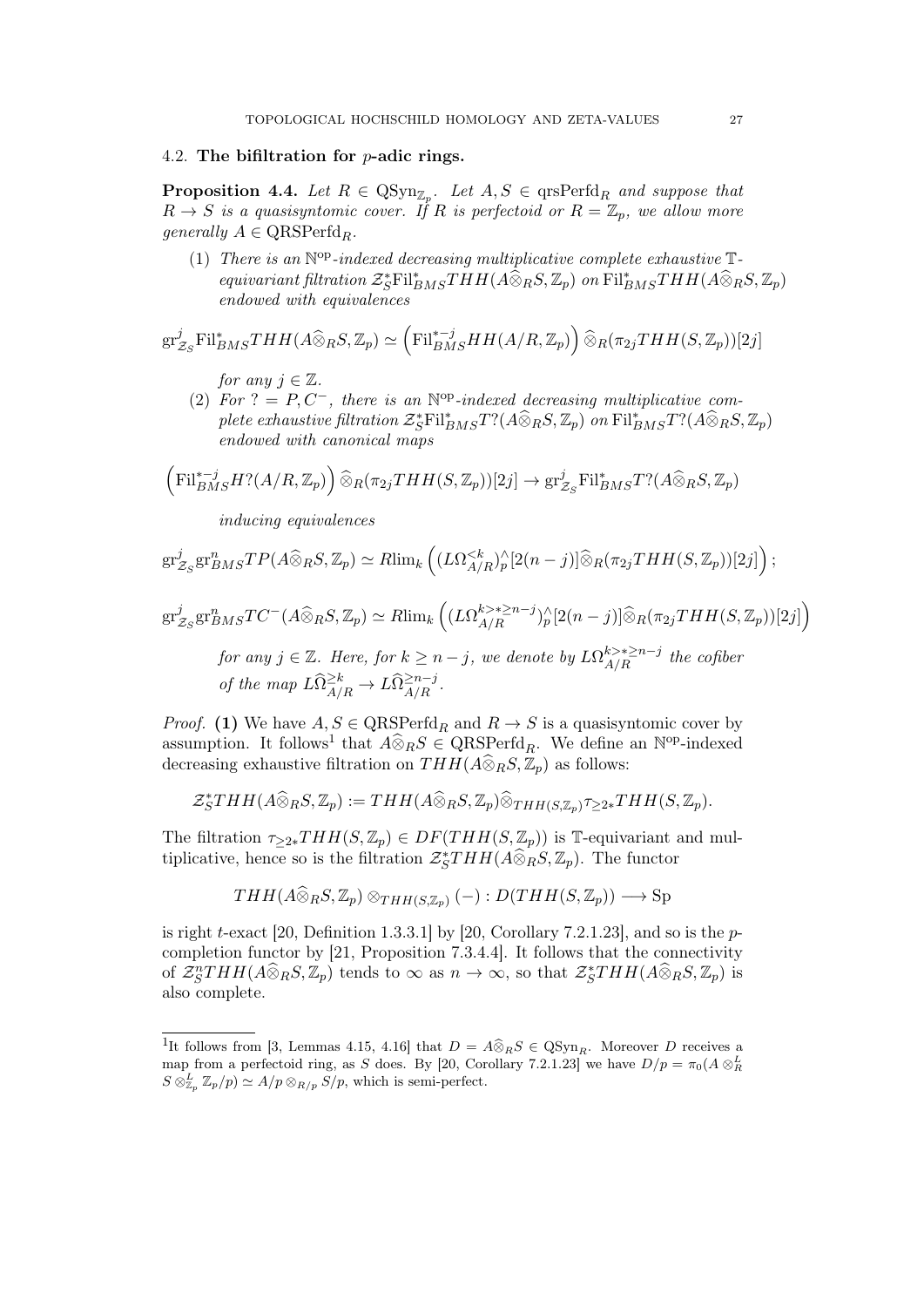#### 28 BAPTISTE MORIN

By [3, Theorem 7.1(1)],  $\pi_* T H H(S, \mathbb{Z}_p)$  is concentrated in even degrees. Hence for any  $j \geq 0$ , we have

- $\mathrm{gr}^j_\beta$ (14)  $\operatorname{gr}^j_{Z_S}THH(A\widehat{\otimes}_R S, \mathbb{Z}_p)$
- (15)  $\qquad \simeq \quad THH(A\widehat{\otimes}_R S, \mathbb{Z}_p)\widehat{\otimes}_{THH(S, \mathbb{Z}_p)} \pi_{2j}THH(S, \mathbb{Z}_p)[2j]$
- (16)  $\qquad \simeq \quad THH(A\widehat{\otimes}_RS, \mathbb{Z}_p)\widehat{\otimes}_{THH(S, \mathbb{Z}_p)}S\widehat{\otimes}_S \pi_{2j}THH(S, \mathbb{Z}_p)[2j]$
- (17)  $\qquad \simeq \quad (THH(A\otimes_R^LS)\otimes_{THH(S)} S)^\wedge_p\widehat{\otimes}_S \pi_{2j}THH(S,\mathbb{Z}_p)[2j]$
- (18)  $\approx THH(A \otimes_R^L S/S, \mathbb{Z}_p) \widehat{\otimes}_S \pi_{2j}THH(S, \mathbb{Z}_p)[2j]$
- (19)  $\approx HH(A/R, \mathbb{Z}_p)\widehat{\otimes}_R S\widehat{\otimes}_S \pi_{2j}THH(S, \mathbb{Z}_p)[2j]$
- (20)  $\cong HH(A/R, \mathbb{Z}_p)\widehat{\otimes}_R \pi_{2j}THH(S, \mathbb{Z}_p)[2j].$

Here  $(17)$  follows from Remark 3.4 and from the fact that the *p*-adic completion functor is monoidal; (18) and (19) follow from the universal properties of  $THH$ and  $HH$ , see (5) and (6).

By [3, Lemma 5.14, Theorem 7.1],  $HH(A/R, \mathbb{Z}_p)$  is concentrated in even degrees,  $\pi_{2k}HH(A/R, \mathbb{Z}_p)$  is a p-completely flat A-module for all k, and  $\pi_{2l}THH(S, \mathbb{Z}_p)$ is a p-completely flat S-module for all  $l$ . It then follows from  $(20)$ , completeness of the filtration  $(\tau_{\geq 2*}HH(A/R, \mathbb{Z}_p))\widehat{\otimes}_{R}\pi_{2j}THH(S, \mathbb{Z}_p)[2j]$  and Lemma 4.5 that  $\pi_*\mathrm{gr}^j_2$  $\mathcal{Z}_S^J$ THH(A⊗RS) is concentrated in even degrees. By induction and completeness of the filtration  $\mathcal{Z}_S^*, \pi_*\mathcal{Z}_S^j$  $S^J_STHH(A\widehat{\otimes}_R S)$  is concentrated in even degrees as well, for any  $j \geq 0$ .

We now define a bicomplete multiplicative bifiltration on  $THH(A\widehat{\otimes}_R S, \mathbb{Z}_p)$ as follows:

$$
\mathcal{Z}_S^j \text{Fil}_{BMS}^i THH(A\widehat{\otimes}_R S, \mathbb{Z}_p) := \tau_{\geq 2i}(\mathcal{Z}_S^j THH(A\widehat{\otimes}_R S)).
$$

Since  $\widehat{A \otimes_R S} \in \text{QRSPerfd}_R$ , we have

$$
\mathrm{Fil}_{BMS}^*THH(A\widehat{\otimes}_R S) \simeq \tau_{\geq 2*}THH(A\widehat{\otimes}_R S) \simeq \mathcal{Z}_S^0 \mathrm{Fil}_{BMS}^*THH(A\widehat{\otimes}_R S, \mathbb{Z}_p)
$$

so that  $\mathcal{Z}_{S}^{*}$ Fil<sup>\*</sup><sub>BMS</sub>THH( $A\widehat{\otimes}_{R}S, \mathbb{Z}_{p}$ ) is an N<sup>op</sup>-indexed decreasing multiplicative complete exhaustive filtration on Fil<sup>\*</sup><sub>BMS</sub>THH( $A\widehat{\otimes}_R S, \mathbb{Z}_p$ ).

By definition  $gr^j_{\hat{z}}$  $\frac{\partial^j}{\partial z^j}$ Fil<sup>i</sup> $_{BMS}THH(A\widehat{\otimes}_RS, \mathbb{Z}_p)$  is the cofiber of the map

$$
\tau_{\geq 2i}(\mathcal{Z}_S^{j+1}THH(A\widehat{\otimes}_R S))\to \tau_{\geq 2i}(\mathcal{Z}_S^jTHH(A\widehat{\otimes}_R S)).
$$

The fact that  $\pi_* \mathcal{Z}_S^{j+1}$  $\mathcal{L}_S^{j+1}THH(A\widehat{\otimes}_R S)$  and  $\pi_*\mathcal{Z}_S^j$  $S^J_STHH(A\widehat{\otimes}_R S)$  are both concentrated in even degrees therefore gives

$$
gr_{Z_S}^j Fil_{BMS}^iTHH(A\widehat{\otimes}_R S, \mathbb{Z}_p)
$$
  
\n
$$
\simeq \tau_{\geq 2i} \left( gr_{Z_S}^jTHH(A\widehat{\otimes}_R S, \mathbb{Z}_p) \right)
$$
  
\n
$$
\simeq \tau_{\geq 2i} \left(HH(A/R, \mathbb{Z}_p)\widehat{\otimes}_R \pi_{2j}THH(S, \mathbb{Z}_p)[2j] \right)
$$
  
\n
$$
\simeq (\tau_{\geq 2(i-j)}HH(A/R, \mathbb{Z}_p))\widehat{\otimes}_R \pi_{2j}THH(S, \mathbb{Z}_p)[2j]
$$
  
\n
$$
\simeq \left( Fil_{BMS}^{i-j}HH(A/R, \mathbb{Z}_p) \right)\widehat{\otimes}_R \pi_{2j}THH(S, \mathbb{Z}_p)[2j]
$$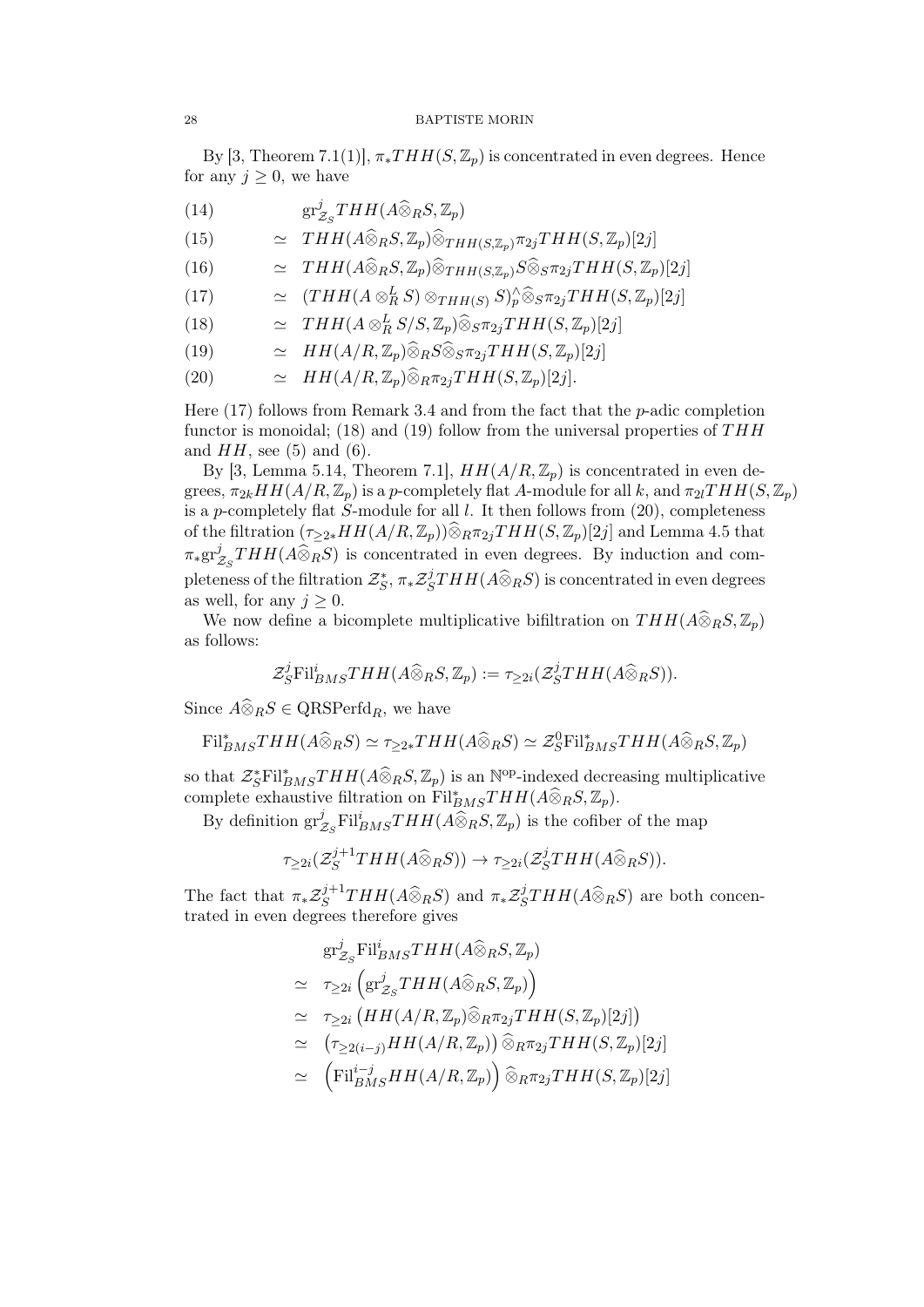where the last equivalence follows from the fact that  $A \in \text{QRSPerfd}_R$ . Using [3, Lemma  $5.14(2)$ , we obtain

$$
\mathrm{gr}^j_{\mathcal{Z}_S}\mathrm{gr}^i_{BMS}THH(A\widehat{\otimes}_R S,\mathbb{Z}_p)\simeq (L\Lambda^{i-j}L_{A/R})^\wedge_p\widehat{\otimes}_R\pi_{2j}THH(S,\mathbb{Z}_p)[i+j].
$$

(2) We give a detailed proof for  $TP$ ; the same proof works for  $TC^-$  as well. We define the following  $\mathbb{N}^{\text{op}}$ -indexed decreasing exhaustive filtration

$$
\mathcal{Z}_S^*TP(A\widehat{\otimes}_R S, \mathbb{Z}_p):=\big(\mathcal{Z}_S^*THH(A\widehat{\otimes}_R S, \mathbb{Z}_p)\big)^{t\mathbb{T}}
$$

on  $TP(A\widehat{\otimes}_R S, \mathbb{Z}_p)$ , which is also multiplicative since  $(-)^{t\mathbb{T}}$  is lax symmetric monoidal. We define similarly N<sup>op</sup>-indexed decreasing exhaustive filtrations  $\mathcal{Z}_S^*TC^{-}(A\widehat{\otimes}_R S,\mathbb{Z}_p)$  and  $\mathcal{Z}_S^*TC^{+}(A\widehat{\otimes}_R S,\mathbb{Z}_p)$  on  $TC^{-}(A\widehat{\otimes}_R S,\mathbb{Z}_p)$  and  $TC^{+}(A\widehat{\otimes}_R S,\mathbb{Z}_p)$ respectively. The filtration  $\mathcal{Z}_S^*THH(A\widehat{\otimes}_R S, \mathbb{Z}_p)$  is complete, hence so is  $\mathcal{Z}_S^*TC^-(A\widehat{\otimes}_R S, \mathbb{Z}_p)$ . Since  $(-)_{h\mathbb{T}}$  is right t-exact, the filtration  $\mathcal{Z}_S^*TC^+(A\widehat{\otimes}_R S,\mathbb{Z}_p)$  is complete as well. Hence  $\mathcal{Z}_{S}^{*}TP(\hat{A} \widehat{\otimes}_{R} S, \mathbb{Z}_{p})$  is complete. For any  $j \geq 0$ , we have

$$
gr_{\mathcal{Z}_S}^j TP(A\widehat{\otimes}_R S, \mathbb{Z}_p) \simeq \left( gr_{\mathcal{Z}_S}^j THH(A\widehat{\otimes}_R S, \mathbb{Z}_p) \right)^{t\mathbb{T}} \simeq \left( HH(A/R, \mathbb{Z}_p)\widehat{\otimes}_R \pi_{2j}THH(S, \mathbb{Z}_p)[2j] \right)^{t\mathbb{T}}
$$

since the equivalence (20) is T-equivariant, where T acts trivially on  $\pi_{2j}THH(S, \mathbb{Z}_p)$ . As in the first part of the proof, it follows that  $\pi_*\mathcal{Z}^j_{\mathcal{S}}$  ${}_{S}^{j}TP(A\widehat{\otimes}_{R}S, \mathbb{Z}_{p})$  is concentrated in even degrees for any  $j \geq 0$ .

We define a decreasing multiplicative bicomplete biexhaustive bifiltration on  $TP(A\widehat{\otimes}_R S, \mathbb{Z}_p)$  as follows:

$$
\mathcal{Z}_S^j \text{Fil}_{BMS}^i TP(A\widehat{\otimes}_R S, \mathbb{Z}_p) := \tau_{\geq 2i}(\mathcal{Z}_S^j TP(A\widehat{\otimes}_R S)).
$$

Note that, since  $\widehat{A \otimes_R S} \in \text{QRSPerfd}_R$ , we have

$$
\mathrm{Fil}_{BMS}^*TP(A\widehat{\otimes}_R S)\simeq \tau_{\geq 2*}TP(A\widehat{\otimes}_R S)\simeq \mathcal{Z}_S^0\mathrm{Fil}_{BMS}^*TP(A\widehat{\otimes}_R S,\mathbb{Z}_p).
$$

Since  $\pi_*\mathcal{Z}_S^j$  $\frac{j}{S}TP(A\widehat{\otimes}_R S, \mathbb{Z}_p)$  is concentrated in even degrees for any  $j \geq 0$ , we have an equivalence

$$
\begin{array}{rcl}\n\operatorname{gr}_{Z_{S}}^{j} \mathrm{Fil}_{BMS}^{*}TP(A\widehat{\otimes}_{R}S, \mathbb{Z}_{p}) & \simeq & \tau_{\geq 2*}\left(\operatorname{gr}_{Z_{S}}^{j}TP(A\widehat{\otimes}_{R}S, \mathbb{Z}_{p})\right) \\
& \simeq & \tau_{\geq 2*}\left(HH(A/R, \mathbb{Z}_{p})\widehat{\otimes}_{R}\pi_{2j}THH(S, \mathbb{Z}_{p})[2j]\right)^{t}\n\end{array}
$$

Consider the canonical map

(21)

$$
HP(A/R, \mathbb{Z}_p) \widehat{\otimes}_{R} \pi_{2j}THH(S, \mathbb{Z}_p)[2j] \rightarrow \left(HH(A/R, \mathbb{Z}_p) \widehat{\otimes}_{R} \pi_{2j}THH(S, \mathbb{Z}_p)[2j]\right)^{t\mathbb{T}}
$$

induced by the fact that  $(-)^{t\mathbb{T}}$  is lax symmetric monoidal and by the canonical map

$$
\pi_{2j}THH(S,\mathbb{Z}_p) \to (\pi_{2j}THH(S,\mathbb{Z}_p))^{h\mathbb{T}} \to (\pi_{2j}THH(S,\mathbb{Z}_p))^{t\mathbb{T}},
$$

which is well defined since  $\mathbb T$  acts trivially on  $\pi_{2j}THH(S,\mathbb Z_p)$ . The complex

$$
(\tau_{\geq 2(i-j)}HP(A/R, \mathbb{Z}_p))\widehat{\otimes}_{R}\pi_{2j}THH(S, \mathbb{Z}_p)[2j]
$$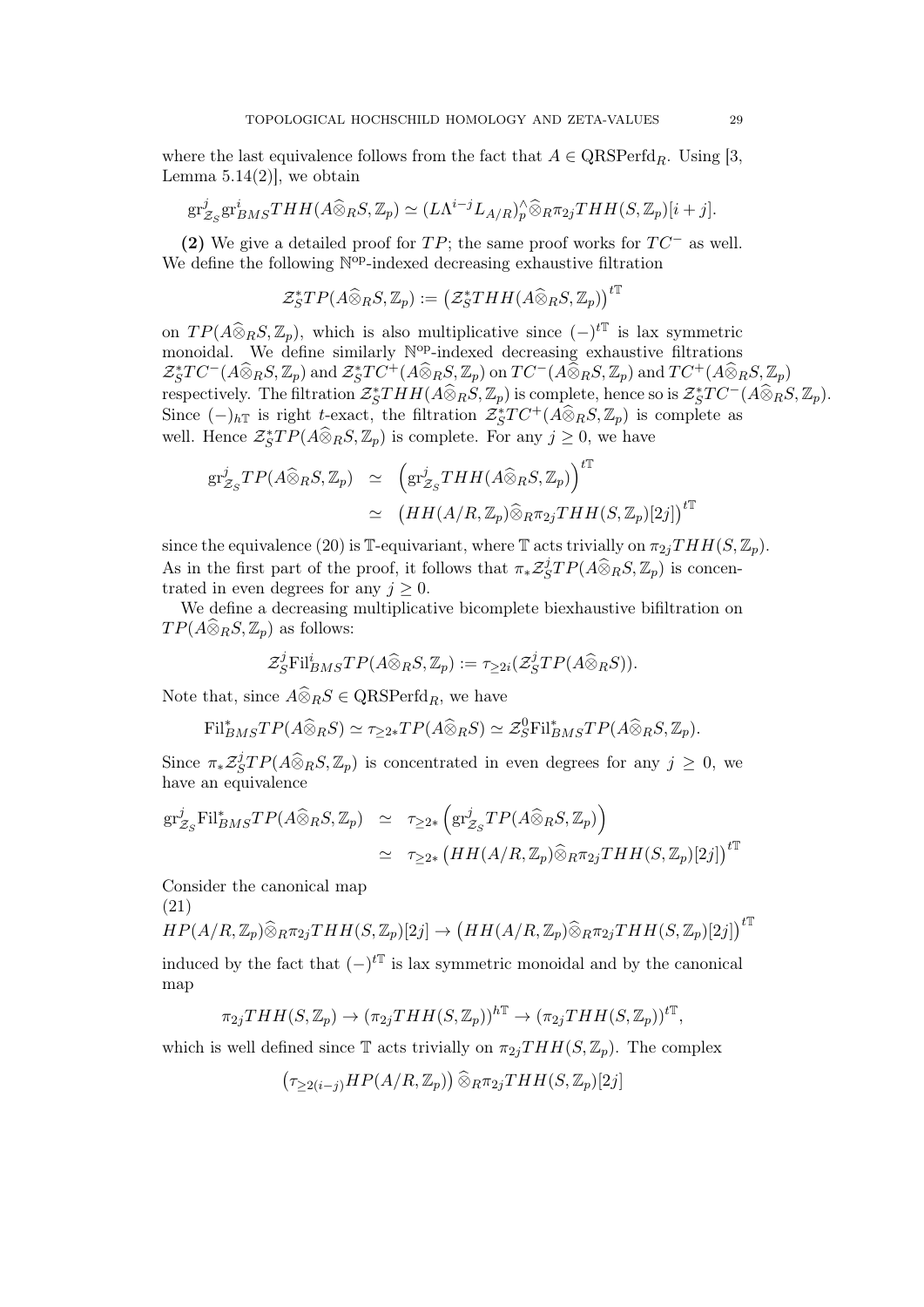#### 30 BAPTISTE MORIN

is concentrated in homological degrees  $\geq 2i$  by [20, Corollary 7.1.2.23] and [21, Proposition 7.3.4.4]. Hence (21) induces a morphism of filtrations

(22) 
$$
\left(\mathrm{Fil}_{BMS}^{*-j}HP(A/R,\mathbb{Z}_p)\right)\widehat{\otimes}_R \pi_{2j}THH(S,\mathbb{Z}_p)[2j]
$$

(23) 
$$
\simeq (\tau_{\geq 2(*)}HP(A/R, \mathbb{Z}_p)) \widehat{\otimes}_R \pi_{2j}THH(S, \mathbb{Z}_p)[2j]
$$

(24) 
$$
\rightarrow \quad \tau_{\geq 2*} \left( HH(A/R, \mathbb{Z}_p) \widehat{\otimes}_{R} \pi_{2j} THH(S, \mathbb{Z}_p)[2j] \right)^{t}.
$$

(25) 
$$
\simeq \operatorname{gr}_{Z_S}^j \mathrm{Fil}_{BMS}^* T P(A\widehat{\otimes}_R S, \mathbb{Z}_p).
$$

Here (23) holds since  $A \in \text{QRSPerfd}_R$ . Note also that  $HH(A/R, \mathbb{Z}_p) \widehat{\otimes}_R \pi_{2i}THH(S, \mathbb{Z}_p)$ is concentrated in even degrees by Lemma 4.5.

We have

$$
gr_{Z_S}^j gr_{BMS}^i TP(A\widehat{\otimes}_R S, \mathbb{Z}_p) \simeq \pi_{2i} \left( HH(A/R, \mathbb{Z}_p) \widehat{\otimes}_R \pi_{2j}THH(S, \mathbb{Z}_p)[2j] \right)^{t\mathbb{T}} [2i]
$$
  

$$
\simeq (\pi_{2(i-j)} \left( HH(A/R, \mathbb{Z}_p) \widehat{\otimes}_R \pi_{2j}THH(S, \mathbb{Z}_p) \right)^{t\mathbb{T}})[2i].
$$

The Tate spectral sequence computing

$$
\mathrm{gr}^j_{\mathcal{Z}_S}TP(A\widehat{\otimes}_R S, \mathbb{Z}_p)\simeq \big(HH(A/R, \mathbb{Z}_p)\widehat{\otimes}_R \pi_{2j}THH(S, \mathbb{Z}_p)[2j]\big)^{t\mathbb{T}}
$$

degenerates (as  $E_2^{a,b} = 0$  if a or b is odd by Lemma 4.5), and gives a decreasing complete exhaustive abutment filtration on

$$
\pi_{2i}\left(\mathrm{gr}^j_{\mathcal{Z}_S}TP(A\widehat{\otimes}_R S,\mathbb{Z}_p)\right)\simeq \pi_{2(i-j)}\left(HH(A/R,\mathbb{Z}_p)\widehat{\otimes}_R\pi_{2j}THH(S,\mathbb{Z}_p)\right)^{t\mathbb{T}}
$$

with (after re-indexing) k-graded piece

$$
\pi_{2k} \left( HH(A/R, \mathbb{Z}_p) \widehat{\otimes}_{R} \pi_{2j}THH(S, \mathbb{Z}_p) \right) \simeq \pi_{2k}HH(A/R, \mathbb{Z}_p) \widehat{\otimes}_{R} \pi_{2j}THH(S, \mathbb{Z}_p) \simeq (L\Lambda^k L_{A/R})_p^{\wedge} [-k] \widehat{\otimes}_{R} \pi_{2j}THH(S, \mathbb{Z}_p).
$$

Similarly, the Tate spectral sequence computing  $HP(A, \mathbb{Z}_n)$  degenerates and gives a decreasing complete exhaustive abutment filtration on  $\pi_{2(i-j)}HP(A/R, \mathbb{Z}_p)$ . Applying  $(-)\widehat{\otimes}_R \pi_{2j}THH(S, \mathbb{Z}_p)$ , we obtain a decreasing exhaustive abutment filtration on  $\pi_{2(i-j)}HP(A/R, \mathbb{Z}_p) \widehat{\otimes}_R \pi_{2j}THH(S, \mathbb{Z}_p)$  with k-graded piece

$$
\pi_{2k}HH(A/R, \mathbb{Z}_p)\widehat{\otimes}_{R}\pi_{2j}THH(S, \mathbb{Z}_p)\simeq (L\Lambda^k L_{A/R})_p^{\wedge}[-k]\widehat{\otimes}_{R}\pi_{2j}THH(S, \mathbb{Z}_p).
$$

The morphism induced by  $(24)$  on *i*-graded pieces

(26) 
$$
(L\widehat{\Omega}_{A/R})_p^{\wedge} \widehat{\otimes}_R \pi_{2j}THH(S, \mathbb{Z}_p)
$$

(27) 
$$
\simeq (\pi_{2(i-j)}HP(A/R, \mathbb{Z}_p)) \widehat{\otimes}_R \pi_{2j}THH(S, \mathbb{Z}_p)
$$

(28) 
$$
\longrightarrow \pi_{2(i-j)} (HH(A/R, \mathbb{Z}_p) \widehat{\otimes}_{R} \pi_{2j} THH(S, \mathbb{Z}_p))^{t\mathbb{T}}
$$

is compatible with the abutment filtrations mentioned above, and induces equivalences on graded pieces. However, the abutment filtration on (27), which corresponds to the filtration  $(L\widehat{\Omega}^{\geq *}_{A/R})_p^{\wedge} \widehat{\otimes}_R \pi_{2j}THH(S,\mathbb{Z}_p)$  on (26), might not be complete. By contrast, the abutment filtration obtained on the target of (28) is complete. In other words, the map (28) is the completion map of the source with respect to the filtration induced by the Tate spectral sequence. See Remark 4.6 for more details.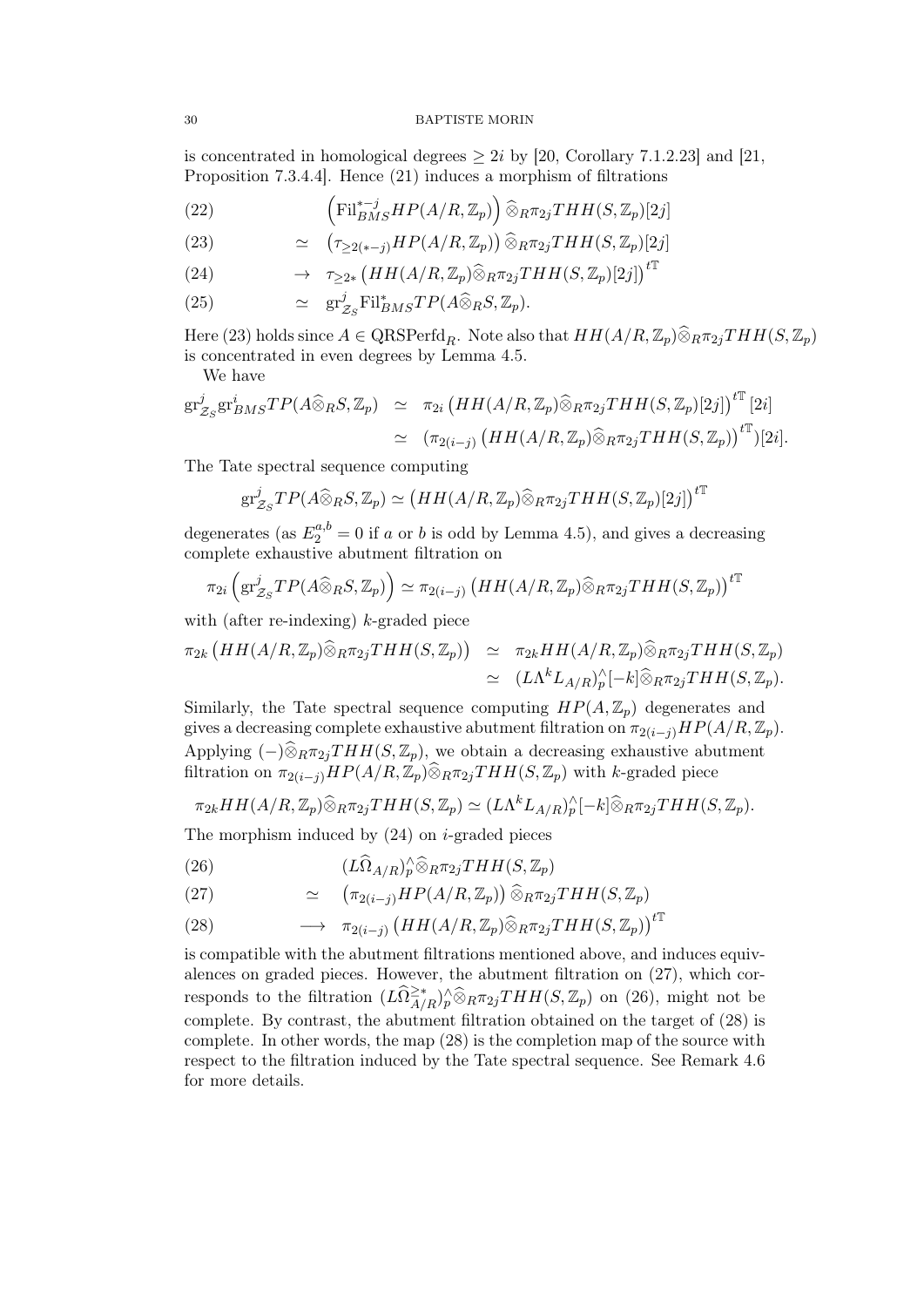Hence the map of filtrations  $(24)$  induces on *i*-graded pieces the canonical map from

$$
(L\widehat{\Omega}_{A/R})_p^{\wedge}[2(i-j)]\widehat{\otimes}_R\pi_{2j}THH(S,\mathbb{Z}_p)[2j]
$$

to

 $R\lim_{k} \left( (L\Omega_{A/R}^{< k})_{p}^{\wedge}[2(i-j)] \widehat{\otimes}_{R} \pi_{2j}THH(S,\mathbb{Z}_{p})[2j] \right) \simeq \text{gr}^{j}_{2}$  $\frac{j}{\mathcal{Z}_S}$ gr<sup>i</sup>BMS<sup>T</sup>P(A $\widehat{\otimes}_R$ S, Z<sub>p</sub>) where the limit is taken with respect to  $k \geq 0$ .

 $\Box$ 

**Lemma 4.5.** Let R, A, S as in Proposition 4.4. Let  $M \in D(A)$  and  $N \in D(S)$ be p-completely flat over A and S respectively. Then  $M\widehat{\otimes}_R N\in D(A)$  is pcompletely flat over A. In particular  $M\widehat{\otimes}_RN$  is discrete.

*Proof.* Note that  $N \in D(R)$  is p-completely flat over R since  $R \to S$  is pcompletely flat and  $N \in D(S)$  is p-completely flat over S, see Lemma 4.2. We need to show that  $M\widehat{\otimes}_R N\otimes_A^L A/pA$  is concentrated in degree 0 and given by a flat  $A/pA$ -module. We have

$$
M \widehat{\otimes}_{R} N \otimes_{A}^{L} A/pA = (M \otimes_{R}^{L} N)_{p}^{\wedge} \otimes_{A}^{L} A/pA
$$
  
\n
$$
\simeq N \otimes_{R}^{L} M \otimes_{A}^{L} A/pA
$$
  
\n
$$
\simeq N \otimes_{R}^{L} M/pM
$$
  
\n
$$
\simeq N \otimes_{R}^{L} R/pR \otimes_{(R/pR)}^{L} M/pM
$$
  
\n
$$
\simeq N/pN \otimes_{(R/pR)}^{L} M/pM
$$
  
\n
$$
\simeq N/pN \otimes_{(R/pR)}^{L} M/pM
$$

which is indeed concentrated in degree 0. Moreover  $N/pN \otimes_{(R/pR)} M/pM$  is a flat  $(A/pA)$ -module, as  $M/pM$  is a flat  $(A/pA)$ -module and  $N/pN$  is a flat  $(R/pR)$ -module.

**Remark 4.6.** Let R, A, S as in Proposition 4.4. We set  $N := \pi_{2i}THH(S, \mathbb{Z}_p)$ . Recall that N is derived p-complete and p-completely flat over R. Let  $P_{\bullet} \to A$  be a simplicial resolution of A by flat R-algebras. We consider the cyclic simplicial R-module

$$
\begin{array}{rcl}\n\Lambda^{\text{op}} & \longrightarrow & \operatorname{Fun}(\Delta^{\text{op}}, \operatorname{Mod}_R) \\
[n] & \longmapsto & P_{\bullet}^{\otimes_R n + 1}\n\end{array}
$$

which we see as a cyclic object in  $Ch_{\geq 0}(R)$ , using the unnormalized chain complex functor. Here  $\Lambda$  denotes the cyclic category and  $\text{Mod}_R$  denotes the category of usual (i.e. discrete) R-modules. Let  $(C_*(A/R), b)$  be the total complex of the corresponding double chain complex, so that  $(C_*(A/R), b) \simeq HH(A/R)$  which is concentrated in even homological degrees, and let  $BP(A/R)$  be the associated periodic bicomplex, see [16, Section 2]. Let  $\text{Tot}(BP(A/R))$  be the associated total complex with respect to the direct product. We have  $\text{Tot}(BP(A/R)) \simeq HP(A/R)$ by  $[16,$  Theorem 2.1]. Hence we have

$$
Tot(BP(A/R)^{\wedge}_{p}) \simeq Tot(BP(A/R))^{\wedge}_{p} \simeq HP(A/R, \mathbb{Z}_{p}).
$$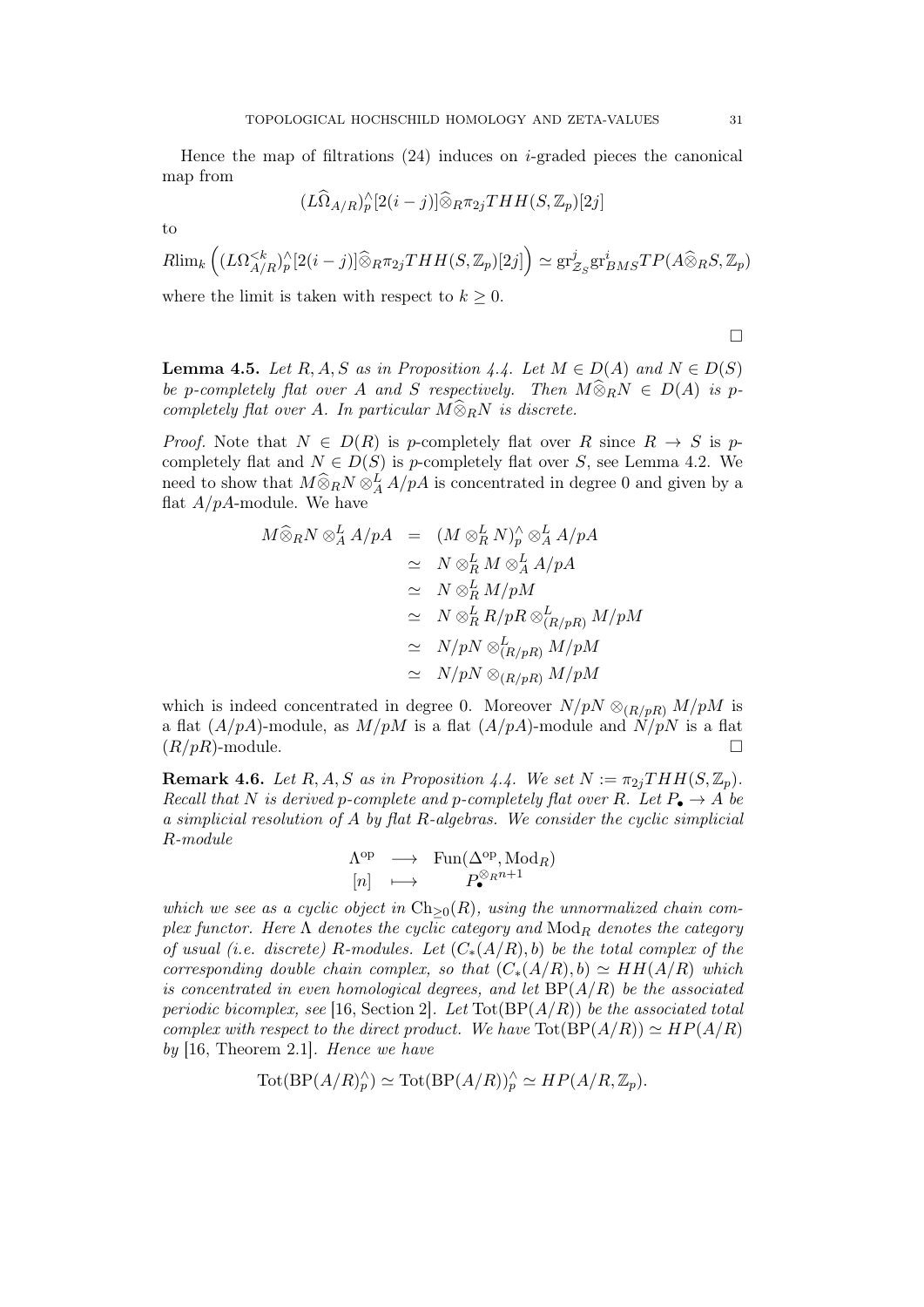Then Tot( $BP(A/R)_p^{\wedge}$ ) has a decreasing complete exhaustive filtration  $F^*$  with graded pieces

(29) 
$$
\text{gr}_F^n \text{Tot}(\text{BP}(A/R)_p^{\wedge}) \simeq HH(A/R, \mathbb{Z}_p)[-2n].
$$

Hence the complex  $\text{Tot}(BP(A/R)^{\wedge}_{p})\widehat{\otimes}_{R}N$  has a decreasing, possibly non-complete, exhaustive filtration with graded pieces

$$
(\mathrm{gr}^n_F \mathrm{Tot}(\mathrm{BP}(A/R)^\wedge_p)) \widehat{\otimes}_R N \simeq HH(A/R, \mathbb{Z}_p)[-2n] \widehat{\otimes}_R N.
$$

Similarly, we consider the cyclic simplicial R-module

$$
\begin{array}{ccc}\n\Lambda^{\mathrm{op}} & \longrightarrow & \mathrm{Fun}(\Delta^{\mathrm{op}}, \mathrm{Mod}_R) \\
[n] & \longmapsto & (P_{\bullet}^{\otimes_R n+1})^{\wedge}_{p} \widehat{\otimes}_{R} N\n\end{array}
$$

with associated total chain complex  $(C_*(A/R)_p^{\wedge}, b) \widehat{\otimes}_R N$ . Note that each  $(P_i^{\otimes_R n+1})_p^{\wedge} \widehat{\otimes}_R N$ is p-completely flat over  $R$ , hence concentrated in degree 0. We consider the corresponding periodic bicomplex  $BP(A/R)_p^{\wedge} \widehat{\otimes}_R N$  and its total complex

$$
\text{Tot}(\text{BP}(A/R)_p^{\wedge}\widehat{\otimes}_R N) \simeq (HH(A/R, \mathbb{Z}_p)\widehat{\otimes}_R N)^{t\mathbb{T}}
$$

with respect to the direct product. Then  $\text{Tot}(BP(A/R)^{\wedge}_{p} \widehat{\otimes}_{R}N)$  has a decreasing complete exhaustive filtration  $F^*$  with graded pieces

(30) 
$$
\text{gr}_F^n \text{Tot}(\text{BP}(A/R)_p^{\wedge} \widehat{\otimes}_R N) \simeq HH(A/R, \mathbb{Z}_p)[-2n] \widehat{\otimes}_R N.
$$

There is a canonical map of exhaustive filtrations with complete target

$$
(F^* \text{Tot}(BP(A/R_p^{\wedge})) \widehat{\otimes}_R N \longrightarrow F^* \text{Tot}\left(BP(A/R_p^{\wedge} \widehat{\otimes}_R N\right)
$$

which induces equivalences on graded pieces. Moreover, the complexes (29) and  $(30)$  are concentrated in even homological degrees for any n, hence the associated spectral sequence degenerates. Therefore, for any fixed  $i \in \mathbb{Z}$ , we obtain a map of decreasing exhaustive filtrations with complete target

$$
(\pi_{2i}F^*\mathrm{Tot}(BP(A/R)_p^{\wedge}))\widehat{\otimes}_R N \longrightarrow \pi_{2i}F^*\mathrm{Tot}\left(BP(A/R)_p^{\wedge}\widehat{\otimes}_R N\right)
$$

inducing equivalences on graded pieces, so that the filtration on the right hand side may be identified with the completion of the filtration on the left hand side.

**Condition 4.7.** Let  $R \in \text{QSyn}_{\mathbb{Z}_p}$  be a quasisyntomic ring. Consider the following condition: For any  $j \geq 0$ , the functor

$$
D(R)^{\text{Cpl}(p)} \longrightarrow D(R)^{\text{Cpl}(p)}K \longrightarrow K \widehat{\otimes}_R \operatorname{gr}^j_{BMS} THH(R, \mathbb{Z}_p)
$$

commutes with small limits.

**Example 4.8.** Any perfectoid R satisfies Condition 4.7 by [3, Theorem 6.1], and so does  $\mathbb{Z}_p$  by Corollary 4.3.

 ${\bf Remark~4.9.}$  Let  $R\in {\rm QSyn}_{\mathbb{Z}_p}$  be a quasisyntomic ring such that  $\mathrm{gr}^j_{BMS}THH(R,\mathbb{Z}_p)\in$  $D(R)$  is perfect [20, Definition 7.2.4.1] for any  $j \geq 0$ . It follows from [20, Proposition 7.2.4.4, Proposition 1.4.4.4] that R satisfies Condition 4.7.

**Proposition 4.10.** Let  $R \in \text{QSyn}_{\mathbb{Z}_p}$  satisfying Condition 4.7, and let  $A \in$ qrsPerfd<sub>R</sub>. If R is perfectoid or  $R = \mathbb{Z}_p$ , we allow more generally  $A \in \text{QRSPerfd}_{R}$ .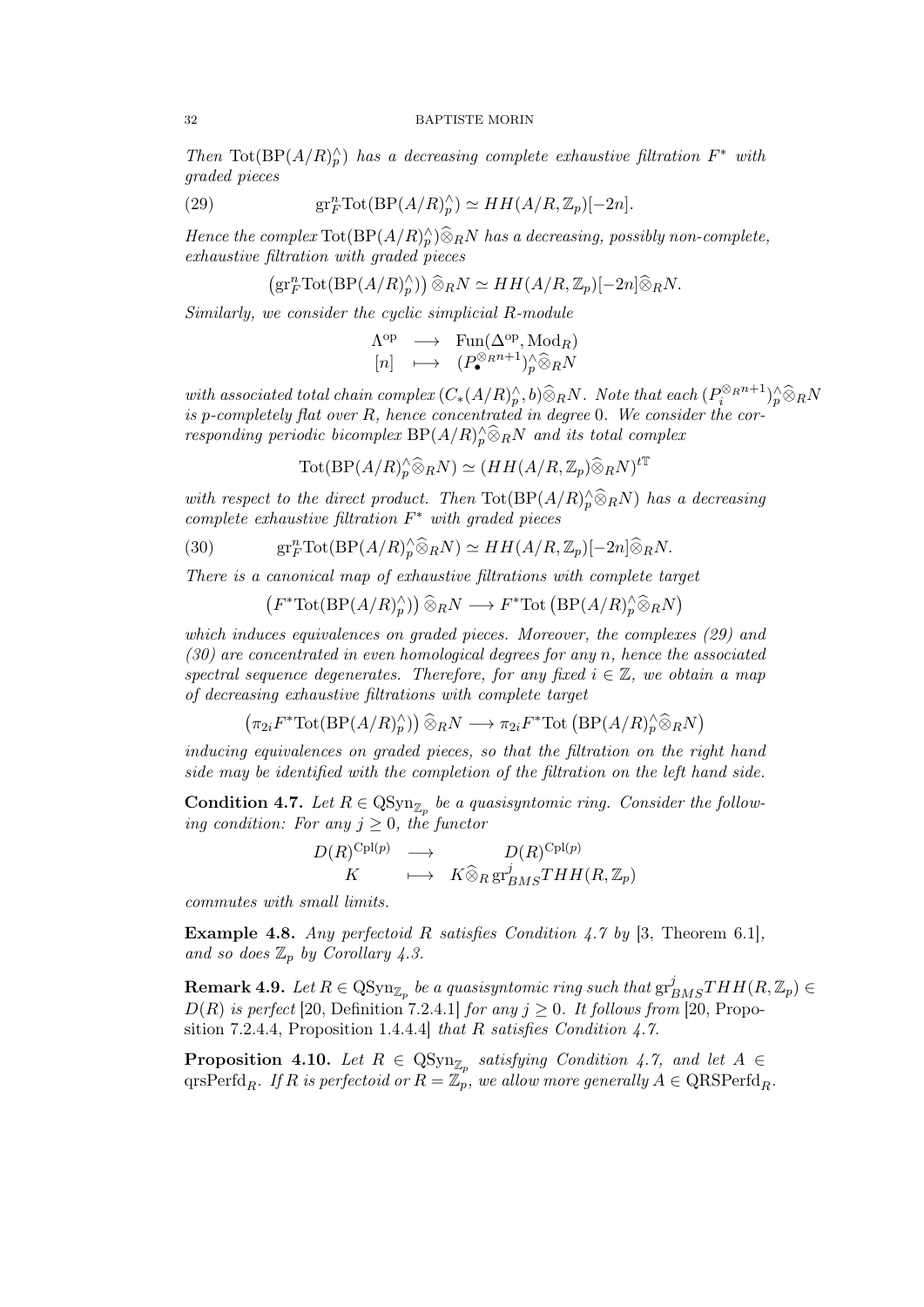(1) There is an  $\mathbb{N}^{op}\text{-}indexed$  decreasing multiplicative complete exhaustive  $\mathbb{T}$ -equivariant filtration  $\mathcal{Z}_R^* \text{Fil}_{BMS}^* THH(A,\mathbb{Z}_p)$  on  $\text{Fil}_{BMS}^*THH(A,\mathbb{Z}_p)$ endowed with equivalences

$$
\mathrm{gr}^j_{\mathcal{Z}_R}\mathrm{Fil}^s_{BMS}THH(A,\mathbb{Z}_p)\simeq \left(\mathrm{Fil}^{*-j}_{BMS}HH(A/R,\mathbb{Z}_p)\right)\widehat{\otimes}_R\mathrm{gr}^j_{BMS}THH(R,\mathbb{Z}_p).
$$

(2) For  $? = P, C^-$ , there is an  $\mathbb{N}^{\text{op}}$ -indexed decreasing multiplicative complete exhaustive filtration  $\mathcal{Z}_R^* \text{Fil}_{BMS}^* T? (A, \mathbb{Z}_p)$  on  $\text{Fil}_{BMS}^* T? (A, \mathbb{Z}_p)$  endowed with equivalences

$$
\mathrm{gr}^j_{\mathcal{Z}_R}\mathrm{Fil}^*_{BMS}T?(A,\mathbb{Z}_p)\simeq \left(\mathrm{Fil}^{*-j}_{BMS}H?(A/R,\mathbb{Z}_p)\right)\widehat{\otimes}_R\mathrm{gr}^j_{BMS}THH(R,\mathbb{Z}_p).
$$

*Proof.* (1) Let  $R \to S$  be a quasisyntomic cover with  $S \in \text{QRSPerfd}_R$  and let  $S^{\bullet}$  be its Cech nerve. Then  $S^i \in \text{QRSPerfd}_R$  and  $R \to S^i$  is a quasisyntomic cover for all  $i \geq 0$ . Moreover the cosimplicial ring  $A \widehat{\otimes}_R S^{\bullet}$  is isomorphic to the Cech nerve  $(A\widehat{\otimes}_R S)$ <sup>•</sup> of the quasisyntomic cover  $A \to A\widehat{\otimes}_R S$ . Hence we have

$$
THH(A, \mathbb{Z}_p) \simeq \lim_{\Delta} (THH(A \widehat{\otimes}_R S^{\bullet}, \mathbb{Z}_p))
$$

and

$$
\mathrm{Fil}_{BMS}^*THH(A,\mathbb{Z}_p)\simeq \mathrm{lim}_{\Delta}(\mathrm{Fil}_{BMS}^*THH(A\widehat{\otimes}_R S^\bullet,\mathbb{Z}_p)),
$$

where the limit is computed with respect to the cosimplicial direction. We consider the cosimplicial bifiltration  $\mathcal{Z}_{S}^*$  Fil<sup>\*</sup> $_{BMS}THH(A\hat{\otimes}_R S^{\bullet}, \mathbb{Z}_p)$ . We obtain a bicomplete biexhaustive bifiltration

$$
\mathcal{Z}_{S/R}^*\text{Fil}_{BMS}^*\text{THH}(A,\mathbb{Z}_p) := \lim_{\Delta} (\mathcal{Z}_{S}^*\text{Fil}_{BMS}^*\text{THH}(A\widehat{\otimes}_R S^\bullet,\mathbb{Z}_p))
$$

with graded pieces

(31) 
$$
\text{gr}_{\mathcal{Z}_{S/R}}^j \text{gr}_{BMS}^n THH(A,\mathbb{Z}_p)
$$

(32) 
$$
\simeq \lim_{\Delta} \left( \text{gr}_{\mathcal{Z}_{S^{\bullet}}}^{j} \text{gr}_{BMS}^{n} THH(A\widehat{\otimes}_{R}S^{\bullet}, \mathbb{Z}_{p}) \right)
$$

(33) 
$$
\simeq \lim_{\Delta} ((L\Lambda^{n-j}L_{A/R})_p^{\wedge} \widehat{\otimes}_R \pi_{2j}THH(S^{\bullet}, \mathbb{Z}_p)[2j]) [n-j]
$$

(34) 
$$
\widetilde{\leftarrow} \quad (L\Lambda^{n-j}L_{A/R})_p^{\wedge}\widehat{\otimes}_R(\lim_{\Delta}(\pi_{2j}THH(S^{\bullet},\mathbb{Z}_p)[2j]))\,[n-j]
$$

(35) 
$$
\simeq (L\Lambda^{n-j}L_{A/R})_p^{\wedge}\widehat{\otimes}_{R\text{gr}^j_{BMS}}THH(R,\mathbb{Z}_p)[n-j].
$$

In order to check that (34) is indeed an equivalence, we note that each term

$$
(L\Lambda^{n-j}L_{A/R})_p^{\wedge}[j-n]\widehat{\otimes}_R\pi_{2j}THH(S^i,\mathbb{Z}_p)
$$

is concentrated in degree 0 by Lemma 4.5. We obtain a map of complete filtrations

$$
\begin{array}{rcl}\n\operatorname{gr}_{\mathcal{Z}_{S/R}}^{j} \mathrm{Fil}_{BMS}^{*}THH(A,\mathbb{Z}_{p}) & \simeq & \lim_{\Delta} \left( \operatorname{gr}_{\mathcal{Z}_{S}^{\bullet}}^{j} \mathrm{Fil}_{BMS}^{*}THH(A \widehat{\otimes}_{R} S^{\bullet}, \mathbb{Z}_{p}) \right) \\
& \simeq & \lim_{\Delta} \left( \mathrm{Fil}_{BMS}^{*-j} HH(A/R, \mathbb{Z}_{p}) \widehat{\otimes}_{R} \pi_{2j}THH(S^{\bullet}, \mathbb{Z}_{p})[2j] \right) \\
& \simeq & \mathrm{Fil}_{BMS}^{*-j} HH(A/R, \mathbb{Z}_{p}) \widehat{\otimes}_{R} \left( \lim_{\Delta} (\pi_{2j}THH(S^{\bullet}, \mathbb{Z}_{p})[2j] \right)) \\
& \simeq & \mathrm{Fil}_{BMS}^{*-j} HH(A/R, \mathbb{Z}_{p}) \widehat{\otimes}_{R} \mathrm{gr}_{BMS}^{j} THH(R, \mathbb{Z}_{p}).\n\end{array}
$$

which is an equivalence as it induces equivalences on graded pieces. These two filtrations are indeed complete since a limit of complete filtrations is complete,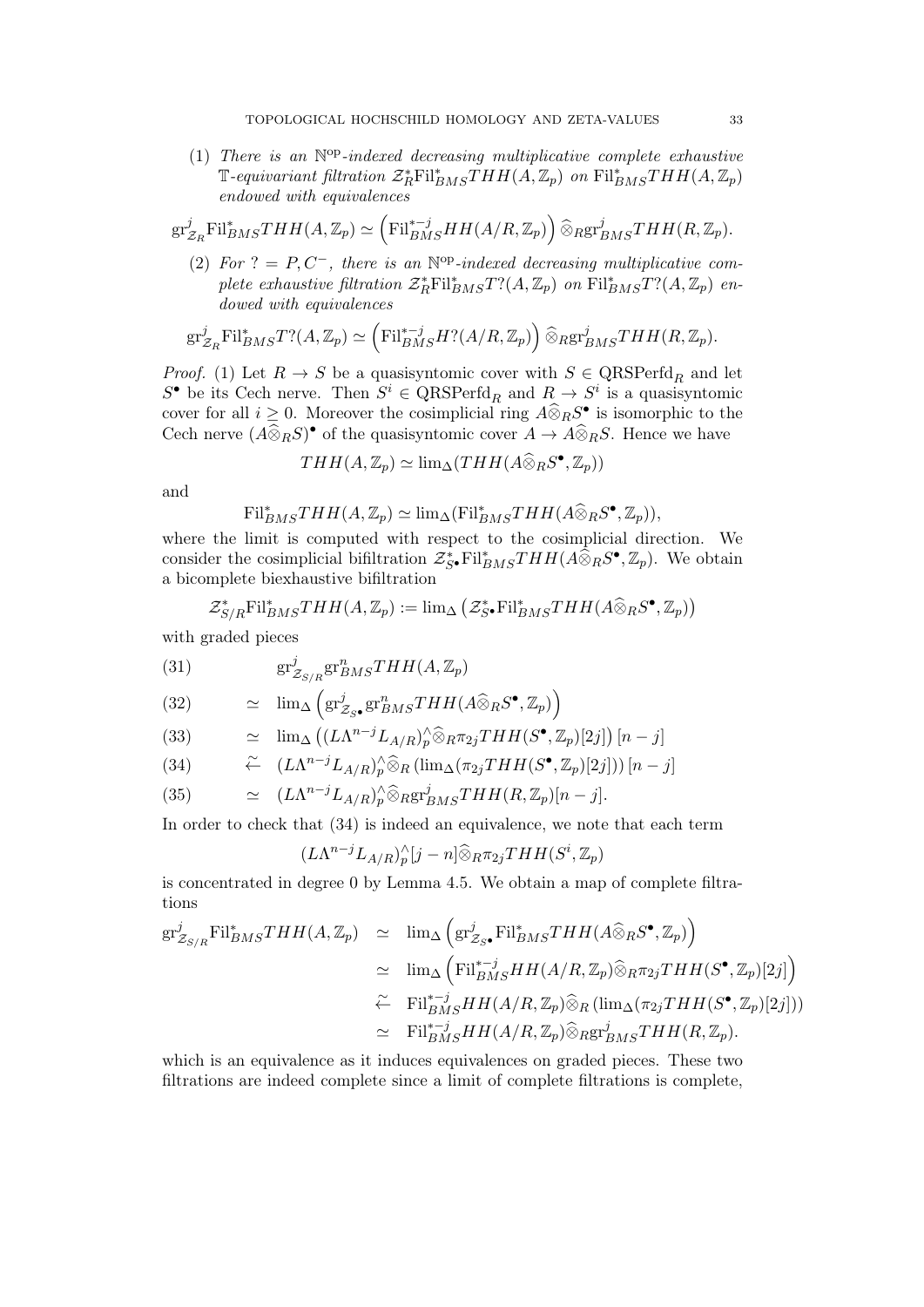and since  $\left(-\right)\widehat{\otimes}_{R} gr_{BMS}^{j}THH(R,\mathbb{Z}_{p})$  commutes with arbitrary small limits by Corollary 4.3 and Condition 4.7.

The bifiltration  $\mathcal{Z}_{S/R}^*$ Fil $_{BMS}^*THH(A,\mathbb{Z}_p)$  is functorial in S. More precisely, if  $S \to S'$  is a morphism of quasisyntomic covers of R such that  $S, S' \in$  $QRSPerfd_R$ , then we have a morphism of bicomplete bifiltrations

$$
\mathcal{Z}_{S/R}^* \text{Fil}_{BMS}^* THH(A,\mathbb{Z}_p) \to \mathcal{Z}_{S'/R}^* \text{Fil}_{BMS}^* THH(A,\mathbb{Z}_p)
$$

which is an equivalence, as it induces equivalences on graded pieces. We define

$$
\mathcal{Z}_R^* \mathrm{Fil}_{BMS}^* THH(A,\mathbb{Z}_p) := \mathrm{colim}_{S/R} \left( \mathcal{Z}_{S/R}^* \mathrm{Fil}_{BMS}^* THH(A,\mathbb{Z}_p) \right)
$$

where the colimit is taken over the category of quasisyntomic covers  $R \to S$ with  $S \in \text{QRSPerfd}_{R}$ .

(2) We give the argument for  $TP$ ; the proof for  $TC^-$  is the same. Let  $R \to S$ be a quasisyntomic cover with  $S \in \text{QRSPerfd}_R$ . We define the bifiltration

$$
\mathcal{Z}_{S/R}^*\text{Fil}_{BMS}^*\text{TP}(A,\mathbb{Z}_p) := \lim_{\Delta} (\mathcal{Z}_{S}^*\text{Fil}_{BMS}^*\text{TP}(A\widehat{\otimes}_R S^\bullet,\mathbb{Z}_p))
$$

with graded pieces

(36) 
$$
\text{gr}_{\mathcal{Z}_{S/R}}^{j}\text{gr}_{BMS}^{n}TP(A,\mathbb{Z}_{p})
$$

(37) 
$$
\simeq \lim_{\Delta} \lim_{k} \left( (L\Omega_{A/R}^{<})_{p}^{\wedge}[2(n-j)] \widehat{\otimes}_{R} \pi_{2j}THH(S^{\bullet}, \mathbb{Z}_{p})[2j] \right)
$$

(38) 
$$
\simeq \lim_k \lim_{\Delta} \left( (L\Omega_{A/R}^{<})_p^{\wedge} [2(n-j)] \widehat{\otimes}_R \pi_{2j} THH(S^{\bullet}, \mathbb{Z}_p)[2j] \right)
$$

(39) 
$$
\widetilde{\leftarrow} \quad \lim_{k} \left( (L\Omega_{A/R}^{
$$

(40) 
$$
\simeq \lim_{k} \left( (L\Omega_{A/R}^{<})_{p}^{\wedge}[2(n-j)] \widehat{\otimes}_{R} \operatorname{gr}_{BMS}^{j}THH(R,\mathbb{Z}_{p}) \right)
$$

(41) 
$$
\widetilde{\leftarrow} \quad (L\widehat{\Omega}_{A/R})_p^{\wedge} \widehat{\otimes}_{R\mathrm{gr}^j_{BMS}} THH(R,\mathbb{Z}_p)[2(n-j)].
$$

One checks that (39) is an equivalence using the Hodge filtration and the fact that (34) is an equivalence. Moreover, (41) is an equivalence since  $(-)\widehat{\otimes}_R \text{gr}_{BMS}^jTHH(R,\mathbb{Z}_p)$ commutes with arbitrary limits by Corollary 4.3 and Condition 4.7.

We obtain a morphism of complete filtrations

$$
gr_{\mathcal{Z}_{S/R}}^{j} Fil_{BMS}^{*}TP(A, \mathbb{Z}_{p})
$$
\n
$$
\simeq \lim_{\Delta} \left( gr_{\mathcal{Z}_{S}}^{j} Fil_{BMS}^{*}TP(A\widehat{\otimes}_{R}S^{\bullet}, \mathbb{Z}_{p}) \right)
$$
\n
$$
\leftarrow \lim_{\Delta} \left( Fil_{BMS}^{*-j}HP(A/R, \mathbb{Z}_{p})\widehat{\otimes}_{R}\pi_{2j}THH(S^{\bullet}, \mathbb{Z}_{p})[2j] \right)
$$
\n
$$
\leftarrow \left( Fil_{BMS}^{*-j}HP(A/R, \mathbb{Z}_{p}) \right)\widehat{\otimes}_{R}\lim_{\Delta} (\pi_{2j}THH(S^{\bullet}, \mathbb{Z}_{p})[2j])
$$
\n
$$
\simeq \left( Fil_{BMS}^{*-j}HP(A/R, \mathbb{Z}_{p}) \right)\widehat{\otimes}_{R} gr_{BMS}^{j}THH(R, \mathbb{Z}_{p}).
$$

which is an equivalence since it induces equivalences on graded pieces. We define

$$
\mathcal{Z}_R^* \mathrm{Fil}_{BMS}^* TP(A, \mathbb{Z}_p) := \mathrm{colim}_{S/R} \left( \mathcal{Z}_{S/R}^* \mathrm{Fil}_{BMS}^* TP(A, \mathbb{Z}_p) \right)
$$

where the colimit is taken over the category of quasisyntomic covers  $R \to S$ with  $S \in \text{QRSPerfd}_R$ .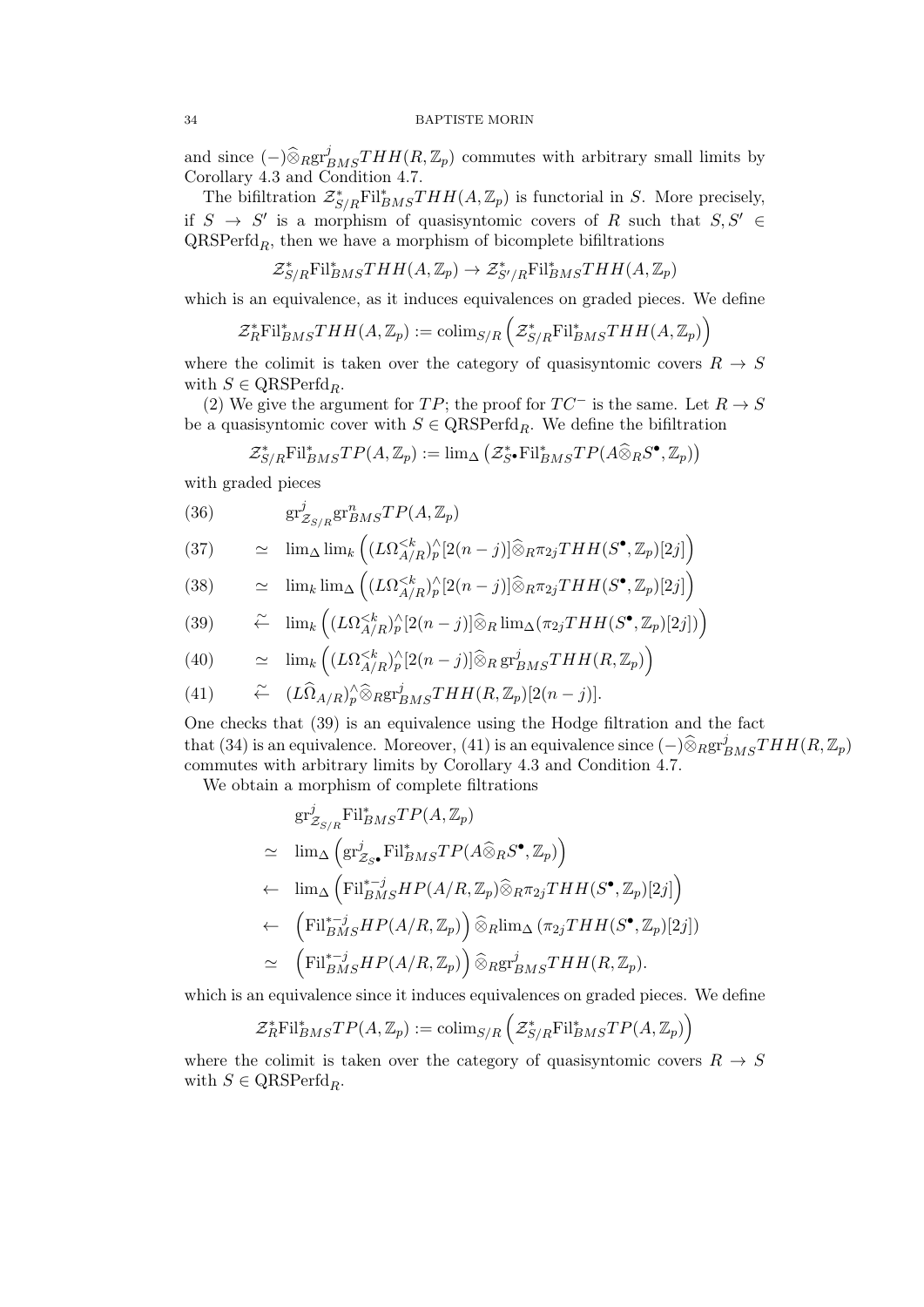$\Box$ 

 $\Box$ 

PROOF OF THEOREM 1.3. Assume that R is perfectoid or  $R = \mathbb{Z}_p$ , and  $A \in$  $\operatorname{QSyn}_{R}$ . The filtration  $\operatorname{Fil}^*_{BMS}THH(-,\mathbb{Z}_p)$  (resp.  $\operatorname{Fil}^*_{BMS}T?(-,\mathbb{Z}_p)$ ) is a  $\widehat{DF}(\mathbb{S}[\mathbb{T}])$ valued (resp.  $\widehat{DF}(\mathbb{S})$ -valued) sheaf on QRSPerfd<sup>op</sup>, For ? = HH, P, C<sup>-</sup>,  $\widehat{CF}(\mathbb{S})$ -valued) sheaf on QRSPerfd<sup>op</sup>, For ? = HH, P, C<sup>-</sup>  $\mathcal{Z}_R^* \text{Fil}_{BMS}^* T?(-,\mathbb{Z}_p)$  is an N<sup>op</sup>-indexed multiplicative complete exhaustive filtration on the sheaf  $\text{Fil}_{BMS}^*T?(-,\mathbb{Z}_p)$  on QRSPerfd $_R^{\text{op}},$  by Proposition 4.10. Hence the filtration

$$
\mathcal{Z}_R^* \mathrm{Fil}_{BMS}^* T? (A, \mathbb{Z}_p) := R\Gamma_{ \operatorname{syn} }(A, \mathcal{Z}_R^* \mathrm{Fil}_{BMS}^* T?(-, \mathbb{Z}_p))
$$

is also N<sup>op</sup>-indexed, multiplicative, complete and exhaustive (and T-equivariant for  $? = HH$ ). For  $? = P, C^-$ , we have

$$
gr_{Z_R}^j \text{Fil}_{BMS}^* T? (A, \mathbb{Z}_p)
$$
  
\n
$$
\simeq R\Gamma_{syn} \left( A, gr_{Z_R}^j \text{Fil}_{BMS}^* T? (-, \mathbb{Z}_p) \right)
$$
  
\n
$$
\simeq R\Gamma_{syn} \left( A, \text{Fil}_{BMS}^{*-j} H? (-/R, \mathbb{Z}_p) \widehat{\otimes}_{R} gr_{BMS}^j THH(R, \mathbb{Z}_p) \right)
$$
  
\n
$$
\simeq R\Gamma_{syn} \left( A, \text{Fil}_{BMS}^{*-j} H? (-/R, \mathbb{Z}_p) \right) \widehat{\otimes}_{R} gr_{BMS}^j THH(R, \mathbb{Z}_p)
$$
  
\n
$$
\simeq \left( \text{Fil}_{BMS}^{*-j} H? (A/R, \mathbb{Z}_p) \right) \widehat{\otimes}_{R} gr_{BMS}^j THH(R, \mathbb{Z}_p)
$$

using Proposition 4.10 and the fact that  $(-)\widehat{\otimes}_{R}\mathrm{gr}^{j}_{BMS}THH(R,\mathbb{Z}_{p})$  commutes with small limits by Example 4.8. The second equivalence of the theorem follows for R perfectoid or  $R = \mathbb{Z}_p$ ; the proof of the first equivalence is the same.

Let  $R \in \text{QSyn}_{\mathbb{Z}_p}$  such that  $(L\Lambda^j L_{R/\mathbb{Z}_p})^\wedge_p$  is a perfect complex of R-modules for all  $j \geq 0$ . By the previous paragraph,  $gr_{BMS}^nTHH(R, \mathbb{Z}_p)$  has a finite complete exhaustive filtration  $\mathcal{Z}_{\mathbb{Z}_p}^*$   $\mathrm{gr}^n_{BMS}THH(R,\mathbb{Z}_p)$  with j-graded piece given by (42), see Corollary 4.12. Moreover, we have  $\mathcal{Z}_{\mathbb{Z}_p}^0$   $gr_{BMS}^0THH(R,\mathbb{Z}_p) \simeq R$ , so that  $\mathcal{Z}_{\mathbb{Z}_p}^*$ gr ${}_{BMS}^nTHH(R,\mathbb{Z}_p) \in \widehat{DF}(R)$  by multiplicativity of the bifiltration  $\mathcal{Z}_{\mathbb{Z}_p}^*$ Fil<sup>\*</sup><sub>BMS</sub>THH(R,  $\mathbb{Z}_p$ ). Hence  $gr^2_{BMS}THH(R, \mathbb{Z}_p)$  is a perfect complex in  $D(R)$ , for any  $n \geq 0$ . Thus by Remark 4.9, Proposition 4.10 applies. Working in the small site  $\widehat{\text{qrsPerfd}}_R^{\text{op}}$ , we obtain the result for any  $A \in \widehat{\text{qSyn}}_R$  as in the previous paragraph.

**Remark 4.11.** Going through the construction of  $\mathcal{Z}_R^*$ , one checks that the map

$$
\mathcal{Z}_{R}^{0} \mathrm{Fil}_{BMS}^{*} THH(A,\mathbb{Z}_{p}) \to \mathrm{gr}_{\mathcal{Z}_{R}}^{0} \mathrm{Fil}_{BMS}^{*} THH(A,\mathbb{Z}_{p})
$$

is equivalent to the canonical map (see Proposition 3.11)

 $\text{Fil}_{BMS}^*THH(A,\mathbb{Z}_p) \to \text{Fil}_{BMS}^*HH(A/R,\mathbb{Z}_p)$ 

and similarly for  $TP(A, \mathbb{Z}_n)$  and  $TC^{-}(A, \mathbb{Z}_n)$ .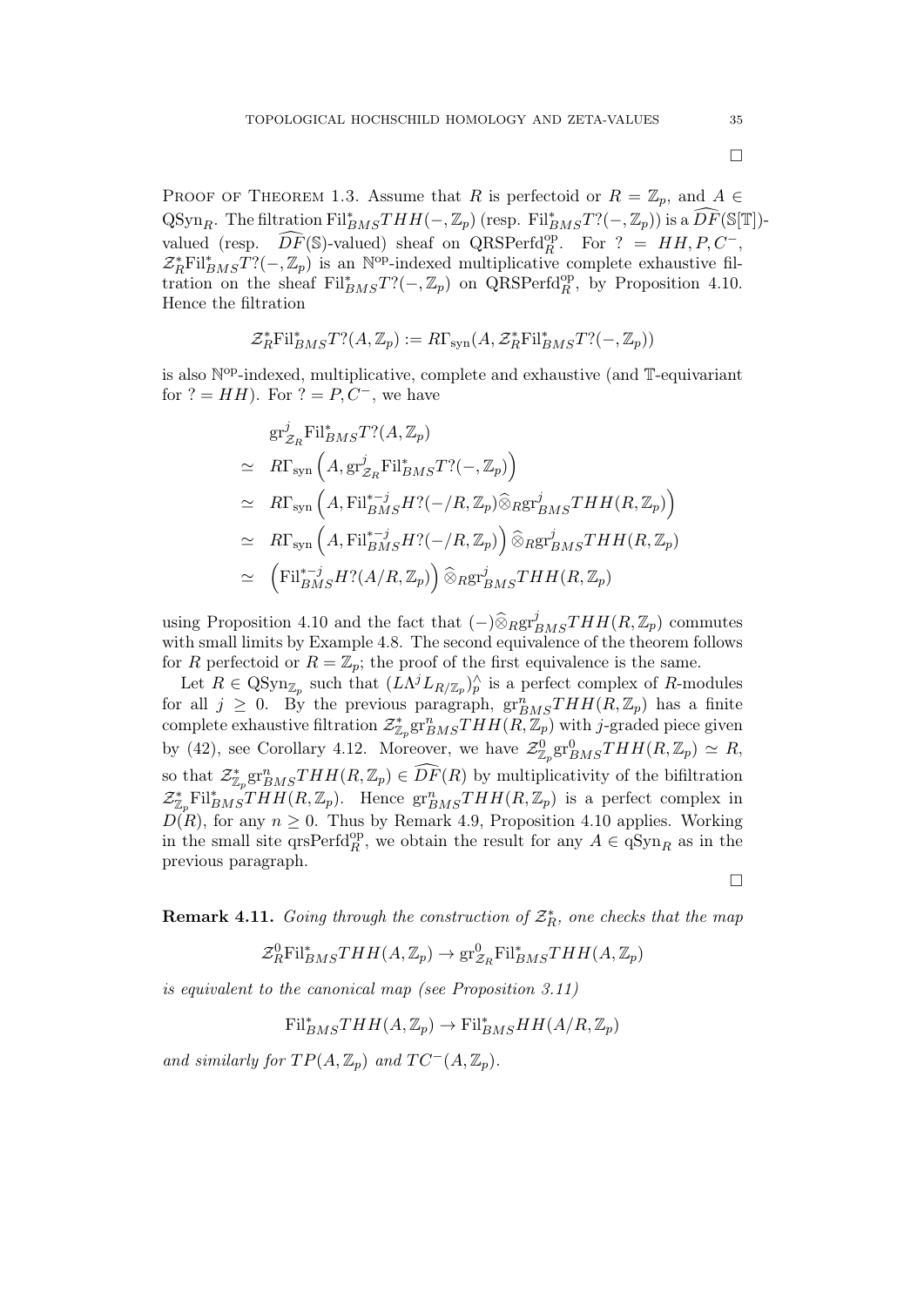Corollary 4.12. For any  $A \in \text{QSyn}_{\mathbb{Z}_p}$  and any  $n \in \mathbb{Z}$ , we have  $\mathbb{N}^{op}\text{-}indexed$  $complete$  exhaustive filtrations on  $gr_{BMS}^{n}$ , endowed canonical equivalences

(42) 
$$
\text{gr}_{\mathcal{Z}_{\mathbb{Z}_p}}^j \text{gr}_{BMS}^n THH(A, \mathbb{Z}_p) \simeq L\Lambda^{n-j} L_{A/\mathbb{Z}_p} \widehat{\otimes}_{\mathbb{Z}_p} \mathbb{Z}_p / j\mathbb{Z}_p[n+j-\epsilon_j]
$$

(43) 
$$
\text{gr}_{\mathcal{Z}_{\mathbb{Z}_p}}^j \text{gr}_{BMS}^n T P(A, \mathbb{Z}_p) \simeq L\widehat{\Omega}_{A/\mathbb{Z}_p} \widehat{\otimes}_{\mathbb{Z}_p} \mathbb{Z}_p / j\mathbb{Z}_p[2n - \epsilon_j]
$$

(44) 
$$
\text{gr}_{\mathcal{Z}_{\mathbb{Z}_p}}^j \text{gr}_{BMS}^nTC^-(A,\mathbb{Z}_p) \simeq L\widehat{\Omega}^{\geq n-j}_{A/\mathbb{Z}_p}\widehat{\otimes}_{\mathbb{Z}_p}\mathbb{Z}_p/j\mathbb{Z}_p[2n-\epsilon_j]
$$

for any  $j \geq 0$  and any  $n \in \mathbb{Z}$ , where  $\epsilon_i := \text{Min}(1, j)$ .

Proof. This follows from Theorem 1.3, Corollary 4.3 and [3, Theorem 1.17], see Section 2.5.  $\Box$ 

There is some overlap between (42) and the results of [2, Sections 5.2, 5.3]. For instance [2, Corollary 5.21, 5.22] follow from (42). In particular, we have the following

Corollary 4.13. For any  $A \in \text{QSyn}_{\mathbb{Z}_p}$ , we have  $\text{gr}^n_{BMS}THH(A,\mathbb{Z}_p) \in \text{Sp}_{\geq n}$ and  $\text{Fil}_{BMS}^nTHH(A,\mathbb{Z}_p) \in \text{Sp}_{\geq n}$ . The functors  $A \mapsto \text{gr}_{BMS}^nTHH(A,\mathbb{Z}_p)$  and  $A \mapsto \text{Fil}_{BMS}^nTHH(A, \mathbb{Z}_p)$  are left Kan extended from finitely generated p-complete polynomial  $\mathbb{Z}_p$ -algebras, as functors to p-complete spectra.

4.3. The bifiltration for global rings. Let  $A$  be a quasi-lci ring with bounded torsion. We define (trivial) multiplicative complete exhaustive ( $\mathbb{N}^{\text{op}} \times \mathbb{Z}^{\text{op}}$ ) indexed bifiltrations on Hochschild homology and its variants as follows. We set

 $\mathcal{Z}_{\mathbb{Z}}^0$ Fil<sup>\*</sup><sub>HKR</sub>HH(A) := Fil<sup>\*</sup><sub>HKR</sub>HH(A) and  $\mathcal{Z}_{\mathbb{Z}}^j$ Fil<sup>\*</sup><sub>HKR</sub>HH(A) := 0 for any  $j \geq 1$ , and for  $? = P, C^-$  we set

$$
\mathcal{Z}_{\mathbb{Z}}^0 \text{Fil}_B^* H? (A) := \text{Fil}_B^* H? (A) \text{ and } \mathcal{Z}_{\mathbb{Z}}^j \text{Fil}_B^* H? (A) := 0 \text{ for any } j \geq 1.
$$

Similarly, for any prime p and  $? = H, P, C^-$ , we set

$$
\mathcal{Z}_{\mathbb{Z}_p}^0 \text{Fil}_{BMS}^* H? (A_p^{\wedge}/\mathbb{Z}_p, \mathbb{Z}_p) := \text{Fil}_{BMS}^* H? (A_p^{\wedge}/\mathbb{Z}_p, \mathbb{Z}_p)
$$
  
and  $\mathcal{Z}_{\mathbb{Z}_p}^j \text{Fil}_{BMS}^* H? (A_p^{\wedge}/\mathbb{Z}_p, \mathbb{Z}_p) := 0$  for any  $j \ge 1$ .

Definition 4.14. Let A be a quasi-lci ring with bounded torsion. We define multiplicative bicomplete ( $\mathbb{N}^{\text{op}} \times \mathbb{Z}^{\text{op}}$ )-indexed bifiltrations

$$
\mathcal{Z}_{\mathbb{Z}}^* F^* T H H(A) \longrightarrow \mathcal{Z}_{\mathbb{Z}}^* \text{Fil}_{HKR}^* H H(A)
$$
  
\n
$$
\downarrow \qquad \qquad \downarrow
$$
  
\n
$$
\prod_p \mathcal{Z}_{\mathbb{Z}_p}^* \text{Fil}_{BMS}^* T H H(A_p^{\wedge}, \mathbb{Z}_p) \longrightarrow \prod_p \mathcal{Z}_{\mathbb{Z}_p}^* \text{Fil}_{BMS}^* H H(A_p^{\wedge}/\mathbb{Z}_p, \mathbb{Z}_p)
$$

and, for  $? = P, C^-$ 

$$
\mathcal{Z}_{\mathbb{Z}}^* F^* T? (A) \longrightarrow \mathcal{Z}_{\mathbb{Z}}^* \text{Fil}_B^* H? (A)
$$
  
\n
$$
\downarrow \qquad \qquad \downarrow
$$
  
\n
$$
\prod_p \mathcal{Z}_{\mathbb{Z}_p}^* \text{Fil}_{BMS}^* T? (A_p^\wedge, \mathbb{Z}_p) \longrightarrow \prod_p \mathcal{Z}_{\mathbb{Z}_p}^* \text{Fil}_{BMS}^* H? (A_p^\wedge / \mathbb{Z}_p, \mathbb{Z}_p)
$$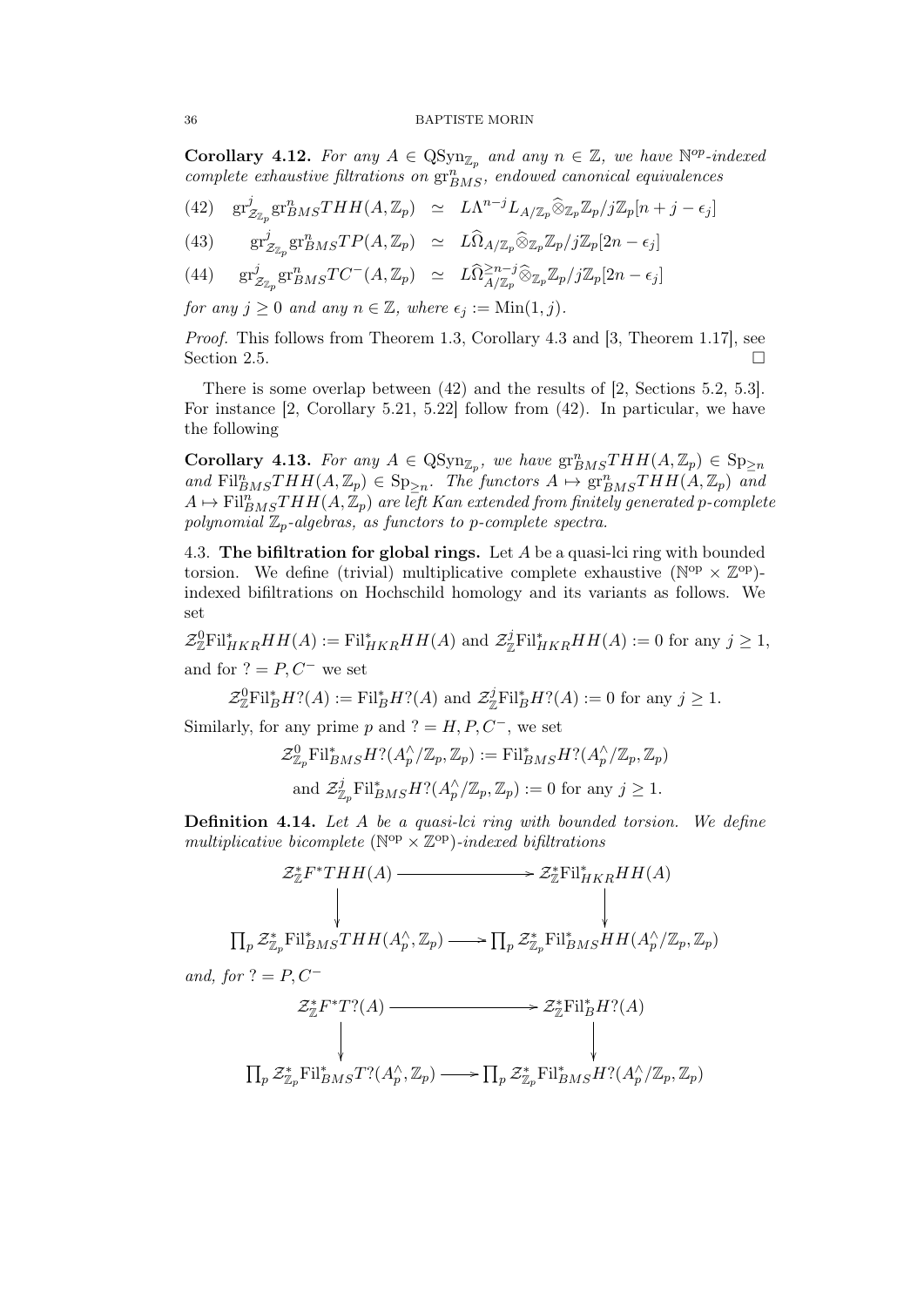as fiber products of  $\mathbb{E}_{\infty}$ -algebra objects in the symmetric monoidal  $\infty$ -categories  $\widehat{DBF}(\mathbb{S}[\mathbb{T}])$  and  $\widehat{DBF}(\mathbb{S})$  respectively.

There is an evident morphism

$$
\mathcal{Z}_\mathbb{Z}^* F^* T C^-(A) \to \mathcal{Z}_\mathbb{Z}^* F^* T P(A)
$$

of  $\mathbb{E}_{\infty}$ -algebra objects, and we define

$$
\mathcal{Z}_\mathbb{Z}^* F^* \Sigma^2 T C^+(A) \in \widehat{DBF}(\mathbb{S})
$$

as its cofiber computed in  $\widehat{DBF}(\mathbb{S})$ .

Theorem 4.15. Let A be a quasi-lci ring with bounded torsion.

 $(1)$  For

$$
? = THH(A), TP(A), TC^{-}(A),
$$

the filtration  $\mathcal{Z}_{\mathbb{Z}}^*F^*$ ? on  $F^*$ ? is functorial,  $\mathbb{N}^{\text{op}}$ -indexed, multiplicative, complete and exhaustive.

(2) We have canonical equivalences

$$
gr_{\mathcal{Z}_{\mathbb{Z}}}^{j} F^*THH(A) \simeq \left( \mathrm{Fil}_{HKR}^{*-j}HH(A) \right) \otimes_{\mathbb{Z}}^{j} gr_{F}^{j}THH(\mathbb{Z});
$$
  
\n
$$
gr_{\mathcal{Z}_{\mathbb{Z}}}^{j} F^*TP(A) \simeq \left( \mathrm{Fil}_{B}^{*-j}HP(A) \right) \otimes_{\mathbb{Z}}^{j} gr_{F}^{j}THH(\mathbb{Z});
$$
  
\n
$$
gr_{\mathcal{Z}_{\mathbb{Z}}}^{j} F^*TC^{-}(A) \simeq \left( \mathrm{Fil}_{B}^{*-j}HC^{-}(A) \right) \otimes_{\mathbb{Z}}^{j} gr_{F}^{j}THH(\mathbb{Z}).
$$

(3) In particular, there are complete exhaustive  $\mathbb{N}^{\text{op}}$ -indexed filtrations  $\mathcal{Z}_{\mathbb{Z}}^* \text{gr}_F^nTHH(A)$ ,  $\mathcal{Z}_{\mathbb{Z}}^*$ gr<sub>F</sub>TP(A) and  $\mathcal{Z}_{\mathbb{Z}}^*$ gr<sub>F</sub>TC<sup>-</sup>(A) on the HZ-modules gr<sub>F</sub>THH(A), gr<sub>F</sub>TP(A) and  $gr^n_FTC^-(A)$  respectively, endowed with canonical equivalences

$$
gr_{\mathcal{Z}_{\mathbb{Z}}}^{j} gr_{F}^{n} THH(A) \simeq L\Lambda^{n-j} L_{A/\mathbb{Z}} \otimes_{\mathbb{Z}}^{L} \mathbb{Z}/j\mathbb{Z}[n+j-\epsilon_{j}];
$$
  
\n
$$
gr_{\mathcal{Z}_{\mathbb{Z}}}^{j} gr_{F}^{n} TP(A) \simeq L\widehat{\Omega}_{A/\mathbb{Z}} \otimes_{\mathbb{Z}}^{L} \mathbb{Z}/j\mathbb{Z}[2n-\epsilon_{j}];
$$
  
\n
$$
gr_{\mathcal{Z}_{\mathbb{Z}}}^{j} gr_{F}^{n} TC^{-}(A) \simeq L\widehat{\Omega}_{A/\mathbb{Z}}^{ \geq n-j} \otimes_{\mathbb{Z}}^{L} \mathbb{Z}/j\mathbb{Z}[2n-\epsilon_{j}];
$$
  
\n
$$
gr_{\mathcal{Z}_{\mathbb{Z}}}^{j} gr_{F}^{n} \Sigma^{2} TC^{+}(A) \simeq L\Omega_{A/\mathbb{Z}}^{< n-j} \otimes_{\mathbb{Z}}^{L} \mathbb{Z}/j\mathbb{Z}[2n-\epsilon_{j}].
$$

for any  $j \in \mathbb{N}$  and any  $n \in \mathbb{Z}$ , where  $\epsilon_j := \text{Min}(1, j)$ .

Proof. Assertion (1) is true by definition, except for the exhaustiveness, which is easy to check.

(2) For any  $j \geq 0$ , we have a cartesian square in  $\widehat{DF}(\mathbb{S}[\mathbb{T}])$ 

$$
\begin{aligned}\n\operatorname{gr}^j_{\mathcal{Z}_{\mathbb{Z}}} F^*THH(A) &\longrightarrow \operatorname{gr}^j_{\mathcal{Z}_{\mathbb{Z}}} \operatorname{Fil}^*_{HKR} HH(A) \\
\downarrow &\downarrow \\
\prod_p \operatorname{gr}^j_{\mathcal{Z}_{\mathbb{Z}_p}} \operatorname{Fil}^*_{BMS} THH(A_p^\wedge, \mathbb{Z}_p) &\longrightarrow \prod_p \operatorname{gr}^j_{\mathcal{Z}_{\mathbb{Z}_p}} \operatorname{Fil}^*_{BMS} HH(A_p^\wedge / \mathbb{Z}_p, \mathbb{Z}_p)\n\end{aligned}
$$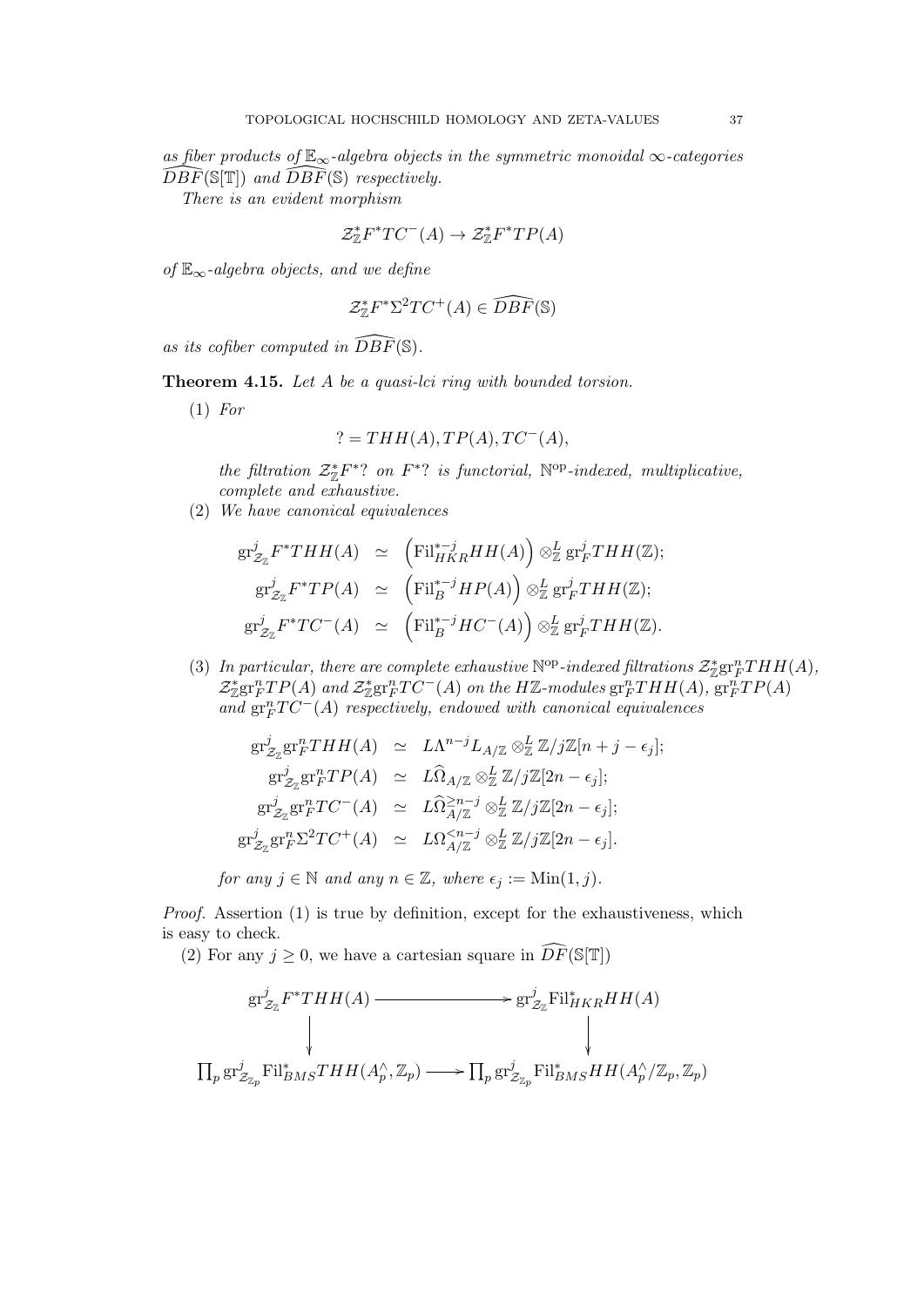For  $j = 0$ , this gives the cartesian square

$$
\begin{array}{ccc}\n\operatorname{gr}^0_{\mathcal{Z}_{\mathbb{Z}}}F^*THH(A) & \longrightarrow & \operatorname{Fil}^*_{HKR}HH(A) \\
\downarrow & & \downarrow & \\
\prod_p \operatorname{gr}^0_{\mathcal{Z}_{\mathbb{Z}_p}}\operatorname{Fil}^*_{BMS}THH(A_p^\wedge, \mathbb{Z}_p) & \xrightarrow{\simeq} \prod_p \operatorname{Fil}^*_{BMS}HH(A_p^\wedge/\mathbb{Z}_p, \mathbb{Z}_p)\n\end{array}
$$

where the lower horizontal map is an equivalence, see Remark 4.11. Hence the upper horizontal map is an equivalence. For  $j \geq 1$ , we get the cartesian square

$$
\begin{aligned}\n\text{gr}_{\mathcal{Z}_{\mathbb{Z}}}^j F^*THH(A) &\longrightarrow 0 \\
&\downarrow \qquad \qquad \downarrow \qquad \qquad \downarrow \\
\prod_p \text{gr}_{\mathcal{Z}_{\mathbb{Z}_p}}^j \text{Fil}_{BMS}^*THH(A_p^\wedge, \mathbb{Z}_p) &\longrightarrow 0\n\end{aligned}
$$

hence equivalences

$$
gr_{\mathcal{Z}_{\mathbb{Z}}}^{j}F^{*}THH(A) \stackrel{\sim}{\rightarrow} \prod_{p} gr_{\mathcal{Z}_{\mathbb{Z}_{p}}}^{j} Fil_{BMS}^{*}THH(A_{p}^{\wedge}, \mathbb{Z}_{p})
$$
  
\n
$$
\simeq \prod_{p} Fil_{BMS}^{*-j}HH(A_{p}^{\wedge}/\mathbb{Z}_{p}, \mathbb{Z}_{p})\widehat{\otimes}_{\mathbb{Z}_{p}}gr_{BMS}^{j}THH(\mathbb{Z}_{p}, \mathbb{Z}_{p})
$$
  
\n
$$
\simeq \prod_{p} \left( Fil_{HKR}^{*-j}HH(A)\right)_{p}^{\wedge}\widehat{\otimes}_{\mathbb{Z}_{p}}gr_{BMS}^{j}THH(\mathbb{Z}_{p}, \mathbb{Z}_{p})
$$
  
\n
$$
\simeq \prod_{p} \left( Fil_{HKR}^{*-j}HH(A)\right)_{p}^{\wedge}\widehat{\otimes}_{\mathbb{Z}_{p}}\left( gr_{F}^{j}THH(\mathbb{Z})\right)_{p}^{\wedge}
$$
  
\n
$$
\simeq \prod_{p} \left( Fil_{HKR}^{*-j}HH(A)\otimes_{\mathbb{Z}}^{j} gr_{F}^{j}THH(\mathbb{Z})\right)_{p}^{\wedge}
$$
  
\n
$$
\simeq \left( Fil_{HKR}^{*-j}HH(A)\otimes_{\mathbb{Z}}^{j} gr_{F}^{j}THH(\mathbb{Z})\right)^{\wedge}
$$
  
\n
$$
\simeq Fil_{HKR}^{*-j}HH(A)\otimes_{\mathbb{Z}}^{j} gr_{F}^{j}THH(\mathbb{Z}).
$$

Here we use respectively Theorem 1.3, Proposition 3.9, Proposition 3.13, the fact that the *p*-completion functor is monoidal and the equivalence  $gr_l^j$  $^{j}_{F}THH(\Z)\simeq$  $\mathbb{Z}/j\mathbb{Z}[2j-1]$  given by Corollary 4.3. The proof of the analogous statement for  $TP$  and  $TC^-$  is similar.

Assertion (3) then follows from the computation of the graded pieces of the HKR filtration and the Beilinson filtration [1]. Moreover, we have  $\mathcal{Z}_{\mathbb{Z}}^{0}$ gr $_{F}^{0}THH(A) \simeq$ A, hence  $\mathcal{Z}_{\mathcal{Z}}^*$ gr<sub>n</sub> $THH(A) \in \widehat{DF}(A)$  by multiplicativity of the bifiltration. Similarly,  $\mathcal{Z}_{\mathbb{Z}}^{0}$ gr $\overline{Y}C^{-}(A) = \text{gr}_{F}^{0}TC^{-}(A)$  is a  $\mathbb{E}_{\infty}$ -Z-algebra (see the proof of Proposition 3.16(4), hence  $\mathcal{Z}_{\mathbb{Z}}^*$ gr<sup>n</sup> $TC^{-}(A)$ ,  $\mathcal{Z}_{\mathbb{Z}}^*$ gr<sup>n</sup> $TP(A)$  and therefore  $\mathcal{Z}_{\mathbb{Z}}^*$ gr<sup>n</sup> $\Sigma^2TC^{+}(A)$ are objects of  $\widehat{DF}(\mathbb{Z})$ .

 $\Box$ 

**Corollary 4.16.** For any quasi-lci ring with bounded torsion A and any  $n \geq 0$ , we have  $F^n \Sigma^2 TC^+(A) \in \text{Sp}_{\geq n}$  and  $\mathcal{Z}_{\mathbb{Z}}^j F^n \Sigma^2 TC^+(A) \in \text{Sp}_{\geq n+j}$ . The Sp-valued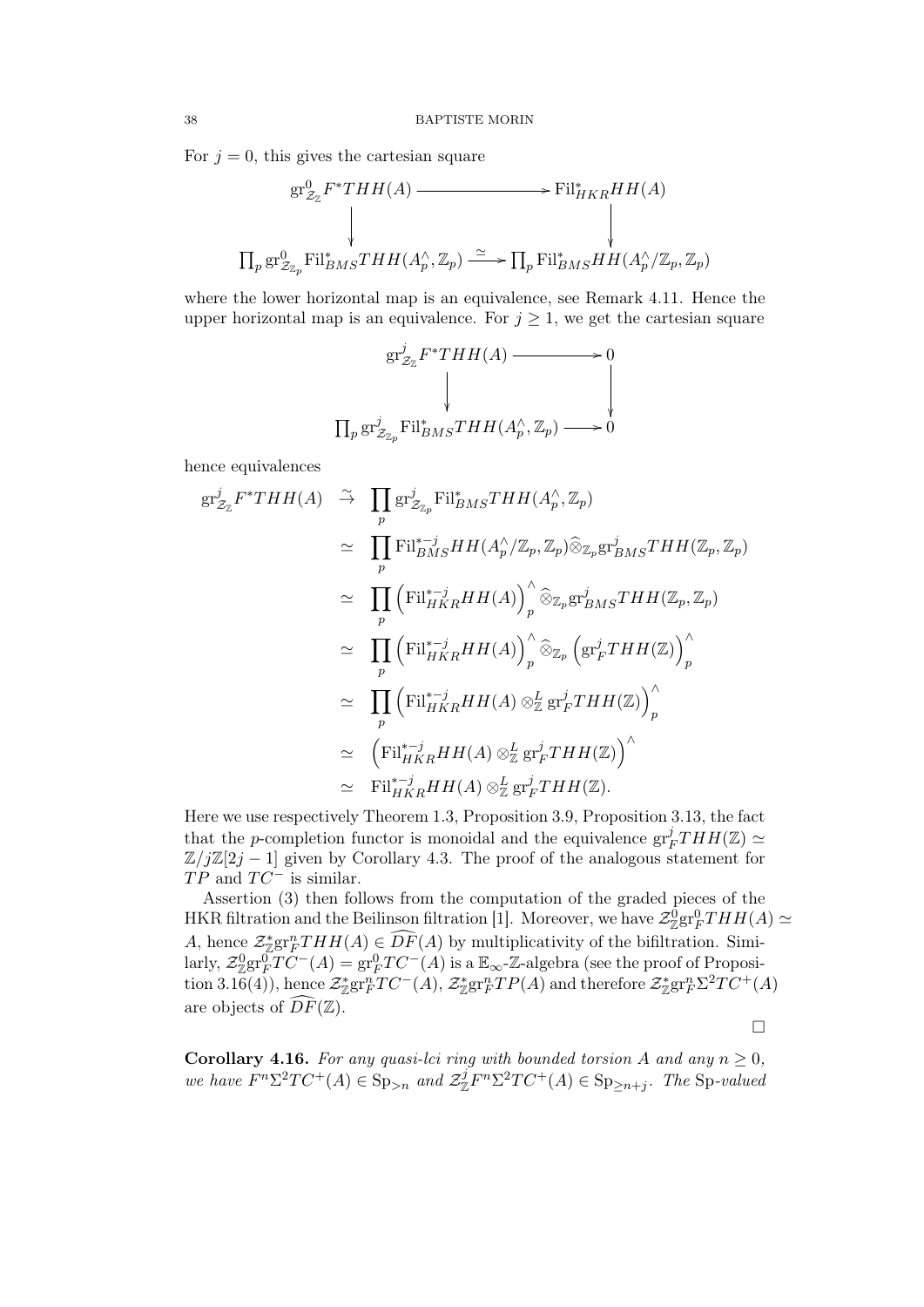functors  $A \mapsto \text{gr}_F^n \Sigma^2 TC^+(A)$ ,  $A \mapsto F^n \Sigma^2 TC^+(A)$  and  $A \mapsto \mathcal{Z}_{\mathbb{Z}}^j F^n \Sigma^2 TC^+(A)$ are left Kan extended from finitely generated polynomial Z-algebras, for any  $n, j \geq 0.$ 

*Proof.* We first show that  $gr_F^n \Sigma^2 TC^+(A) \in \mathrm{Sp}_{>n}$  for any fixed n. By Theorem 4.15, it is enough to show that  $L\Omega_{A/\mathbb{Z}}^{\leq n-j} \otimes_{\mathbb{Z}}^L \mathbb{Z}/j\mathbb{Z}[2n-\epsilon_j] \in \text{Sp}_{>n}$  for any  $0 \leq$  $j < n$ . In view of the Hodge filtration, this follows from the fact that

$$
L\Lambda^k L_{A/\mathbb{Z}} \otimes_{\mathbb{Z}}^L \mathbb{Z}/j[2n-k-\epsilon_j] \in \mathrm{Sp}_{>n}
$$

for any  $0 \leq j \leq n$  and any  $0 \leq k \leq n - j$ , which in turn easily follows from  $L\Lambda^k L_{A/\mathbb{Z}} \otimes_{\mathbb{Z}}^L \mathbb{Z}/j \in \text{Sp}_{\geq 0}$ . We obtain  $F^n \Sigma^2TC^+(A) \in \text{Sp}_{>n}$  by completeness of the filtration  $F^*\Sigma^2TC^+(A)$ . Similarly,  $gr_j^j$  $\frac{j}{\mathcal{Z}_{\mathbb{Z}}} \text{gr}_F^n \Sigma^2 TC^+(A)$  belongs to  $\text{Sp}_{\geq n+j}$ hence so does  $\mathcal{Z}_{\mathbb{Z}}^j F^n \Sigma^2 TC^+(A)$  by completeness.

Since  $A \mapsto L\Omega_{A/\mathbb{Z}}^{\leq n-j}$  is left Kan extended from from finitely generated polynomial Z-algebras, the same is true for  $A \mapsto \text{gr}_F^n \Sigma^2 TC^+(A)$ . Consider the left Kan extension  $dF^* \Sigma^2 TC^+(-)$  of the  $DF(\mathbb{S})$ -valued functor  $A \mapsto F^* \Sigma^2 TC^+(A)$ . For any quasi-lci ring with bounded torsion  $A$ , there is a canonical map of filtrations  $dF^* \Sigma^2 TC^+(A) \to F^* \Sigma^2 TC^+(A)$ , which induces equivalences on graded pieces, as  $A \mapsto \text{gr}_F^n \Sigma^2 TC^+(A)$  is left Kan extended for any  $n \geq 0$ . Hence it is enough to check that the filtration  $dF^* \Sigma^2 TC^+(A)$  is complete. But  $dF^n \Sigma^2 TC^+(A) \in$  $\text{Sp}_{>n}$  for any  $n \geq 0$  since  $\text{Sp}_{>n}$  is closed under colimits, hence  $dF^* \Sigma^2 TC^+(A)$ is indeed complete. Similarly, define  $d\mathcal{Z}_{\mathbb{Z}}^*F^*\Sigma^2TC^+(-)$  by left Kan extension of the  $DBF(\mathbb{S})$ -valued functor  $A \mapsto \mathcal{Z}_{\mathbb{Z}}^* F^* \Sigma^2 TC^+(A)$ . For any quasi-lci ring with bounded torsion A, there is a canonical map of bifiltrations  $d\mathcal{Z}_{\mathbb{Z}}^*F^*\Sigma^2TC^+(A) \rightarrow$  $\mathcal{Z}_{\mathbb{Z}}^*F^*\Sigma^2TC^+(A)$ , which induces equivalences on graded pieces. Hence it is enough to check that  $d\mathcal{Z}_{\mathbb{Z}}^*F^*\Sigma^2TC^+(A)$  is bicomplete, which follows from  $d\mathcal{Z}_{\mathbb{Z}}^jF^n\Sigma^2TC^+(A) \in$  $\mathrm{Sp}_{\geq n+j}.$ 

 $\Box$ 

Corollary 4.17. For any commutative ring A, there is a bicomplete biexhaustive  $(\mathbb{N}^{\text{op}} \times \mathbb{N}^{\text{op}}_{>0})$ <sup>op</sup><sub>>0</sub>)-indexed bifiltration  $\mathcal{Z}_{\mathbb{Z}}^*F^*\Sigma^2TC^+(A)$  on the spectrum  $\Sigma^2TC^+(A)$ , extending the bifiltration of Definition 4.14, with graded pieces

$$
\operatorname{gr}_{\mathcal{Z}_{\mathbb{Z}}}^{j} \operatorname{gr}_{F}^{n} \Sigma^{2} TC^{+}(A) \simeq L\Omega_{A/\mathbb{Z}}^{
$$

Moreover, the filtration  $\mathcal{Z}_{\text{Z}}^*$ gr ${}_{\text{Z}}^n\Sigma^2TC^+(A)$  belongs to  $\widehat{DF}(\mathbb{Z})$  for any n. Finally, the functor  $A \mapsto \mathcal{Z}_{\mathbb{Z}}^* F^* \Sigma^2 \overline{T} C^+(A)$  satisfies fpqc-descent.

*Proof.* By Corollary 4.16, we may extend the functor  $\mathcal{Z}_{\mathbb{Z}}^* F^* \Sigma^2 T C^+(-)$  to the category of all (simplicial) commutative rings, by left Kan extension of the  $DBF(\mathbb{S})$ -valued functor  $A \mapsto \mathcal{Z}_{\mathbb{Z}}^* F^* \Sigma^2 TC^+(A)$ . The resulting  $DBF(\mathbb{S})$ -valued functor  $\mathcal{Z}_{\mathbb{Z}}^* F^* \Sigma^2 TC^+(-)$  takes values in  $\widehat{DBF}(\mathbb{S})$  by Corollary 4.16 and satisfies fpqc-descent, since its graded pieces do by [3, Theorem 3.1].  $\Box$ 

**Remark 4.18.** The complex  $L\Omega^{< n}_{A/S}$  is equivalent to a complex of the form

$$
[\cdots[[L\Omega_{A/\mathbb{Z}}^{
$$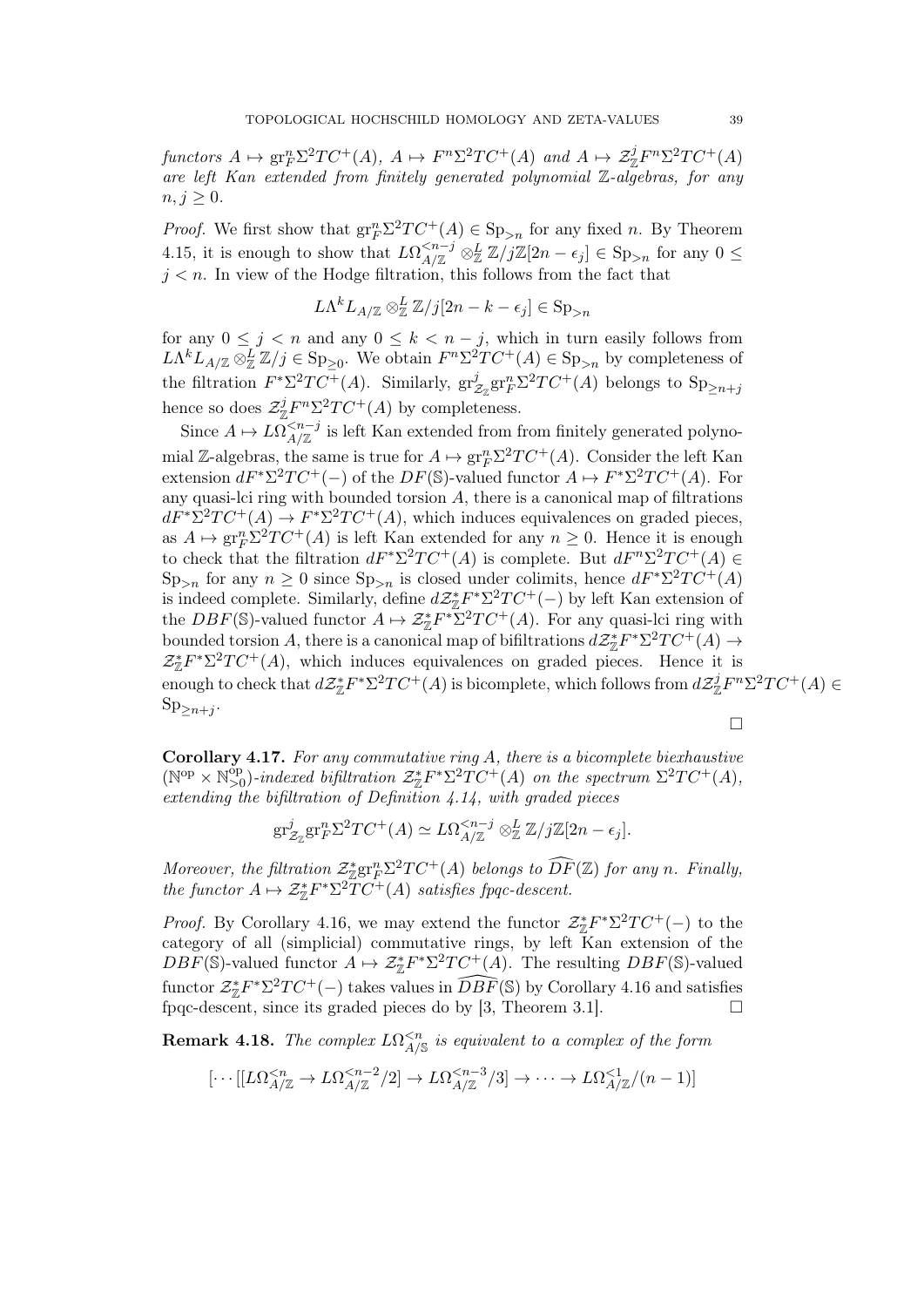#### 40 BAPTISTE MORIN

where we denote by  $[C \to C']$  the fiber of a morphism of complexes  $C \to C'$ , and  $C/j := C \otimes_{\mathbb{Z}}^L \mathbb{Z}/j$ . It would be interesting to understand the maps appearing in this diagram.

**Remark 4.19.** If one defines the spectrum  $\Sigma^2TC^+(\mathcal{X})$  by Zariski descent for any scheme  $\mathcal{X}$ , then Corollary 4.17 extends to arbitrary schemes.

The proof below relies on Theorem 4.15 together with the known computation of  $\pi_*THH(\mathcal{O}_F)$ .

PROOF OF COROLLARY 1.4. For any  $n, j$ , we have

$$
\mathrm{gr}^j_{\mathcal{Z}_\mathbb{Z}}\mathrm{gr}^n_FTHH(\mathcal{O}_F)\simeq L\Lambda^{n-j}L_{\mathcal{O}_F/\mathbb{Z}}[n-j]\otimes^L_\mathbb{Z}\mathrm{gr}^j_FTHH(\mathbb{Z})
$$

by Theorem 4.15. Moreover  $L\Lambda^{i}L_{\mathcal{O}_F/\mathbb{Z}}$  is concentrated in homological degree  $i-1$  for  $i > 0$  by [8, Proposition 5.36]. In particular  $gr_F^0THH(\mathcal{O}_F) \simeq \mathcal{O}_F$  is concentrated in degree 0 and

$$
\mathrm{gr}^1_F THH(\mathcal{O}_F)\simeq L_{\mathcal{O}_F/\mathbb{Z}}[1]
$$

is concentrated in homological degree 1.

If  $n \geq 2$  then  $gr_F^nTHH(\mathcal{O}_F)$  is concentrated in homological degrees in [2n –  $1, 2n - 2$ . Indeed

$$
\mathrm{gr}^0_{\mathcal{Z}_\mathbb{Z}} \mathrm{gr}^n_F THH(\mathcal{O}_F) \simeq L\Lambda^n L_{\mathcal{O}_F/\mathbb{Z}}[n]
$$

is concentrated in degree  $2n-1$  and for any  $j \geq 1$ 

$$
\mathrm{gr}^j_{\mathcal{Z}_\mathbb{Z}} \mathrm{gr}^n_F THH(\mathcal{O}_F) \simeq L\Lambda^{n-j} L_{\mathcal{O}_F/\mathbb{Z}}[n-j] \otimes^L_\mathbb{Z} \mathbb{Z}/j[2j-1]
$$

is concentrated in homological degrees in  $[2n-1, 2n-2]$ . We set

$$
\mathcal{N}^n(\mathcal{O}_F) := \mathrm{gr}_F^n THH(\mathcal{O}_F)[-2n]
$$

which we see as a cochain complex. Hence  $\mathcal{N}^0(\mathcal{O}_F)$  is concentrated in degree 0,  $\mathcal{N}^1(\mathcal{O}_F)$  is concentrated in cohomological degree 1, and  $\mathcal{N}^n(\mathcal{O}_F)$  is concentrated in cohomological degrees in [1, 2] for any  $n > 2$ . It follows that the spectral sequence

$$
E_2^{i,j} = H^{i-j}(\mathcal{N}^{-j}(\mathcal{O}_F)) \Rightarrow \pi_{-i-j}THH(\mathcal{O}_F)
$$

degenerates and gives isomorphisms

$$
H^0(\mathcal{N}^0(\mathcal{O}_F)) = \pi_0 THH(\mathcal{O}_F) = \mathcal{O}_F;
$$
  
\n
$$
H^1(\mathcal{N}^j(\mathcal{O}_F)) = \pi_{2j-1}THH(\mathcal{O}_F) = \mathcal{D}_F^{-1}/j\mathcal{O}_F \text{ for any } j \ge 1;
$$
  
\n
$$
H^2(\mathcal{N}^j(\mathcal{O}_F)) = \pi_{2j-2}THH(\mathcal{O}_F) = 0 \text{ for any } j \ge 2;
$$

In particular, for any  $n \geq 0$ ,  $\mathcal{N}^n(\mathcal{O}_F)$  is concentrated in cohomological degrees in [0, 1]. Hence  $gr_F^nTHH(\mathcal{O}_F)$  is concentrated in homological degrees  $\geq 2n-1$ . It follows that  $\pi_*(F^nTHH(\mathcal{O}_F))$  is concentrated in homological degrees  $\geq 2n-1$ , hence the map

$$
F^{n}THH(\mathcal{O}_F) \to THH(\mathcal{O}_F)
$$

factors through  $\tau_{\geq 2n-1}THH(\mathcal{O}_F)$ . This gives a morphism of filtrations

(45) 
$$
F^*THH(\mathcal{O}_F) \to \tau_{\geq 2*-1}THH(\mathcal{O}_F).
$$

which induces equivalences on graded pieces.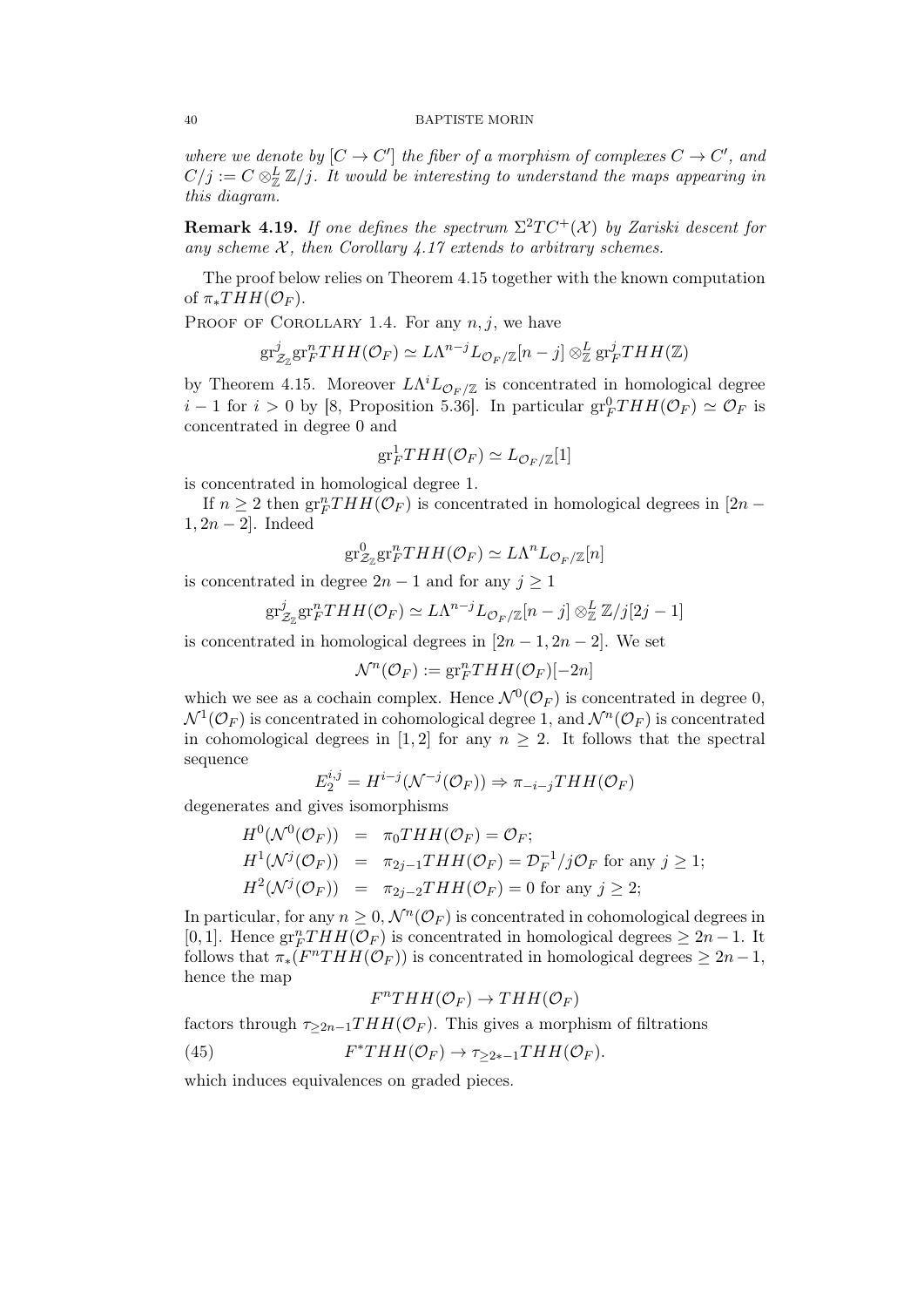Now we prove the second assertion of the corollary. For any  $i \geq 0$ , the discussion above shows that the complex  $\mathcal{N}^i(\mathcal{O}_F)$  is a perfect complex of abelian groups concentrated in cohomological degrees in [0, 1]. Hence  $\mathcal{N}^i(\mathcal{O}_F)^\wedge_p$  is concentrated in cohomological degrees in  $[0, 1]$  for any prime number  $p$  and any  $i \geq 0$ . By Propositions 3.13, 3.16 and [3, Theorem 1.12], there is a finite decreasing complete exhaustive filtration on  $(L\Omega_{\mathcal{O}_F/\mathbb{S}}^{< n})^\wedge_p$ , indexed by  $i \in [0, n-1]$ , with *i*-graded pieces  $\mathcal{N}^i(\mathcal{O}_F)^\wedge_p$  for  $0 \leq i < n$ . It follows that  $(L\Omega_{\mathcal{O}_F/S}^{< n})^\wedge_p$  is concentrated in cohomological degrees in  $[0, 1]$  for any prime p, hence so is the perfect complex of abelian groups  $L\Omega^{< n}_{\mathcal{O}_F/\mathbb{S}}$ . It follows by induction and completeness of the filtration that  $\pi_*(F^n \Sigma^2 TC^+(\mathcal{O}_F))$  is concentrated in homological degrees  $\geq 2n - 1$ . We get a morphism of filtrations

(46) 
$$
F^*\Sigma^2TC^+(\mathcal{O}_F)\to \tau_{\geq 2*-1}\Sigma^2TC^+(\mathcal{O}_F).
$$

The spectral sequence

$$
E_2^{i,j} = H^{i-j}(L\Omega_{\mathcal{O}_F/\mathbb{S}}^{
$$

degenerates and gives isomorphisms

$$
H^0(L\Omega^{
$$

and

$$
H^1(L\Omega^{
$$

for any  $n \geq 0$ . It follows that (46) is an equivalence.

 $\Box$ 

## 5. THE CORRECTION FACTOR  $C_{\infty}(\mathcal{X}, n)$

In this section, we prove the statements of Section 1.2. Corollary 1.7 and Theorem 1.8 follow from Corollary 1.6, hence it remains to prove Corollary 1.6. Recall from Definition 1.5 that we denote

$$
R\Gamma(\mathcal{X}, L\Omega^{
$$

for any scheme  $\mathcal{X}$ . Corollary 4.17 immediately gives the following

Corollary 5.1. The complex  $R\Gamma(\mathcal{X}, L\Omega_{\mathcal{X}/S}^{< n})$  has a complete exhaustive  $\mathbb{N}^{\text{op}}$ . indexed filtration  $\mathcal{Z}^*$  by HZ-modules with graded pieces

$$
\begin{array}{rcl}\n\mathrm{gr}^{0}_{\mathcal{Z}}R\Gamma(\mathcal{X},L\Omega^{\leq n}_{\mathcal{X}/\mathbb{S}}) & \simeq & R\Gamma(\mathcal{X},L\Omega^{\leq n}_{\mathcal{X}/\mathbb{Z}});\n\\
\mathrm{gr}^{j}_{\mathcal{Z}}R\Gamma(\mathcal{X},L\Omega^{\leq n}_{\mathcal{X}/\mathbb{S}}) & \simeq & R\Gamma(\mathcal{X},L\Omega^{\leq n-j}_{\mathcal{X}/\mathbb{Z}}) \otimes^L_{\mathbb{Z}}\mathbb{Z}/j\mathbb{Z}[-1]\n\end{array}
$$

for any  $j > 1$ .

If C is a perfect complex of abelian groups with finite cohomology groups we set

$$
\chi^{\times}(C) := \prod_{i \in \mathbb{Z}} |H^{i}(C)|^{(-1)^{i}}.
$$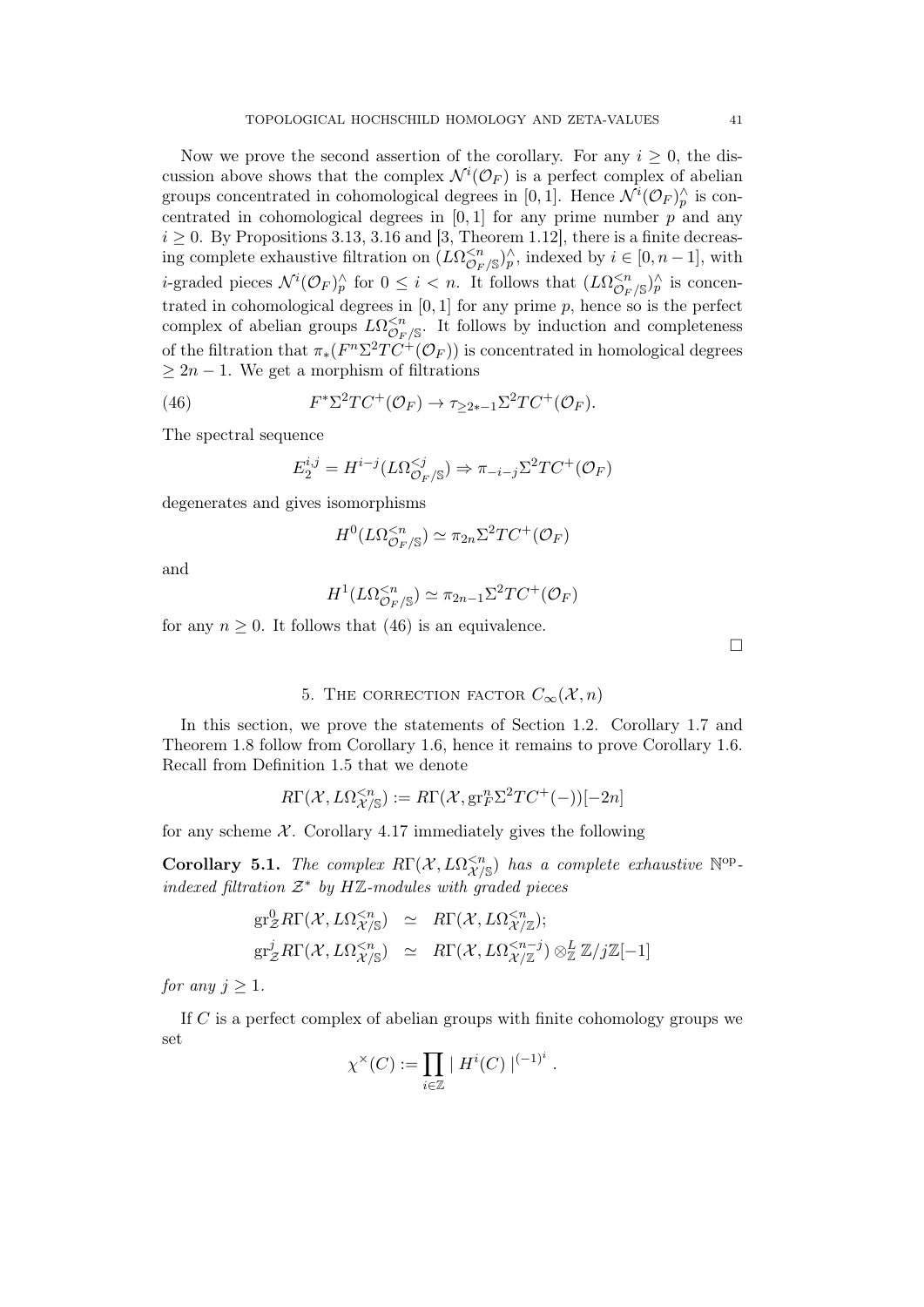#### 42 BAPTISTE MORIN

PROOF OF COROLLARY 1.6. The scheme  $\mathcal X$  is regular and proper over  $\mathbb Z$ . It follows that  $R\Gamma(\mathcal{X}, L\Omega^{ is a perfect complex of abelian groups for any  $j \geq 0$ ,$ see e.g. [8, Section 5.1]. In view of Corollary 5.1, the complex  $R\Gamma(\mathcal{X}, L\Omega_{\mathcal{X}/\mathbb{S}}^{ is$ also a perfect complex of abelian groups and we have a fiber sequence

$$
R\Gamma(\mathcal{X}, \mathcal{Z}^1 L\Omega^{
$$

where  $R\Gamma(\mathcal{X},\mathcal{Z}^1L\Omega^{ has finite cohomology groups. More precisely,  $R\Gamma(\mathcal{X},\mathcal{Z}^1L\Omega^{$$ has a finite decreasing complete exhaustive filtration indexed by  $j \in [1, n]$  with graded pieces

(47) 
$$
\mathrm{gr}^j R\Gamma(\mathcal{X}, \mathcal{Z}^1 L\Omega^{\leq n}_{\mathcal{X}/\mathbb{S}}) \simeq R\Gamma(\mathcal{X}, L\Omega^{\leq n-j}_{\mathcal{X}/\mathbb{Z}}) \otimes^L_{\mathbb{Z}} \mathbb{Z}/j\mathbb{Z}[-1].
$$

We obtain

(48)  
\n
$$
\chi^{\times} \left( R\Gamma(\mathcal{X}, \mathcal{Z}^1 L \Omega_{\mathcal{X}/\mathbb{S}}^{\leq n}) \right)
$$
\n
$$
= \prod_{1 \leq j \leq n} \chi^{\times} \left( R\Gamma(\mathcal{X}, L \Omega_{\mathcal{X}/\mathbb{Z}}^{\leq n-j}) \otimes_{\mathbb{Z}}^L \mathbb{Z}/j\mathbb{Z}[-1] \right)
$$
\n(50) =  $\prod \chi^{\times} \left( R\Gamma(\mathcal{X}, L \Lambda^{i} L_{\mathcal{X}/\mathbb{Z}}) \otimes_{\mathbb{Z}}^L \mathbb{Z}/j\mathbb{Z}[-i] \right)$ 

(50) = 
$$
\prod_{1 \leq j \leq n} \prod_{0 \leq i \leq n-j-1} \chi^{\times} \left( R\Gamma(\mathcal{X}, L\Lambda^{i} L_{\mathcal{X}/\mathbb{Z}}) \otimes_{\mathbb{Z}}^{L} \mathbb{Z}/j\mathbb{Z}[-i-1] \right)
$$

(51) = 
$$
\prod_{1 \leq j \leq n} \prod_{0 \leq i \leq n-j-1} j^{\sum_{k \in \mathbb{Z}} (-1)^{k+i+1} \dim_{\mathbb{Q}} H^k(\mathcal{X}_{\mathbb{Q}}, \Omega^i)}
$$

(52) = 
$$
\prod_{1 \leq j \leq n} \prod_{0 \leq i \leq n-j-1} \prod_{k \in \mathbb{Z}} j^{(-1)^{k+i+1} \dim_{\mathbb{Q}} H^k(\mathcal{X}_{\mathbb{Q}}, \Omega^i)}
$$

(53) = 
$$
\prod_{0 \le i \le n-2} \prod_{k \in \mathbb{Z}} \prod_{1 \le j \le n-i-1} j^{(-1)^{k+i+1} \dim_{\mathbb{Q}} H^k(\mathcal{X}_{\mathbb{Q}}, \Omega^i)}
$$

(54) = 
$$
\prod_{0 \le i \le n-2,k} (n-1-i)!^{(-1)^{k+i+1} \dim_{\mathbb{Q}} H^k(\mathcal{X}_{\mathbb{Q}}, \Omega^i)}
$$

$$
(55) \qquad = \quad C_{\infty}(\mathcal{X}, n)^{-1}.
$$

Here  $(49)$  follows from  $(47)$ ,  $(50)$  follows from the Hodge filtration and  $(51)$  is given by Lemma 5.2 below. Indeed, we have

$$
R\Gamma(\mathcal{X}, L\Lambda^i L_{\mathcal{X}/\mathbb{Z}}) \otimes_{\mathbb{Z}} \mathbb{Q} \simeq R\Gamma(\mathcal{X}_{\mathbb{Q}}, L\Lambda^i L_{\mathcal{X}_{\mathbb{Q}}/\mathbb{Q}}) \simeq R\Gamma(\mathcal{X}_{\mathbb{Q}}, \Omega^i_{\mathcal{X}_{\mathbb{Q}}/\mathbb{Q}})
$$

since  $\mathcal{X}_{\mathbb{Q}}/\mathbb{Q}$  is smooth.

**Lemma 5.2.** Let  $j \geq 1$  and let C be a perfect complex of abelian groups. Then

$$
\chi^{\times}(C \otimes_{\mathbb{Z}}^L \mathbb{Z}/j\mathbb{Z}) = j^{\sum_{i \in \mathbb{Z}} (-1)^i \cdot \dim_{\mathbb{Q}} H^i(C_{\mathbb{Q}})}.
$$

*Proof.* We may suppose that C is strictly perfect, i.e. that  $C^i$  is a finitely generated free Z-module for any  $i \in \mathbb{Z}$ , zero for almost all i. Then we have

$$
\chi^{\times}(C \otimes_{\mathbb{Z}}^{L} \mathbb{Z}/j\mathbb{Z}) = j^{\sum_{i \in \mathbb{Z}} (-1)^{i} \cdot \operatorname{rank}_{\mathbb{Z}} C^{i}} = j^{\sum_{i \in \mathbb{Z}} (-1)^{i} \cdot \dim_{\mathbb{Q}} H^{i}(C_{\mathbb{Q}})}
$$
  

$$
C_{\mathbb{Q}} := C \otimes_{\mathbb{Z}}^{L} \mathbb{Q}.
$$

where  $C_{\mathbb{Q}} := C \otimes_{\mathbb{Z}}^L \mathbb{Q}$ .

Remark 5.3. It would be interesting to understand the possible connection between [14] and Conjecture 1.9 over finite fields.

$$
\sqcup
$$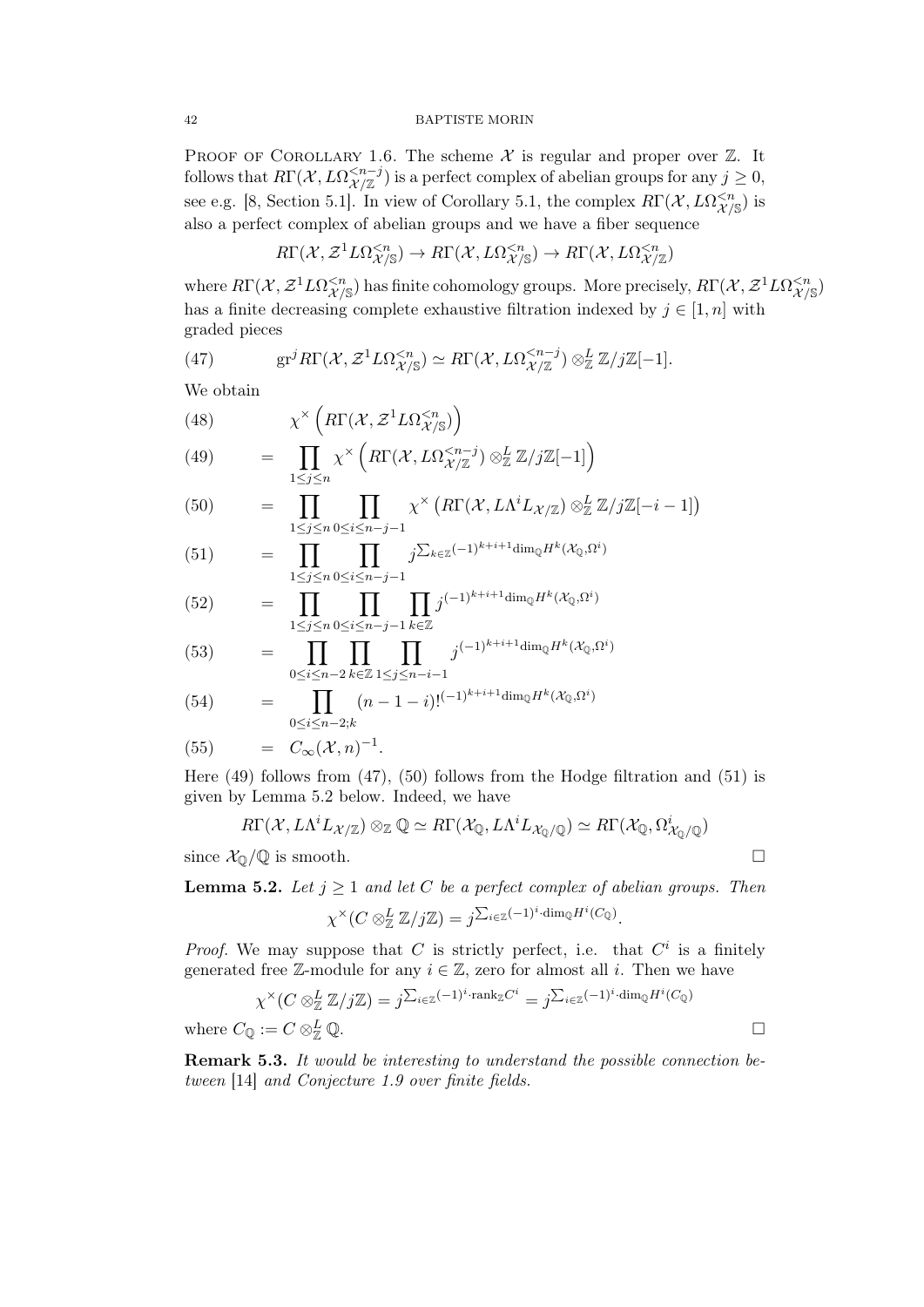Remark 5.4. We expect that Conjecture 1.9 can be generalized as follows. There should be a Weil-étale cohomology with compact support  $R\Gamma_{W,c}(-,\mathbb{Z}(n))$  and a cohomology with compact support  $R\Gamma_c(-,L\Omega_{-\frac{1}{s}}^{< n})$  on the category of separated scheme of finite type over  $Spec(\mathbb{Z})$ , with values in perfect complexes of abelian groups. These complexes should recover, for regular schemes proper over  $Spec(\mathbb{Z})$ , the complexes defined in [8] and in this paper respectively, and should admit fiber sequences for any open-closed decomposition of schemes. We expect the existence of a canonical trivialization

$$
\lambda_{\infty} : \mathbb{R} \xrightarrow{\sim} \left( \det_{\mathbb{Z}} R\Gamma_{W,c}(\mathcal{X},\mathbb{Z}(n)) \otimes_{\mathbb{Z}} \det_{\mathbb{Z}} R\Gamma_{c}(\mathcal{X},L\Omega^{
$$

compatible with the fiber sequences mentioned above, and such that

$$
\lambda_\infty(\zeta^*(\mathcal{X},n)^{-1}\cdot \mathbb{Z})=\mathrm{det}_{\mathbb{Z}}R\Gamma_{W,c}(\mathcal{X},\mathbb{Z}(n))\otimes_{\mathbb{Z}}\mathrm{det}_{\mathbb{Z}}R\Gamma_c(\mathcal{X},L\Omega^{
$$

for any separated scheme X of finite type over  $Spec(\mathbb{Z})$  and any  $n \in \mathbb{Z}$ .

## **REFERENCES**

- [1] Antieau, Benjamin: Periodic cyclic homology and derived de Rham cohomology. Ann. K-Theory 4 (2019), no. 3, 505–519.
- [2] Antieau, Benjamin; Mathew, Akhil; Morrow, Matthew; Nikolaus, Thomas: On the Beilinson fiber square. Preprint (2020), arXiv:2003.12541.
- [3] Bhatt, Bhargav; Morrow, Matthew; Scholze, Peter: Topological Hochschild homology and integral p-adic Hodge theory. Publ. Math. Inst. Hautes Études Sci. 129 (2019), 199–310.
- [4] Bloch, Spencer: Cycles on arithmetic schemes and Euler characteristics of curves. Algebraic Geometry, Bowdoin, 1985, 421–450, Proc. Symp. Pure Math., 46, Part 2, Amer. Math. Soc., (1987).
- [5] Bloch, Spencer; Kato, Kazuya: L-functions and Tamagawa numbers of motives. The Grothendieck Festschrift, Vol. I, 333–400, Progress in Math. 86, Birkhäuser Boston (1990).
- [6] Bökstedt, Marcel: The topological Hochschild homology of  $\mathbb Z$  and  $\mathbb Z/p$ . Preprint (1985).
- [7] Deninger, Christopher: Evidence for a cohomological approach to analytic number theory. First European Congress of Mathematics, Vol. I (Paris, 1992), 491–510, Progr. Math., 119, Birkhauser, Basel, 1994.
- [8] Flach, Matthias; Morin, Baptiste: Weil-étale cohomology and zeta-values of proper regular arithmetic schemes. Doc. Math. 23 (2018), 1425–1560.
- [9] Flach, Matthias; Morin, Baptiste: Deninger's conjectures and Weil-Arakelov cohomology. Münster J. Math. 13 (2020), no. 2, 519–540.
- [10] Flach, Matthias; Morin, Baptiste: Compatibility of Special value conjectures with the functional equation of Zeta functions. To appear in Doc. Math. arXiv:2005.04829.
- [11] Flach, Matthias; Siebel, Daniel: Special Values of the Zeta Function of an Arithmetic Surface. Journal of the Institute of Mathematics of Jussieu, (2021). 1–49. doi:10.1017/S1474748021000104.
- [12] Fontaine, Jean-Marc; Perrin-Riou, Bernadette: Autour des conjectures de Bloch et Kato: cohomologie galoisienne et valeurs de fonctions L. Motives (Seattle, WA, 1991), 599–706, Proc. Sympos. Pure Math., 55, Part 1, Amer. Math. Soc., Providence, RI, 1994.
- [13] Gwilliam, Owen; Pavlov, Dmitri, Enhancing the filtered derived category, J. Pure Appl. Algebra 222 (2018), no. 11, 3621–3674.
- [14] Hesselholt, Lars: Topological Hochschild homology and the Hasse-Weil zeta function. An Alpine Bouquet of Algebraic Topology (Saas Almagell, Switzerland, 2016), pp. 157–180, Contemp. Math. 708, Amer. Math. Soc., Providence, RI, 2018.
- [15] Hesselholt, Lars; Nikolaus, Thomas: Topological cyclic homology. Handbook of Homotopy Theory, pp. 621-658, CRC Press/Chapman and Hall Handbook in Mathematics Series, Boca Raton, FL, 2019.